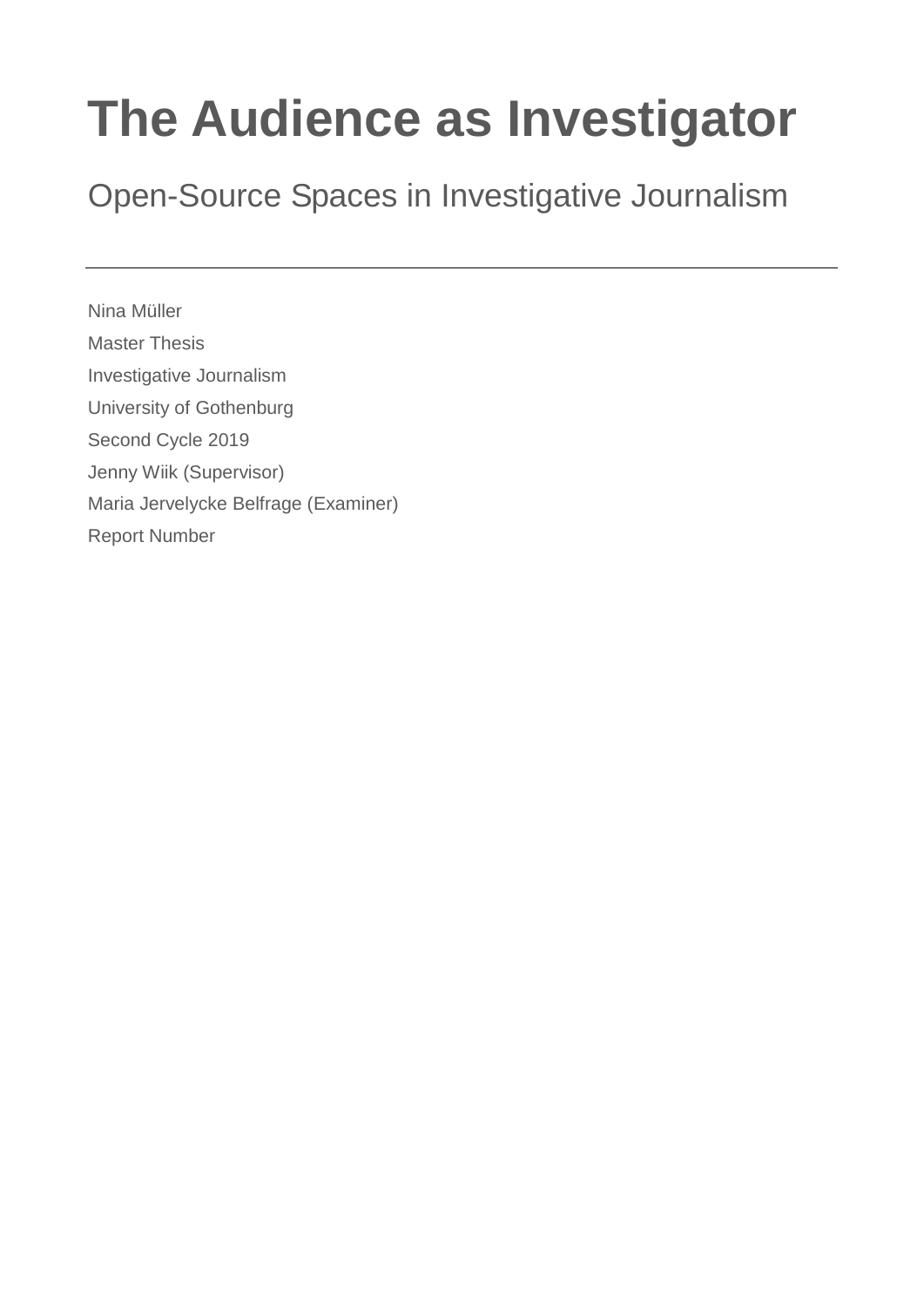#### **Abstract**

*Journalism, a discipline traditionally formed by a variety of disruptions, currently faces a disruption with global dimension: The digitalisation represents a democratisation of content, which allows various kinds of new actors to enter the journalistic stage. Thus, the internet heralded an era of fake news and post-truth, which left journalism almost voiceless. Yet, the up- and-coming phenomenon of open-source in journalism lead by nonjournalistic actors like Airwars, Bellingcat and Forensic Architecture use these new developments for investigations on a universal scale. With novel methods and tools they show how the audience – which before was handled as a passive mass – could be integrated in their reporting and be transformed in active participators. This shift towards a news, image and investigative literate public represents a chance especially for investigative journalism. The open-source investigators transform the traditional role of the journalist as "controller" and "gatekeeper" into an enabler of free collaboration and they open its "gates" towards new spaces, here called auditoriums, to find their voice and to address new audiences.*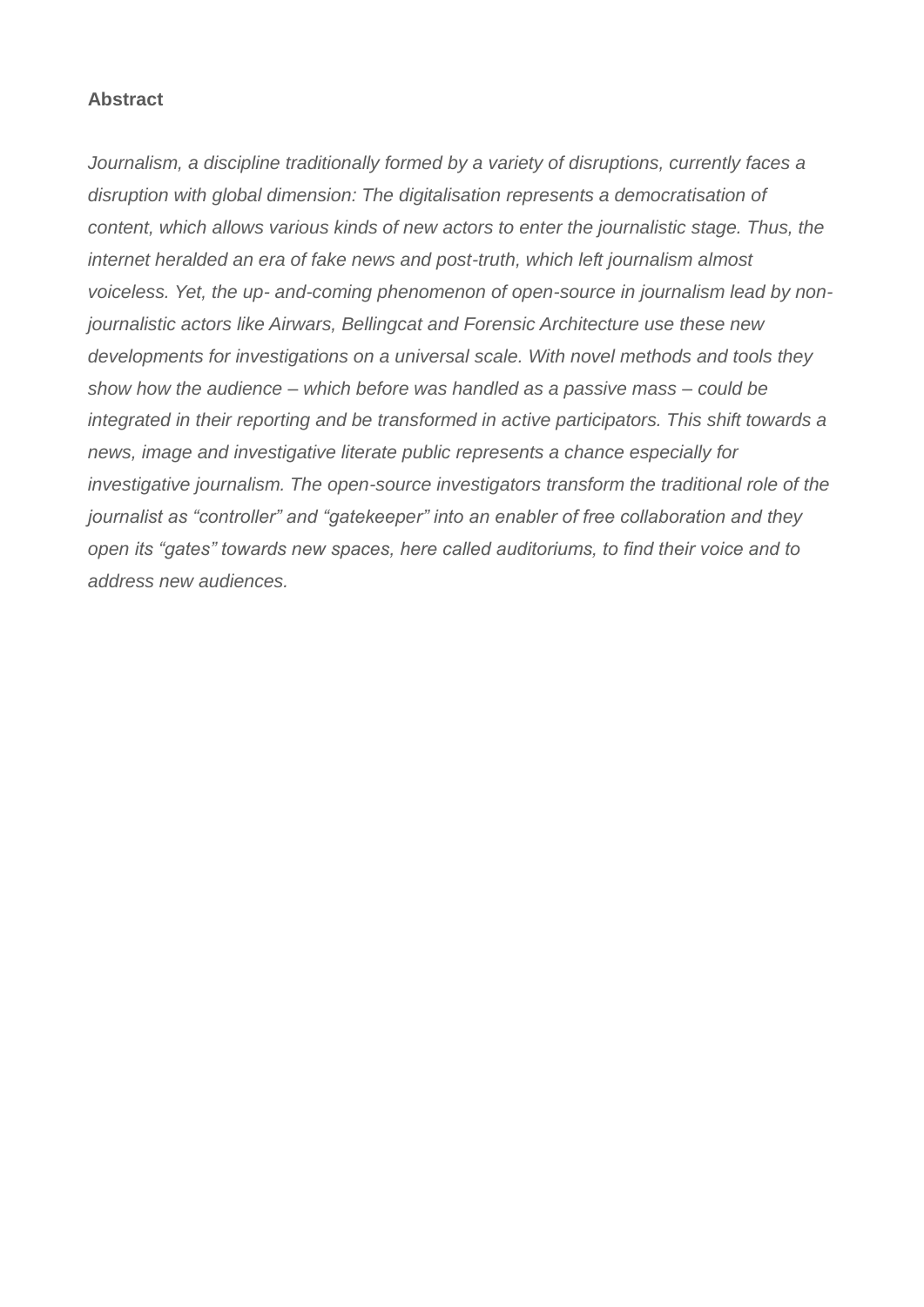### **Foreword**

Special thanks to Maria Jervelycke Belfrage, Jenny Wiik, Eliot Higgins, Ben Strick, Robert Trafford, Christiaan Triebert, Chris Woods, Rajmonda Rexhi and Emil Hellerud.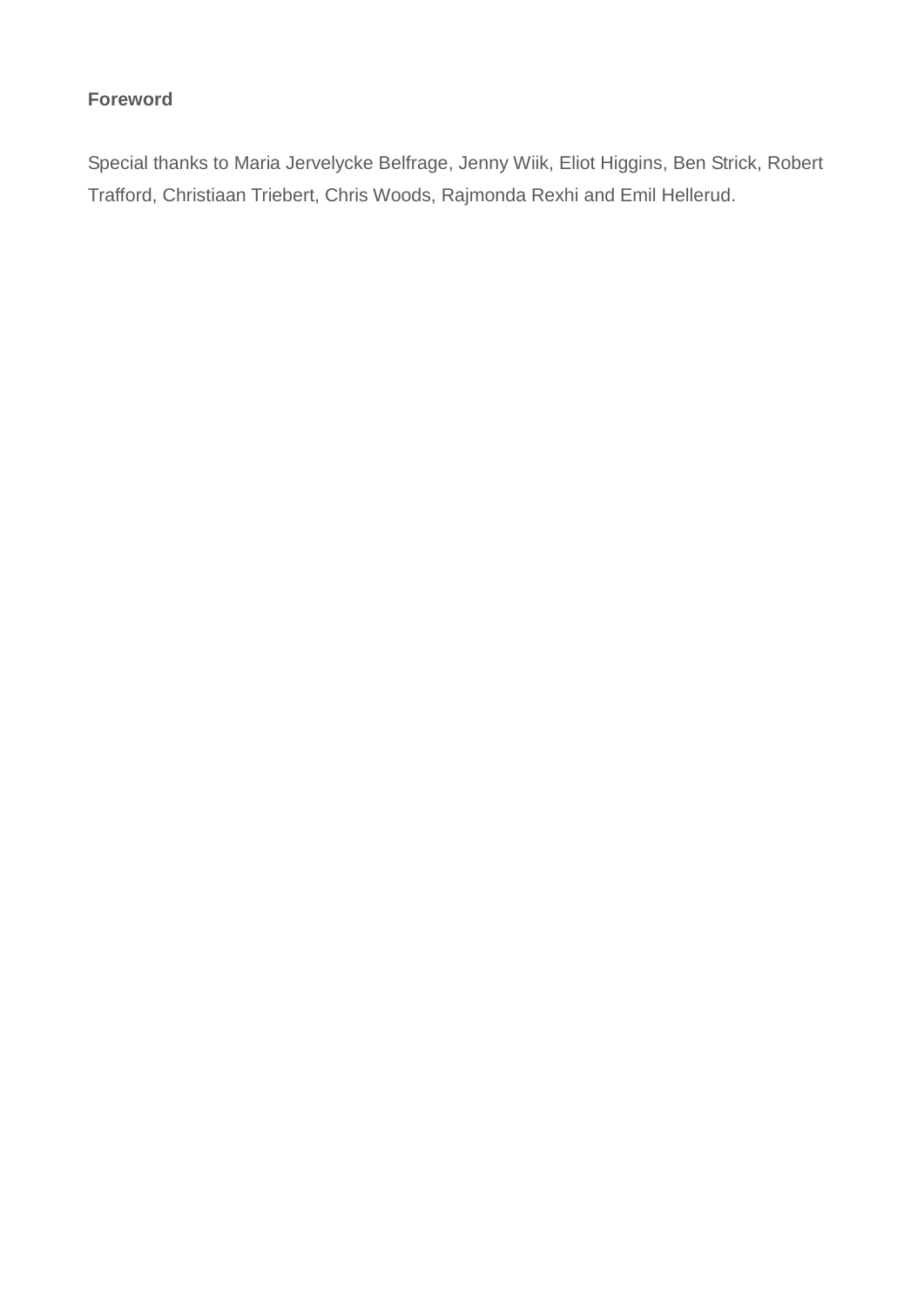## **Table of Contents**

| 1. Introduction                                      | 5              |
|------------------------------------------------------|----------------|
| 1.1 Background                                       | 5              |
| 1.2 Phenomena                                        | 6              |
| 1.3 Purpose, Aim and Research Question               | $\overline{9}$ |
| 2. Theoretical Framework                             | 12             |
| 2.1 Journalism in the Post-Truth Era                 | 12             |
| 2.2 The Journalistic Persona                         | 14             |
| 2.3 Journalism's Jurisdiction                        | 15             |
| 2.4 Competitive Becomes Collaborative                | 18             |
| 2.5 Collective Intelligence                          | 20             |
| 3. Methodology                                       | 24             |
| 3.1 General Research Design                          | 24             |
| 3.2 Interview Process                                | 26             |
| 3.3 Selection of Experts                             | 27             |
| 3.4 Presentation of Interviewees                     | 28             |
| 4. Empirical Findings, Interpretation and Discussion | 30             |
| 4.1 The Novel Actors                                 | 30             |
| 4.1.1 Jurisdiction in Open-Source                    | 30             |
| 4.1.2 Collaborating with Legacy Media                | 33             |
| 4.1.3 Collaborating within Open-Source Boundaries    | 36             |
| 4.2 The Novel Actants                                | 37             |
| 4.2.1 Algorithm Intelligence                         | 37             |
| 4.2.2 Human Intelligence                             | 38             |
| 4.3 The Novel Activities                             | 42             |
| 4.3.1 Storytelling with Open-Source                  | 42             |
| 4.3.2 Aesthetics in Open-Source                      | 45             |
| 4.4 The Novel Audience                               | 46             |
| 4.4.1 Fact-Checking Recipients                       | 46             |
| 4.4.2 Investigating Recipients                       | 47             |
| 4.5 The Novel Auditoriums                            | 48             |
| <b>5. Conclusion</b>                                 | 51             |
| <b>Reference List</b>                                | 53             |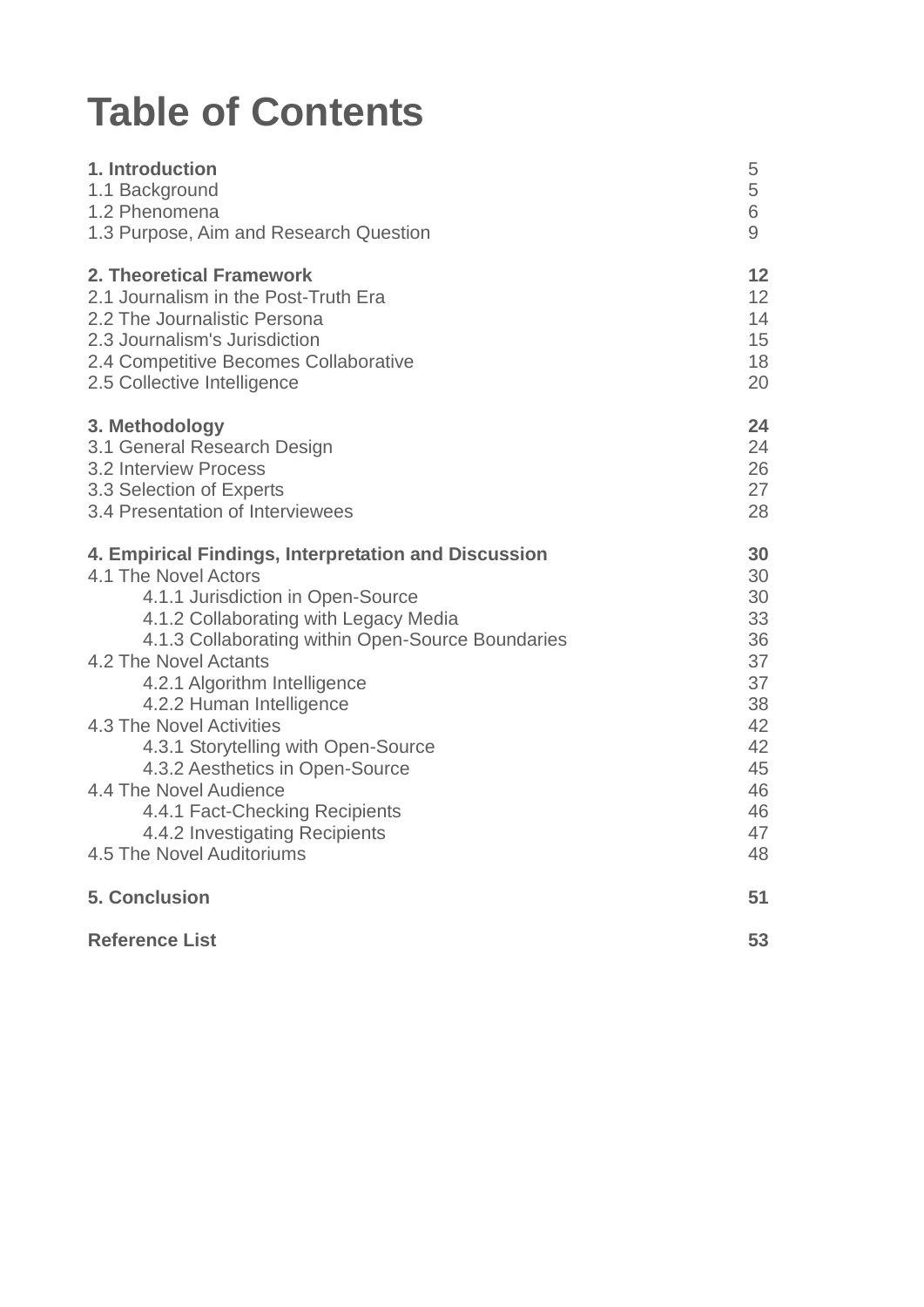# **1. Introduction**

### **1.1Background**

An image composed of grey pixels. It shows a bomb cloud from above, taken from a satellite, capturing the explosion of a house, and with that the death of human being. This is how war can look like in the conflicts of the twenty-first century, of battlefields which sometimes take place – from a Western perspective – in the remotest areas of the globe. However, war is a city phenomenon nowadays and weapons are designed to kill with precision. They can "discretely" pierce the roof of a house, permeate its floors and detect inside of the building, not seldom in a living or a bedroom.

Battlefields are dangerous and it is indisputable that journalists cannot be present in every single crime scene. However, they can still follow the conflict, every day, maybe even every minute or second. And not only by satellite imagery which on the smallest scale is still marked by blurring contours and divided into static, monochrome squares, but also in the form of photos, tape recordings, videos – in high resolution, in high fidelity. All this is made possible by recent digital developments, especially smart phones and sharing platforms such as Twitter or Facebook, in short: the internet (which is paradoxically a military invention itself).

With these inventions the people in conflict zones share their experiences on the world wide web, possible to be explored by everybody. In no time in history conflict has been documented in such detail as the wars happening today. But also, surveillance cameras, blogs and many other publicly available information as well as documents make it possible these days to trace criminal and violent occurrences. Big data, with all its risks concerning the protection of citizens' privacy, in the context of clarification it offers a diversity of potentials.

This new circumstance does not only concern the work of prosecutors, it also turns the spotlights onto journalism. Especially investigative reporting is encouraged to explore the massive amount of data material now easily accessible as well as the new possibilities in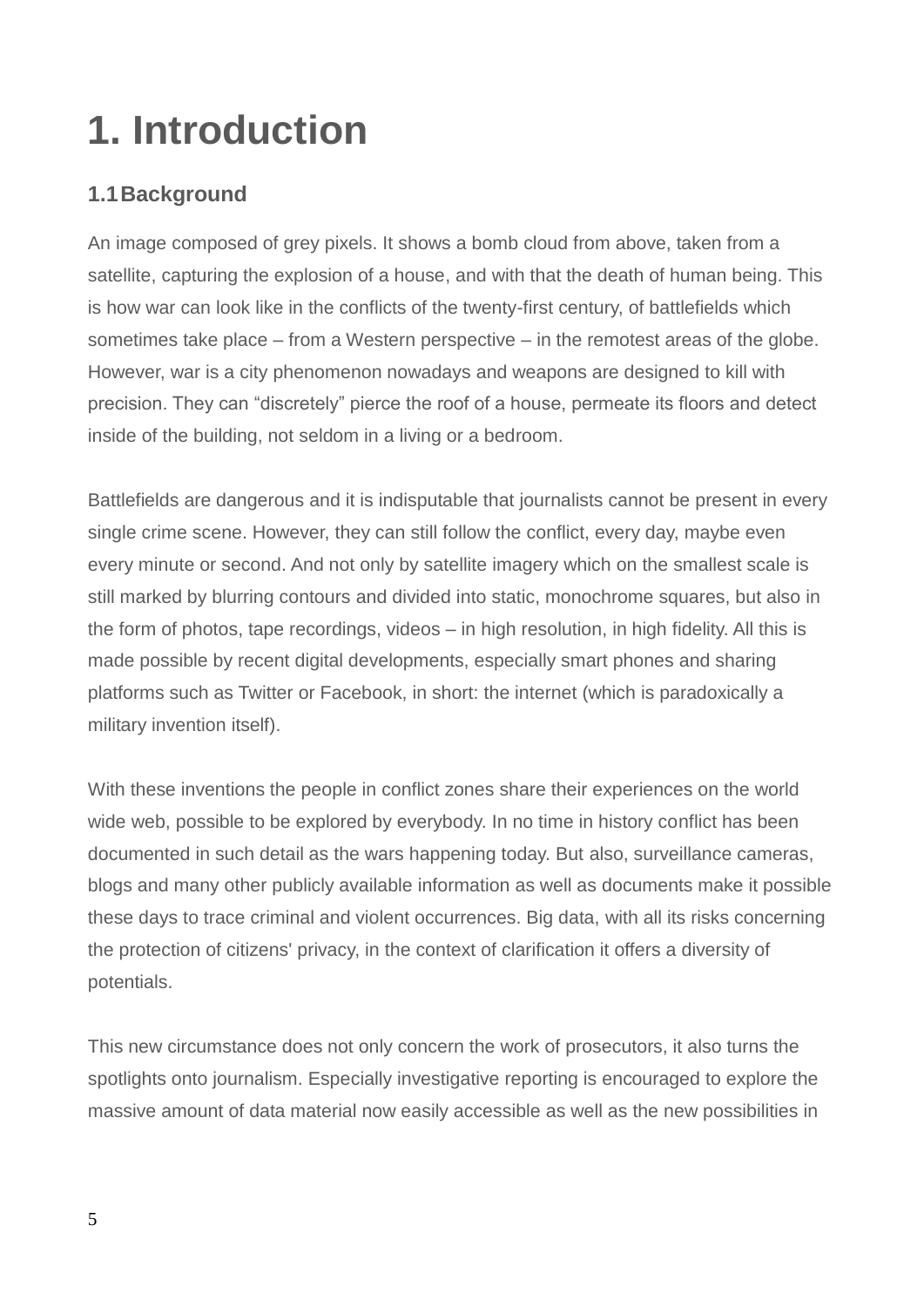offered by technological developments. They not only provide new tools, methods and meeting points to conduct investigations on an advanced level, but also offer novel formats and spaces to publish them. More practically, this first means that the process of researching material and collaborating with other investigators becomes possible across borders, with international teams and even in the remotest areas. Second, the act of publishing can take unexpected storytelling forms and third, they can be presented in so far untypical spheres.

### **1.2 Phenomena**

["Anatomy of a Killing"](https://twitter.com/BBCAfrica/status/1044186344153583616) is an example of an investigation embracing these new opportunities. The story material is based on a video shared on the internet, first by one person, later by thousands of thousands of users. Via the internet investigators from different countries connected each other to collectively investigate the murder of two women and their young children in Africa last year. Their method can be described as a deconstruction of a video into its multitude of single images, again carrying various information in themselves. Reassembling the relevant details found by this form of dissection enabled them to find facts and to finally create a full picture of the identities of the perpetrators, later hold accountable by the Cameroon government.

By applying novel open-source approaches, the investigation represents a groundbreaking moment in case detection. But the contributors (Amnesty International, Bellingcat, and independent Twitter analysts) and the involved news organisation BBC Africa Eye also decided for a novel and experimental way of reporting. They published the story in a Twitter thread. Thus, they came to full circle, by publishing in the space where the original material came from. In there they give a step by step explanation, almost like a manual for how the investigation was conducted. Like that they made the medium the method and method the medium.

Marshall McLuhan who with his media classic "The Medium is the Massage", published in 1967, proves to still have an astonishing importance for today's media. But it seems that the media have changed tremendously. McLuhan observes that the content distracts or blinds the audience for the medium from which it comes from. In the mentioned example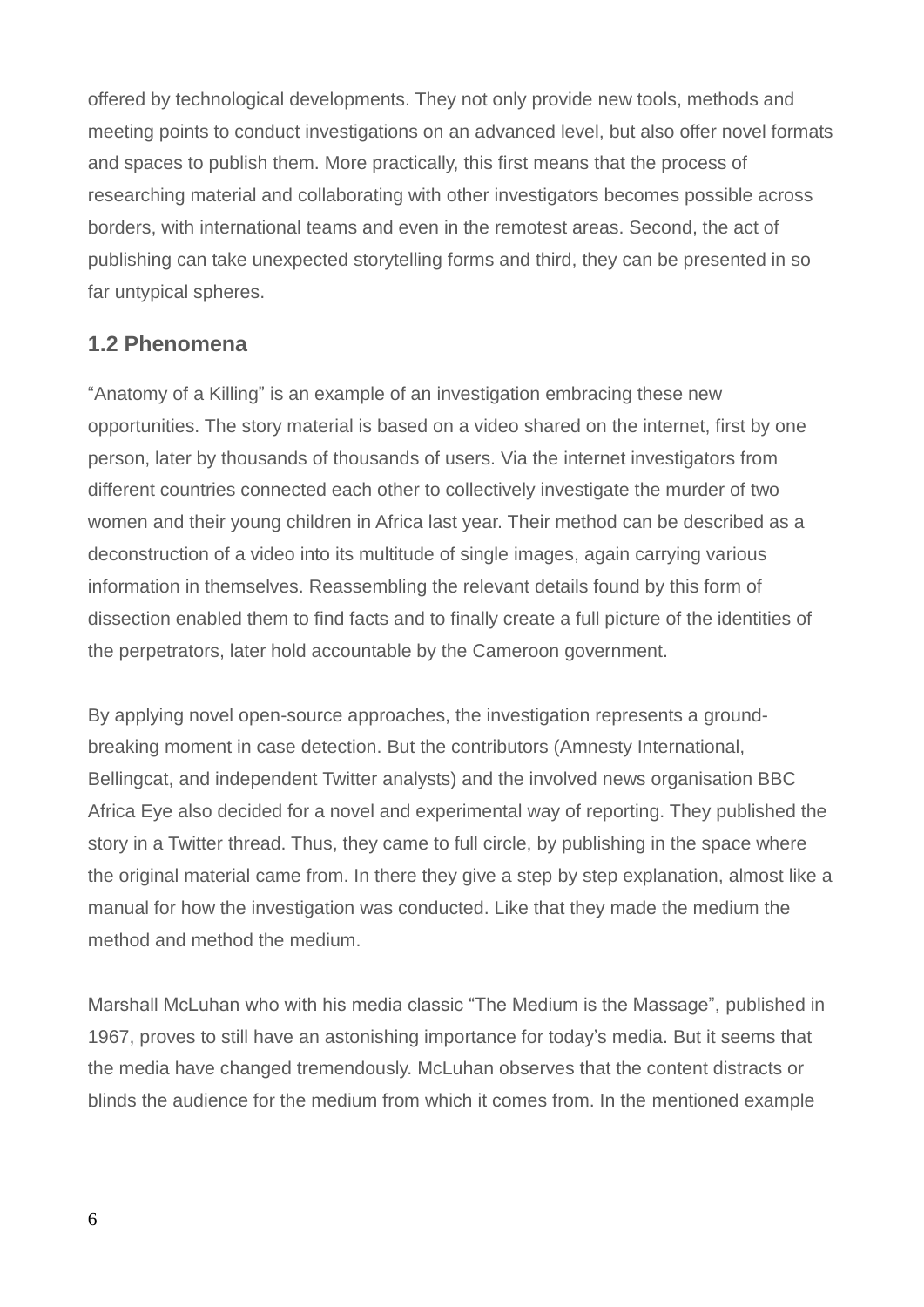however, the reporters give special attention to the characteristics of the medium, both by choosing a novel publishing format and space and by using Twitter's thread structure for a detailed investigative description. When McLuhan states that the new media embodies an extension of man this theory here becomes almost literal. By first making transparent their thinking and second by selecting a medium known for its sharing and commenting functions The BBC Africa Eye investigators indeed reach out to the audience and reduce the distances between reporters and recipients.

One can also note that they made their investigation possible by building an investigative community and by sharing material. They borrowed it, investigated the content and then gave it back to an even wider community, the crowd, enabling further discussion and discourse, hold publicly and transparently. This was an experimental and even revolutionary step for a legacy media organisation like the BBC, neither seen as transparent nor collaborative, but it successfully paid off.

And this is by no means an individual case. Long-standing news media organisations, usually perceived as highly competitive, are currently exploring a new phenomenon of collaboration, experiencing an open-source momentum lead by non-journalistic investigators. Some of the most compelling collectives and agencies are Airwars, Bellingcat and Forensic Architecture. They are all based on open-source methods which means that they use material found on the internet and reassemble it to detect historical and contemporary occurrences. Often tools and methods are similar and sometimes they also cooperate with each other. Their specialisations and missions however can differ fundamentally. The following portrayals shall give an overview over their unique profiles.

[Bellingcat](https://www.bellingcat.com/) was founded by Eliot Higgins in 2014 with the help of private donations acquired via a Kickstarter project. Today the independent collective of international researchers, investigators and citizen journalists from more than 20 countries is based in The Hague. With publicly available data, social media and open-source methods the award-winning team investigates conflict, crime and human rights abuses. Bellingcat cooperates with different journalistic and legal representatives and offers comprehensive open-source workshops to a range of interested parties, mostly journalists and activists. The aim is to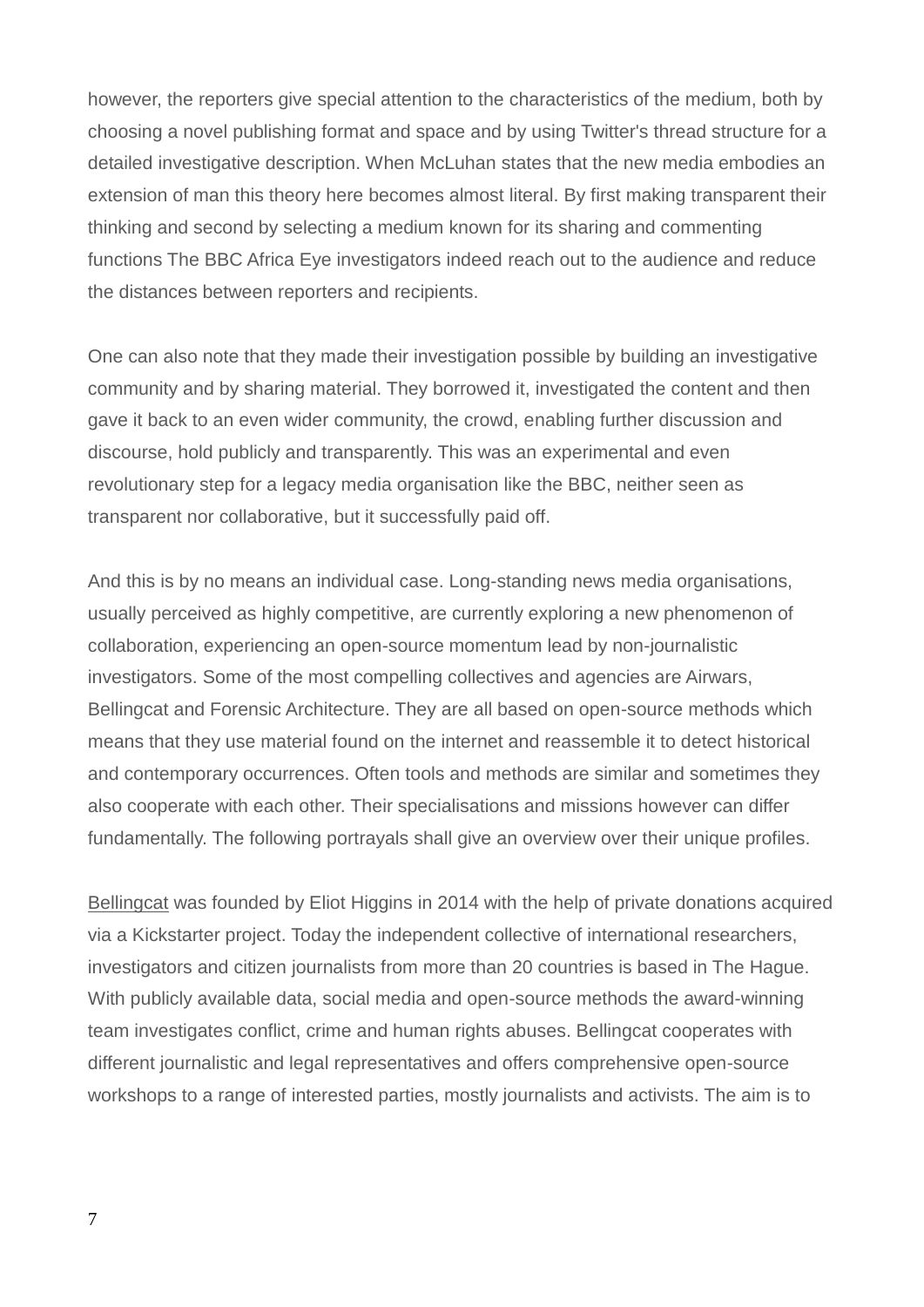build up a bigger community which helps pursuing further open-source investigations. Investigations by Bellingcat are repeatedly published by international news media. One of them was the identification of the suspects, two Russian intelligence officers, in the Skripal poisoning. The team was also involved in the awarded BBC Africa Eye investigation, "Anatomy of a Killing". Bellingcat claims to be independent. Currently the collective receives grants from Porticus, Adessium, The Open Society Foundations, The National Endowment for Democracy, Pax for Peace and the The Dutch Postcode Lottery. About one third of the budget comes from the worldwide held workshops. Bellingcat partners with the Open Information Partnership as well as the Global Legal Action Network and is part of the Global Investigative Journalism Network.

[Forensic Architecture](https://forensic-architecture.org/) is based at Goldsmiths, University of London and was founded by Eyal Weizman in 2011, a Professor of Spatial and Visual Cultures of the same university. The agency is specialized in advanced spatial and media investigations and explores cases of human rights violations. Therefore, Forensic Architecture cooperates with and on behalf of communities affected by political violence, human rights organisations, international prosecutors, environmental justice groups and media organisations. The interdisciplinary team – composed of architects, software developers, filmmakers, investigative journalists, artists, scientists and lawyers – presents their investigations in international courtrooms, parliamentary inquiries, United Nations assemblies as well as in citizens' tribunals and truth commissions. Their work has been published by international media. Forensic Architecture also holds lectures and workshops, is responsible for various publications and takes part in exhibitions. The agency is supported by academic, human rights, technology as well as arts grants and receives income from commissioned investigations and from exhibitions. Forensic Architecture claims that all income generated is used to support ongoing research and that the founding institutions and organisations do not influence their projects.

Founded in 2014 by the investigative reporter Chris Woods, [Airwars](https://airwars.org/) is a collaborative, notfor-profit transparency project including professional researchers and analysts with the aim to track civilian harm. The headquarter of Airwars is based in London where it is affiliated with the Department of Media and Communications at Goldsmiths, University of London. It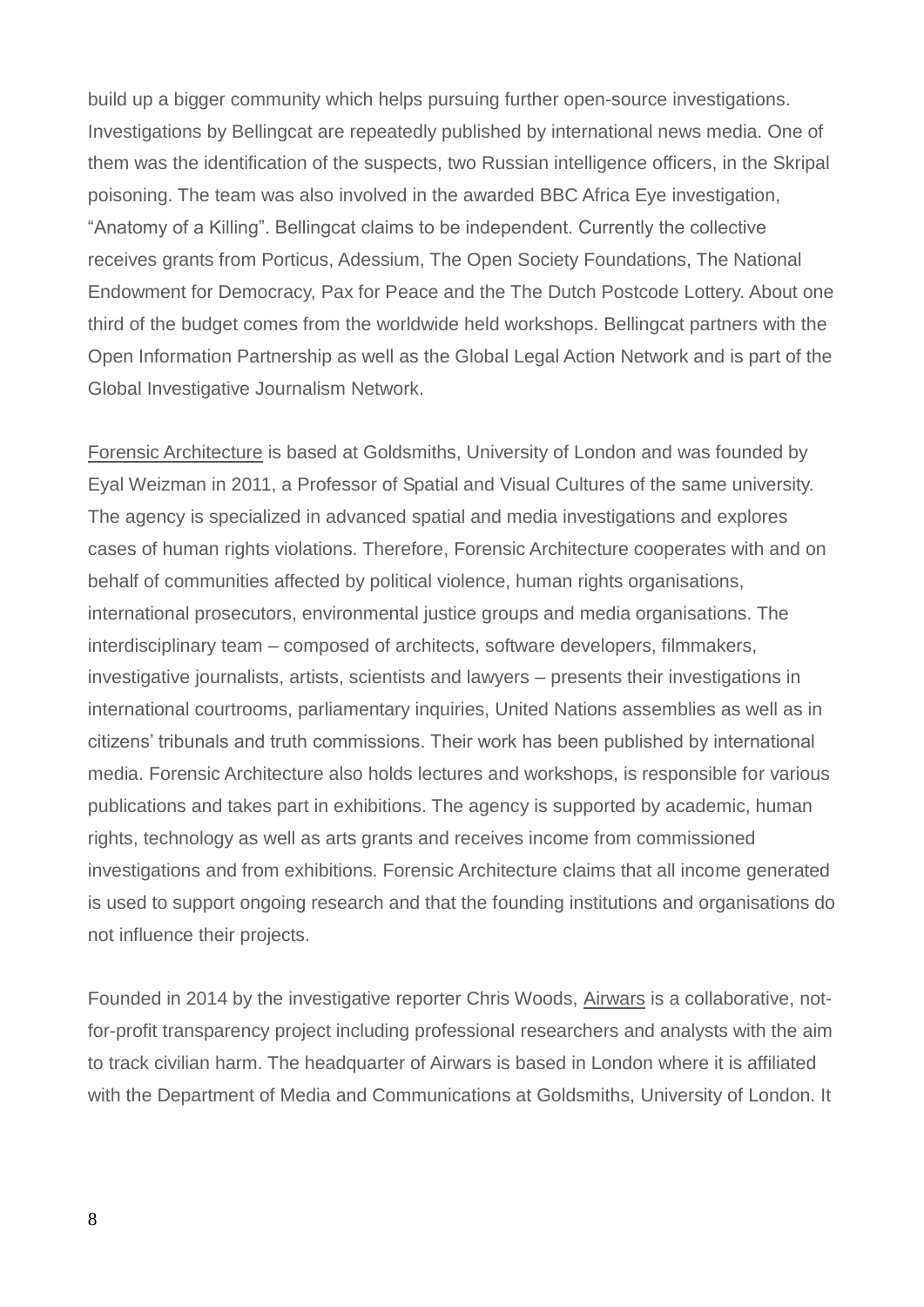also has a satellite European office in Utrecht in The Netherlands. Airwars additionally works with contributors based in the Middle East, Europe, North Africa and North America. The team tracks and archives international military actions in conflict zones such as Iraq, Syria and Libya. Airwars also draws on a number of information sources such as NGOs, monitoring groups, international and local news agencies, social media and from military as well as other government sources. They besides others provide journalists with independent, trustworthy assessments. Airwars, claiming to maintain independence, is funded by philanthropic organisations and by public donations as well as with significant pro bono contributions from volunteers. Key support comes from the Joseph Rowntree Charitable Trust, the Open Society Foundations and the Democracy and Media Foundation/Stichting Democratie en Media.

### **1.3 Purpose, Aim and Research Question**

These new actors on the journalism stage, here embodied by Airwars, Bellingcat and Forensic Architecture, use novel methods and tools to investigate incidents of crime and violence. They, depending on their individual focus, produce investigative archives, reports and journalistic pieces as well as exhibitions. To present their work to the public they collaborate with the media, but also with different legal, social or even artistic registers. This is made possible because their work offers a variety of intersections with other fields and disciplines.

In this thesis their collaborative work with journalism and especially with investigative journalism is in the focus. It will explore how these open-source agencies work, which tools they use and how they play a vital role in processes and productions of journalism. It will also show how people from originally non-journalistic fields such as architecture, law, film making, design, military or art bypass investigative and journalistic limitations and like that contribute to a creative contemporary media production – all with the help of the public and for the sake of society.

Let alone for the sake of journalism itself. Fake news and citizen journalism have challenged journalism's jurisdiction and created a fear of losing control, legitimacy and economic viability. Already in 1967, Marshall McLuhan had an answer to that when he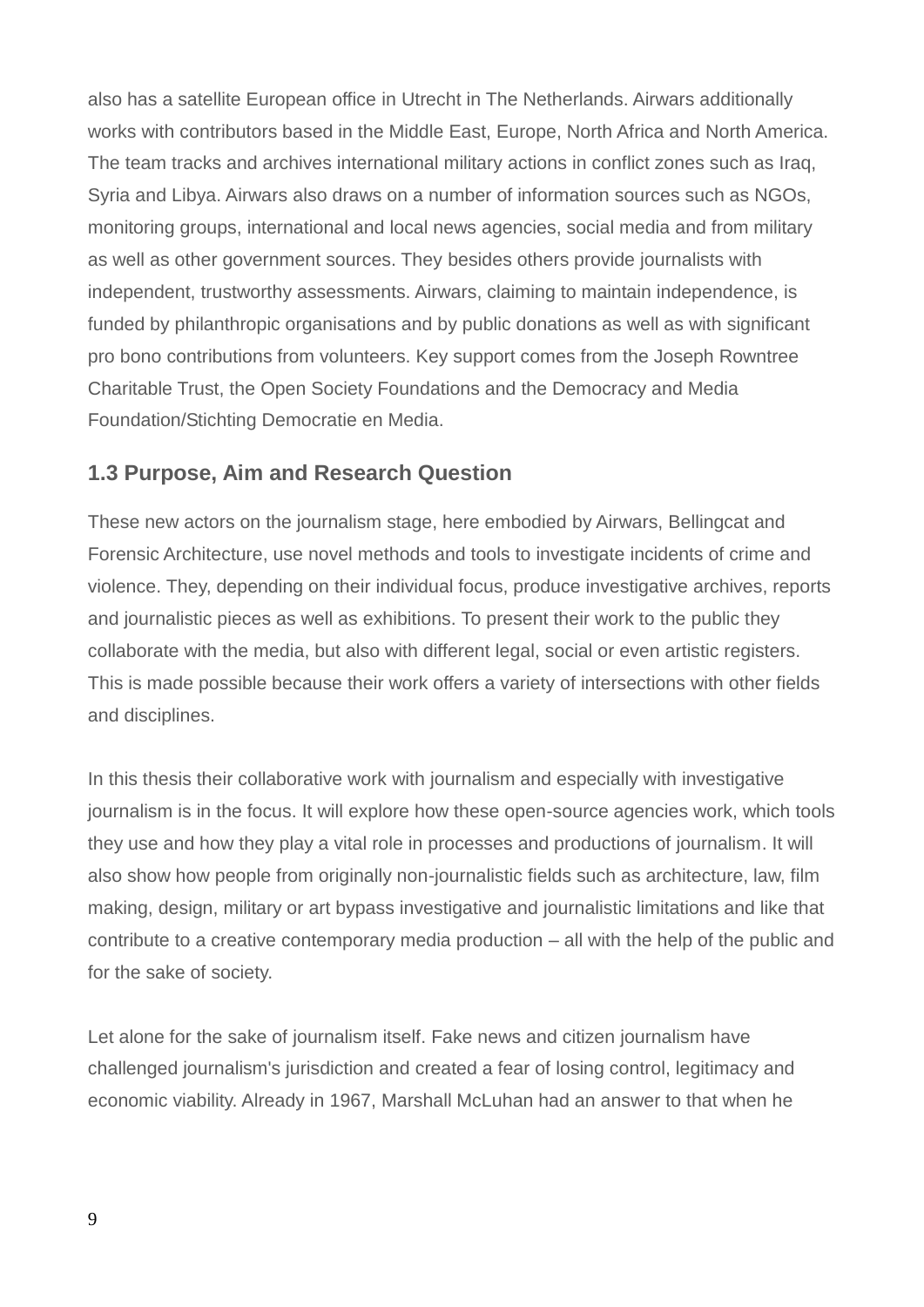stated: "Innumerable confusions and a profound feeling of despair invariably emerge in periods of great technological and cultural transitions. Our 'Age of Anxiety' is, in great part, the result of trying to do todays' job with yesterday's tools – with yesterday's concepts." Have media scientist and journalistic practitioners learned from that?

This study, based on a theoretical and an empirical exploration of collaborative journalism, shall not only give an answer to the provocatively posed question above. Its main research questions are: How do the here discussed open-source actors collaborate with some of the most renown legacy media organisations of today? How have their competencies produced outside journalism's subject area recently been integrated in selected legacy media formats? And how might established media organisations, with the influence of open-source-based contributions, reorient themselves in the future?

Hence, the thesis examines novel interdisciplinary work methodologies for investigative journalism. It focuses on the adaption of non-journalistic tools and collaborations between journalists and professionals from various disciplines. Moreover, it will picture workflows, measurements and mentalities typically coming from sharing cultures. Finally, it will offer an outlook to up-and-coming means of publishing and diversification of content.

Thus, this thesis will fill a research gap as the field of open-source is still underrepresented in journalism studies. Bellingcat is rarely mentioned<sup>1</sup>. Forensic Architecture and Airwars until now do not get any scholarly attention. In journalistic practice however, they are a repeatedly cited source and therefore stand for a main paradigm shift from competitive to collaborative work and the practical usage of open-source methods. The reportage "Anatomy of a Killing" is one of the most celebrated examples of open-source investigating and is therefore used as example here. Yet, all of the here mentioned agencies have already had an impact on investigative reporting and they can certainly stand as role models for future developments in journalistic practice and science.

Former scientific studies explored the perceptions of external collaborators among

<sup>1</sup> Several international newspapers have published articles about Bellingcat, often with a rather worshipping tone. In some of them however one can find critical voices. A few journalists (including the Russian international television network RT) describe the collective as pro-NATO. Also, the method of forensic analysis used by Bellingcat is criticized by experts for not being exact.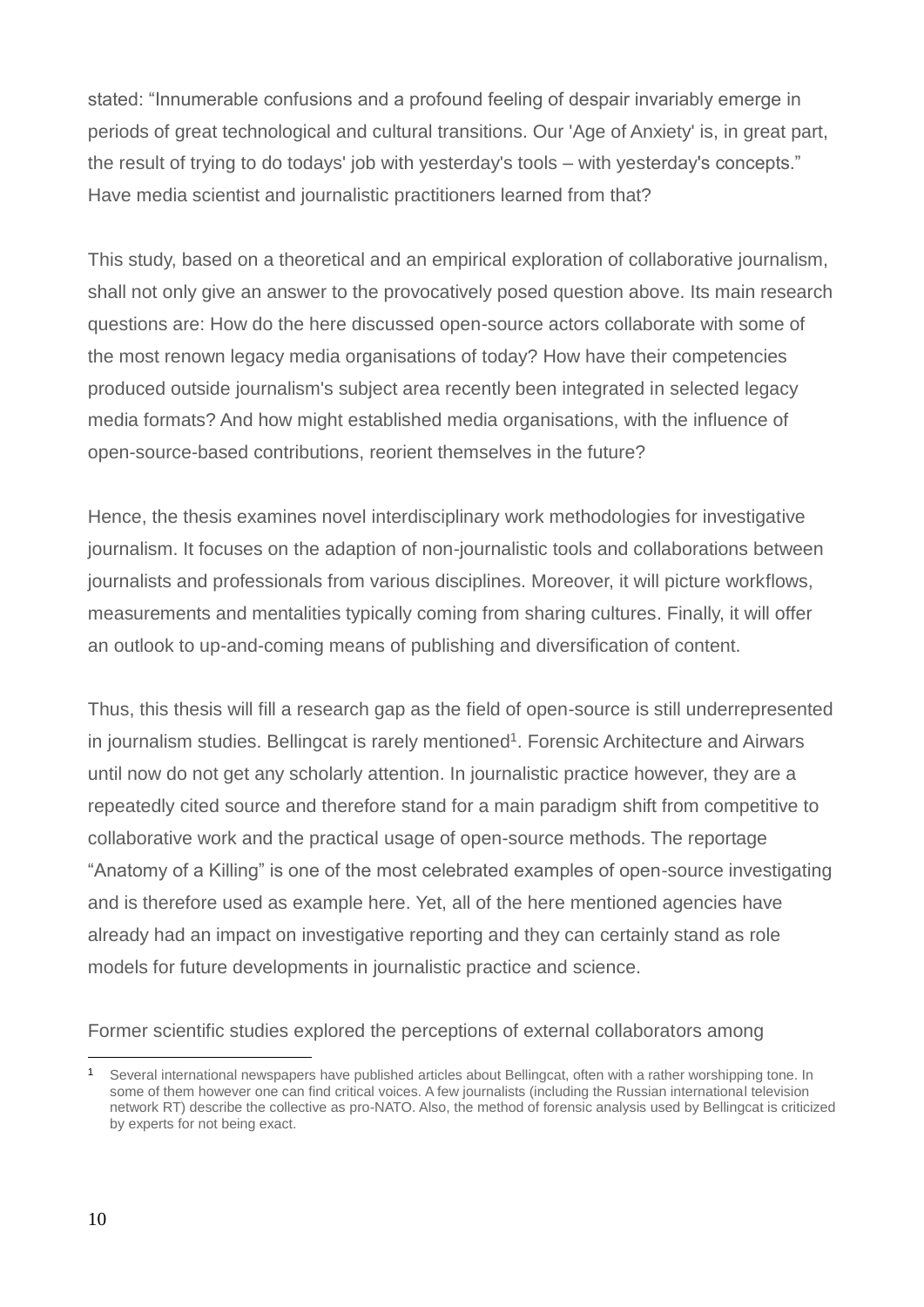journalists as to whether they are recognized as journalists (Carson & Farell, 2018 and Eldgridge II, 2018). Other researchers have created a definition of the diverse forms of technology-savvy strangers in journalism which will discussed further on (Holton & Belair-Gagnon, 2018). Also, the integration of knowledge, the so-called "normalization", is a research area of recent journalism studies (Lewis & Usher, 2014). Another research object was the field of tension between actors, actants, audience and activities, or in other words the relations between people, technology, recipients and routines in the media. As central to this thesis, the study around these components in media, will be discussed and expanded later on.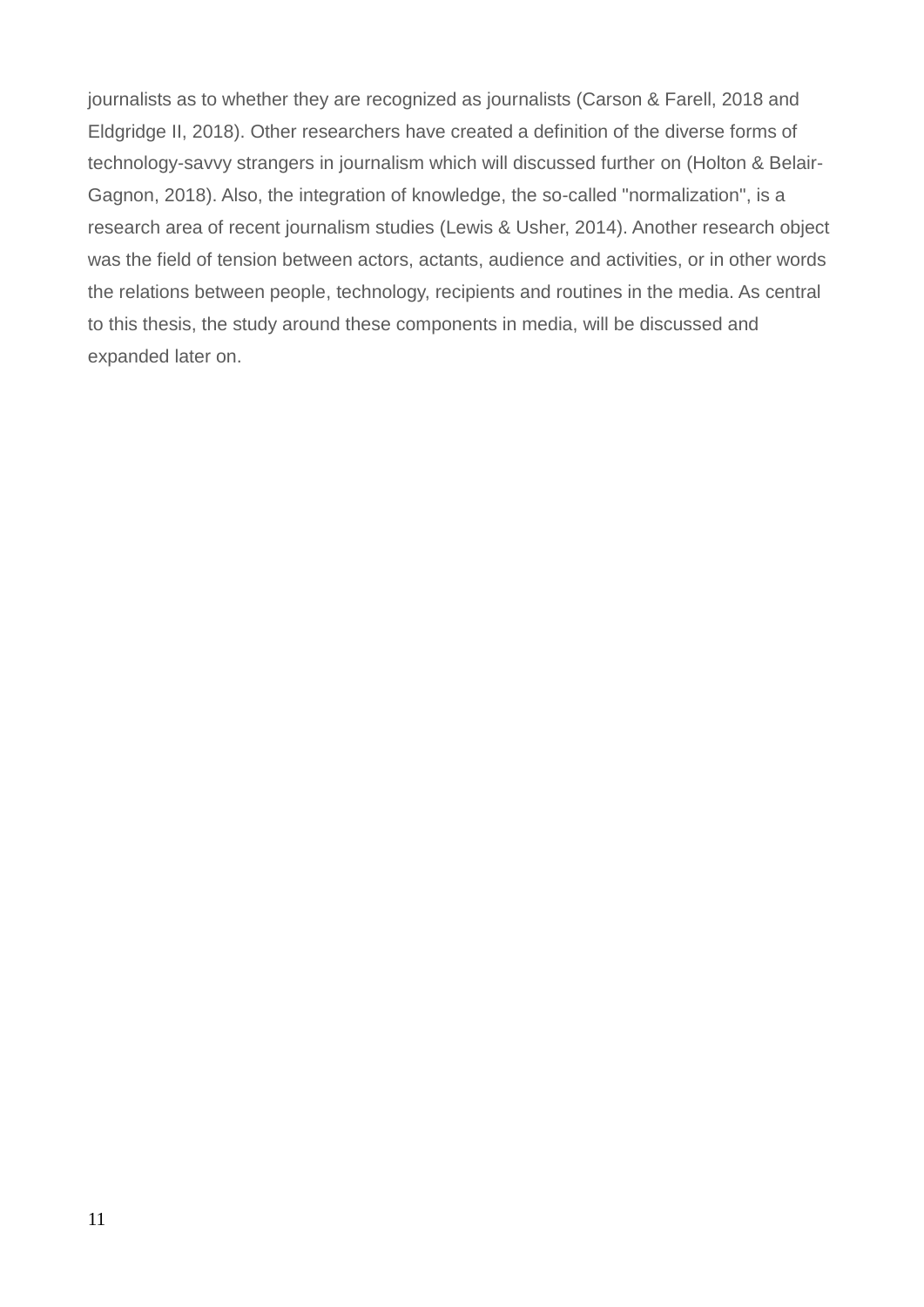### **2. Theoretical Framework**

### **2.1 Journalism in the Post-Truth Era**

It could be said that journalism, or the way we understand it today, owes its existence to a disruption. The invention of new printing techniques in the beginning of the twentieth century lead to an enlarged newspaper production for a wider audience and like that actually describes a revolutionary moment in history. It represents "a shift from an eliteoriented press to a mass popular press" (Broersma & Eldridge, 2018, paragraph no. 4) as well as the professionalizing of the journalistic field (paragraph no. 22). This turning point however, it not an isolated case, on the contrary. Eldridge's and Broersma's study, which monitors various kinds of technical and social influences in the media like for instance the inventions of radio or television, show that journalism has always been disrupted – up until the recent past.

As the term disruption has become quite fashionable recently and is now used almost inflationary for innovation topics in numerous disciplines, it should be used with care in a scientific study. Still, one can affirm that the internet has shaken and therefore disrupted journalism in an unexpected dimension. Its rise brought a democratisation of content, and democratisations usually overthrow the powerful. Journalists who over centuries had the monopoly over information could observe how digital technologies have made it almost child's play to create, publish, and share content. Information became unlimited, for almost everybody. The result was not only a blurring of boundaries between journalism and the public. The digitalisation also meant that from now on information was "no longer scarce, hard to produce, nor difficult to publish". A development which created the "setting for citizen(s)journalism" (Lewis, Kaufhold & Lasorsa, 2010, p. 165).

One can call this the breeding ground for a new phenomenon, or even a new discipline, but for legacy journalism, according to Lewis, it represented an essential threat. He (2012, p. 838) argues that journalism is an "industry model built on scarcity". The explosion of content in the digital era challenged journalism's control over it and like that also the historically grown role of the gatekeeper. What strengthened the new development is the sheer speed it came with. Changes caused by digitalisation are swift and extensive, write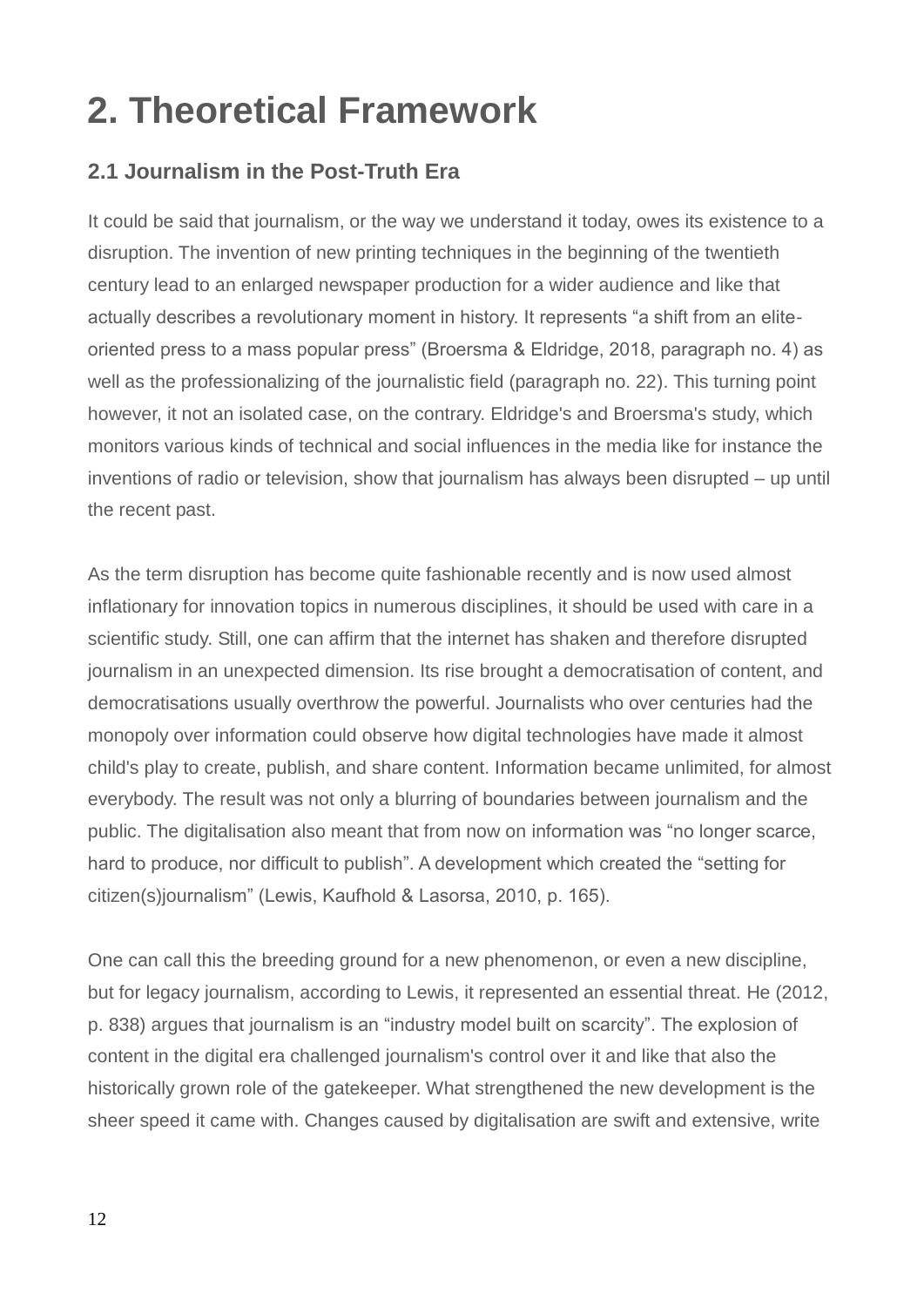#### Eldridge and Broersma (2018).

This blurred the boundaries between journalists and the public (Lewis, 2012) and finally led to an identity crisis in journalism. Compared to other professions, journalism has a relatively unclear and vague profile, maybe even multiple profiles. Hence, Lewis (2012, p. 842) calls journalism "malleable" and "evolving". Digitalisation greatly contributes to these features. However, there are also other causes rooted deeply in its character. Bromley (2019, p. 13) claims that journalism is an open occupation because of a lack of educational or knowledge restrictions, technological boundaries and formal standards. Lewis (2012, p. 840) adds to this the "transferability to public relations" and one can also mention the fact that journalism is not a profession protected by law.

Before this backdrop of permeability, transferability and inclusiveness, how did journalism manage to built up a strong position in society as the Fourth Estate? To understand the bigger picture it makes sense to examine journalism's territory in detail. Lewis (2012) borrows the term 'boundary work' from the sociologist Thomas F. Gieryn who originally researched the delineation between the field of science and 'non-science'. By using this concept, Lewis intents to describe the "efforts to establish and enlarge the limits of one domain's institutional authority relative to outsiders" in journalism (p. 841). Creating social boundaries, he claims, shall bring not only greater cultural but also material resources for insiders.

However, the former cultural and material resources got out of the hands of journalists and with the rise of the internet they started to fear their professional "logic" and legitimacy for their profession (Lewis, 2012, p. 839). Among other researchers, McNair (2019) even noticed a widespread anxiety in journalists. But this was not the only threat. The blurring boundaries additionally challenged the discipline's economic viability as content has not only been journalism's work material but also a kind of currency.

Indeed, the rise of the internet has led to economic pressures, extensive newsroom cutbacks as well as significant numbers of unemployed journalists. Journalist who saw themselves as working on behalf of the public interest and who had established a strong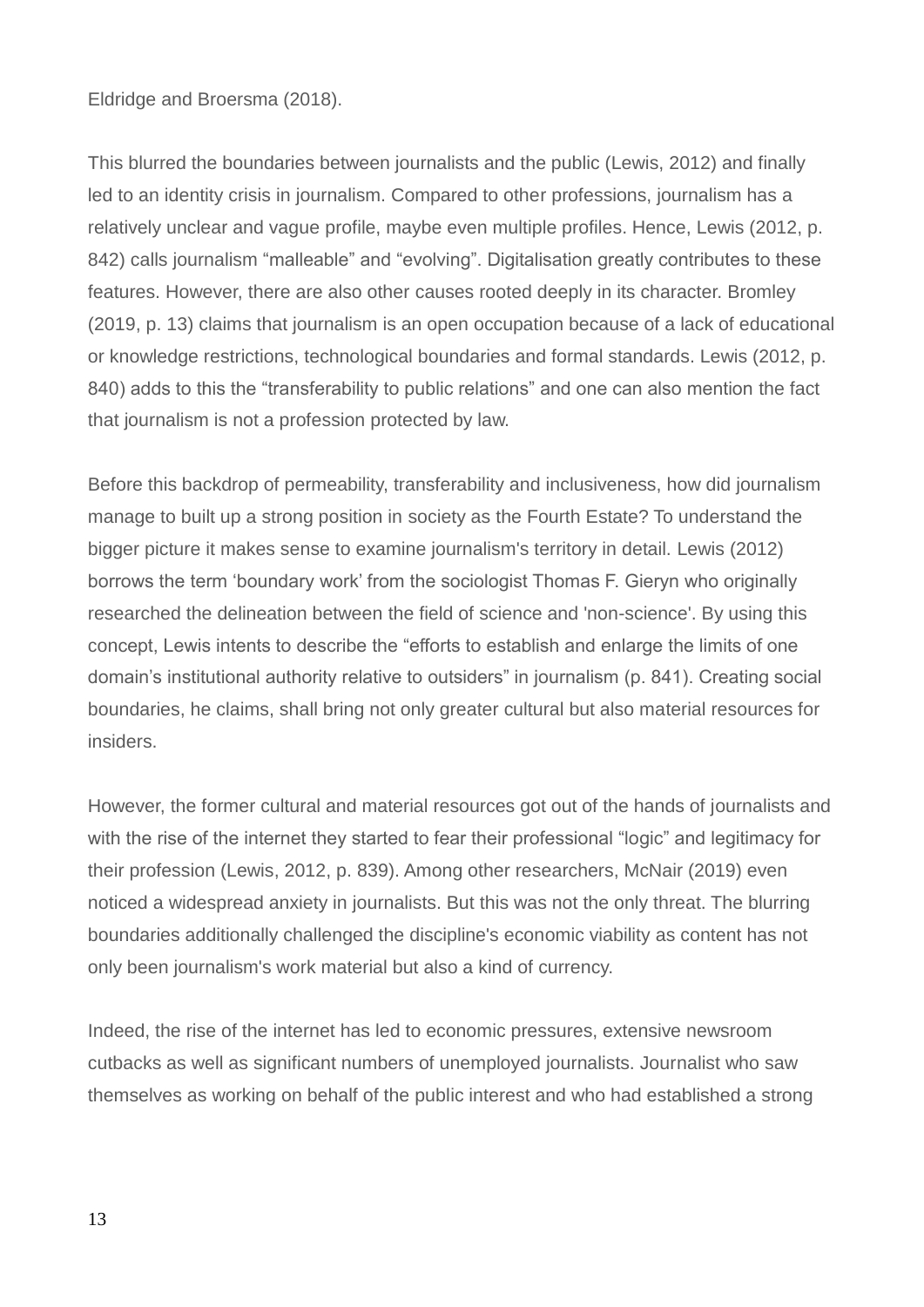role as the Fourth Estate, now feared their control, power and commercial stability. But this was not the only new challenge. Novel media participants enriched journalism in the same way as they questioned them.

### **2.2 The Journalistic Persona**

Whistle-blowers like WikiLeaks, entering journalism represent the latest earthquake in journalism's territory. According to Broersma and Eldridge (2018, paragraph. no. 9), they describe a phenomenon which "continues to disrupt notions of news and journalism to this day". The authors however also describe that they paved the path to new approaches in journalism. Now one can argue, that the historic example from the Victorian Era represents a plain technological disruption which left the journalistic profession relatively untouched. Without damaging and dismissing the important social value of whistle-blowers, one can state on the other hand that their entrance into journalism indeed shakes the core of what journalism has been so far.

Above all, this new disruption evokes questions around the current journalistic squad, the crew or the cast. While journalists had the leading roles on the stage of journalism, now incoming actors like Edward Snowden, Chelsea Manning or Julian Assange stole the show from them. So far, journalists have been in charge of the what, when, where, why and so what. In a world in which information can be easily published on a leaking platform, the five 'w's could now be addressed towards journalists themselves. Even though, Julian Assange, the founder of WikiLeaks, can be called a programmer, a political activist or a computer hacker he claimed to be an investigative journalist. It is time for journalists to rethink their role and reposition themselves.

Time and again researchers occupied themselves with the position or definition of journalism. The following text gives an overview over the recent studies. For instance Lewis (2012, p. 842) investigates "what qualifies one to claim a place in journalism" and concerns himself with the question of how to classify good journalism. For a first general classification he differentiates between professional and amateur, producer and user as well as journalist and non-journalist but interestingly, he also makes a distinction between the ideal-typical understanding of a profession and its everyday practice. Other scholars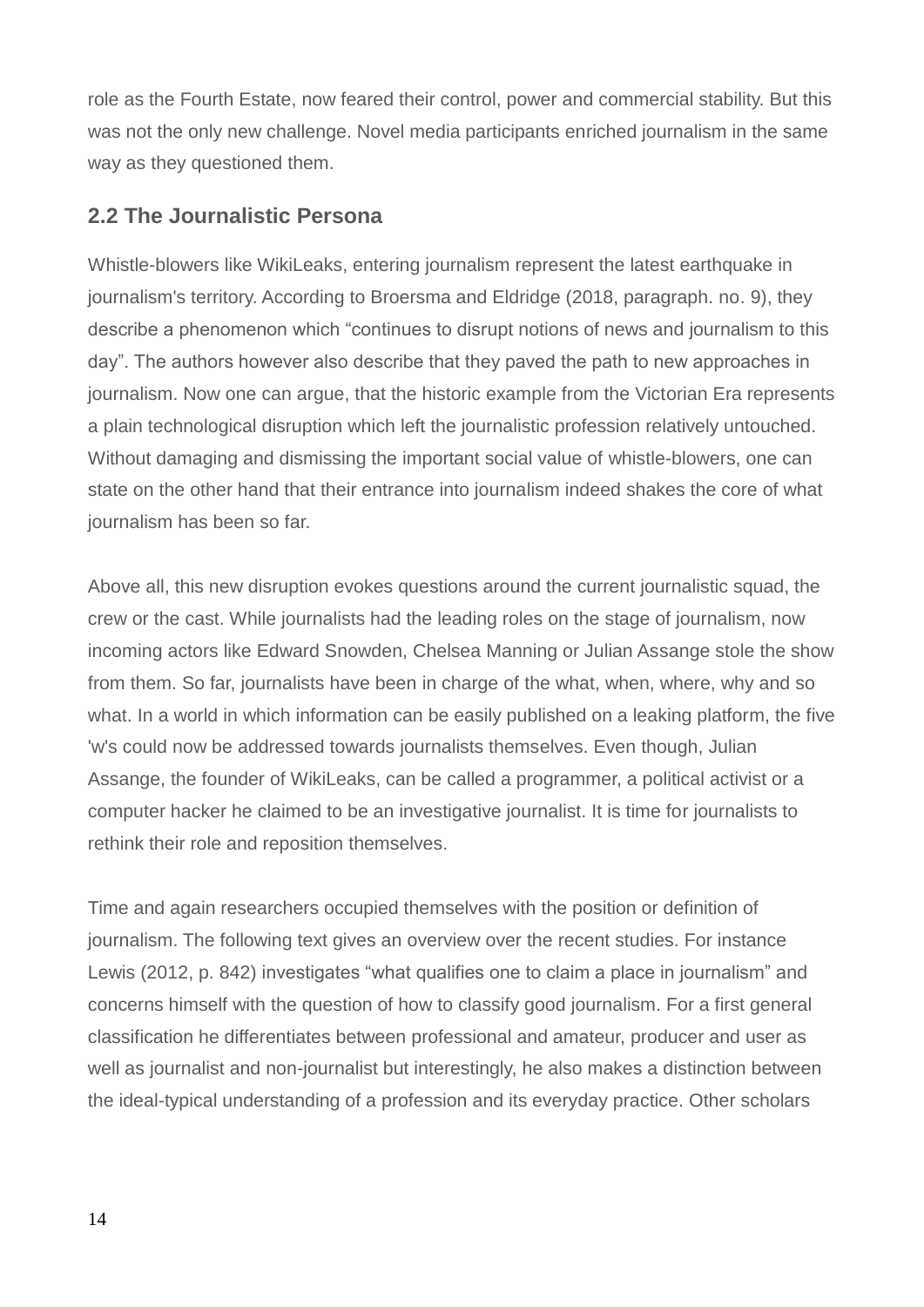address the ideal-typical journalistic persona by reverting the question. They wonder who actually is *not* a journalist.

For a first clarification, Eldridge (2018) brought in the term "interlopers" to name WikiLeaks or non-profit news organizations like ProPublica. His research will later be looked at more in detail. Holton and Belair-Gagnon (2018) notice a generalized labelling of media outsiders and warn of a conflation and devaluation of outside media contributions. They claim that traditional definitions of what it means to be a journalist are challenged (p. 70) and one could say they fight for a broader, more heterogeneous journalistic crew.

Therefore, Holton and Belair-Gagnon took up Eldridge's term "interlopers", refined it by the adjective "technology-oriented" (p. 73) and committed themselves to a more detailed differentiation of new actors entering the journalistic stage in the last two decades. For a clearer demarcation of media contributors such as amateur journalists, bloggers, mobile app designers, programmers and web analytics managers the researchers found the three typologies "explicit interlopers", "implicit interlopers" and "intralopers".

In all these studies referring to the *to be or not to be* in journalism occurs a pattern. The new media actors who push into journalism provoke a certain insecurity in the ones that so far self-confidently called themselves a journalist. However, not only these strangers but also a variety of contemporary phenomena challenge the long untouched and mighty role of journalism, forcing journalists to rethink their purpose, accountability and legitimation as well as their routine working tools and materials. To get a better understanding of journalistic self-perception but also of the relevance of the journalistic "interlopers" one has to look at journalism in the context of jurisdiction.

### **2.3 Jurisdiction of Journalism**

Jurisdiction describes the authority, or the exclusive right granted to engage in a defined field of responsibility. However, researchers have quite different understandings of what it means. For Lewis (2012, p. 837) jurisdiction in the context of journalism means to produce quality of work for the sake of society and "to govern a body of knowledge". In other words, he describes jurisdiction as "displaying what a profession knows" and "connecting that to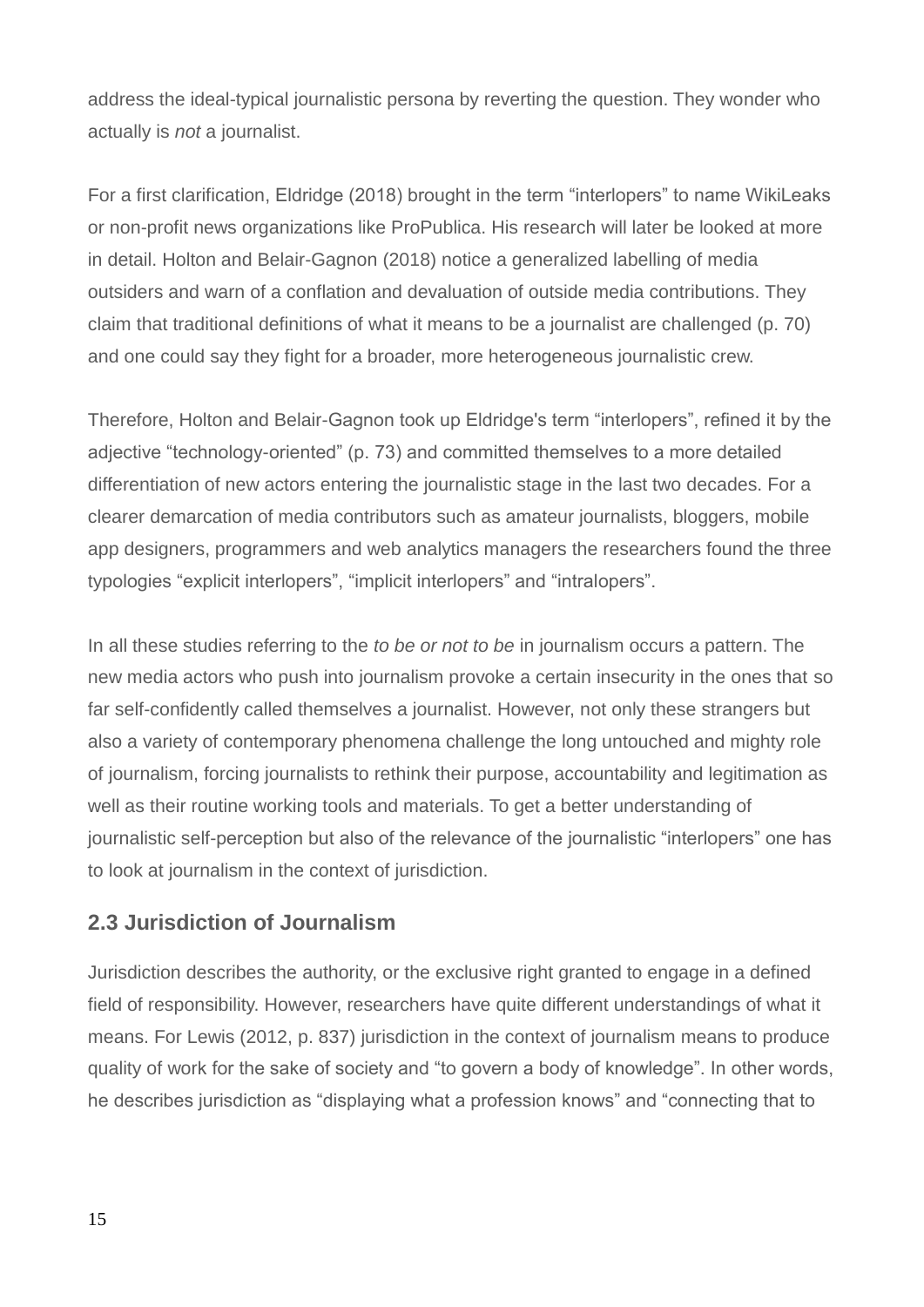what the profession does". Or "its system of abstract knowledge" and "its labor practices" (p. 840).

It appears interesting at this point to include the thoughts of Forensic Architecture founder, Eyal Weizman (2014, p. 71), who explores the etymology of the word "jurisdiction" in a different way. He notes that the first part of it (juris) "refers to a legal authority or right" while the second part (diction) refers to "speech". In the further discussion he also brings in terms such as "authority" and "speech space". While in other professions this definition applies more metaphorically, in the journalistic profession they match directly (and they will have an increasing relevance in this thesis). One could say that journalists literally dominate such a "speech space" and they also literally have the "right to speak".

The "authority", mentioned by Weizman is an aspect of journalism which one can find in various forms in the studies of journalism researchers. Lewis, Kaufhold and Lasorsa (2010) name the journalist an "information arbiter" (p. 164) whose role is described as "a powerful publisher in shaping the news" (p.165). Other researchers express this authoritative role by attributes like "control" (Lewis, 2012), "supremacy" (Eldridge, 2018) or "flows of power" (Carson & Farhall, 2018). Eldridge investigated if legacy news rooms presented the incoming actors as 'journalists' in their reporting. One can see that legacy media, here in the case of The New York Times, not only dominate content. Looking at his study in detail, one sees that they also decide over the *who is who* in journalism. Hence, one can ask if this view of the gatekeepers does not rather remind of the role of a bouncer.

But what is it that makes journalism so closed and what enables journalists "to speak truth to power" (Lewis, 2012, p. 844)? First, journalism claims to be credible and true. Second, it assumes to be balanced, autonomous and based on reliable facts. This has been considered the main differentiation criterion for journalism from other disciplines and influences. Thus, in the role of gatekeepers, journalists intent to provide the public with the most relevant information, in a reliable way. To put it straight, journalists' purpose is to empower people for good decision-making – as the Fourth Estate in democracy.

One can summarize, the digitalisation shakes up power structures and reshuffles the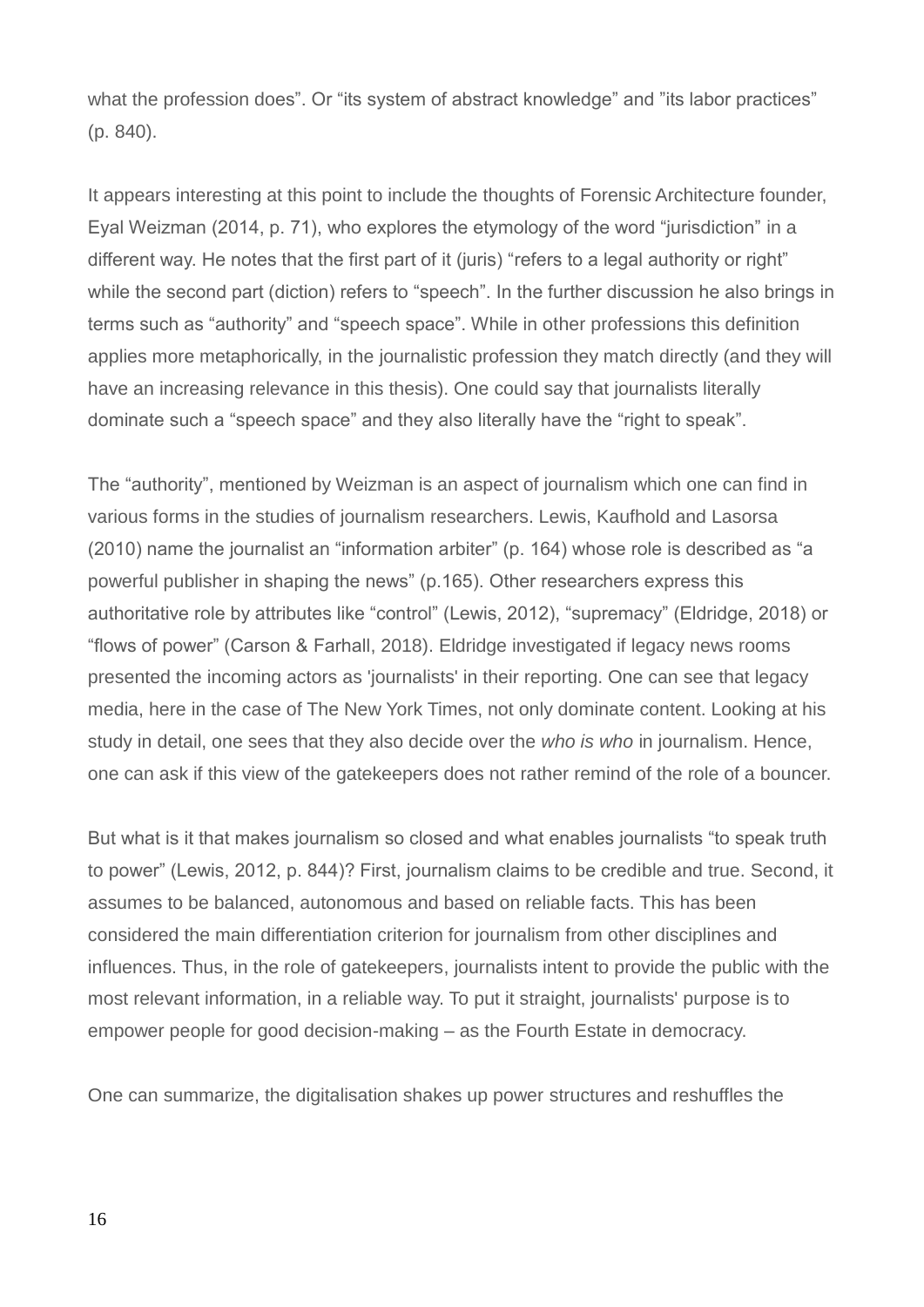cards, not only in journalism. However, compared to other professions also facing difficulties, Lewis (2012) highlights the challenges for journalists as particularly drastic. While the twentieth century offered relative stability in terms of status and economy (Lewis, 2012), the Fourth Estate suddenly appeared "in danger of dying" (McNair, 2019, p. 223). However, it was not only the digital media culture which triggered uncertainty.

In January 2017 Kellyanne Conway, the U.S. Counsellor to the President, created the phrase 'alternative facts' during a press interview to hide a false statement. Meanwhile, terms like 'fake news', 'bullshitting' and 'post-truth' have entered public discourse and partly even the dictionary. But how do they harm journalism? According to Waisbord (2018, p. 1868), fake news which have "been primarily used to refer to content featuring the style of conventional news intended to deliberately misinform", are not new a new phenomenon. He (2018, p. 1867) even claims that this form of misinformation represents "common early forms of news and journalistic practice, particularly at times of high anxiety, crisis, conflict, and revolution".

Nonetheless, in the digital era their influence is much stronger. Andrea Carson and Kate Farhall (2018, p. 1899) describe that "fake news stories spread further and faster through digital technologies". Similarly, McNair (2019, p. 224) calls the internet's "uncensorability" and "the ubiquity of social media platforms" further reasons for the circumstance that the "concept of Truth in journalism has been seriously compromised". This time, journalism has to confront a severe damage to reputation. Now, not only power and financial liability is at stake, but the profession's main characteristic: trust and credibility.

What does all that mean for journalism? First of all, one can give a slight all-clear. It turned out that a decade later after the fear of decline, one can see that "leading global news brands such as the Guardian, New York Times, the (UK) Times, CNN and the BBC" managed to use the internet to their advantage (McNair, 2019, p. 222). One could even go further by saying that the internet brought some positive effects like for example a boost in media production. McNair claims that this century offers "more news and journalism, available to more people in more places than ever before" (p. 223). Thus, one can adhere a similar effect as in the Victorian Era, when journalism professionalized.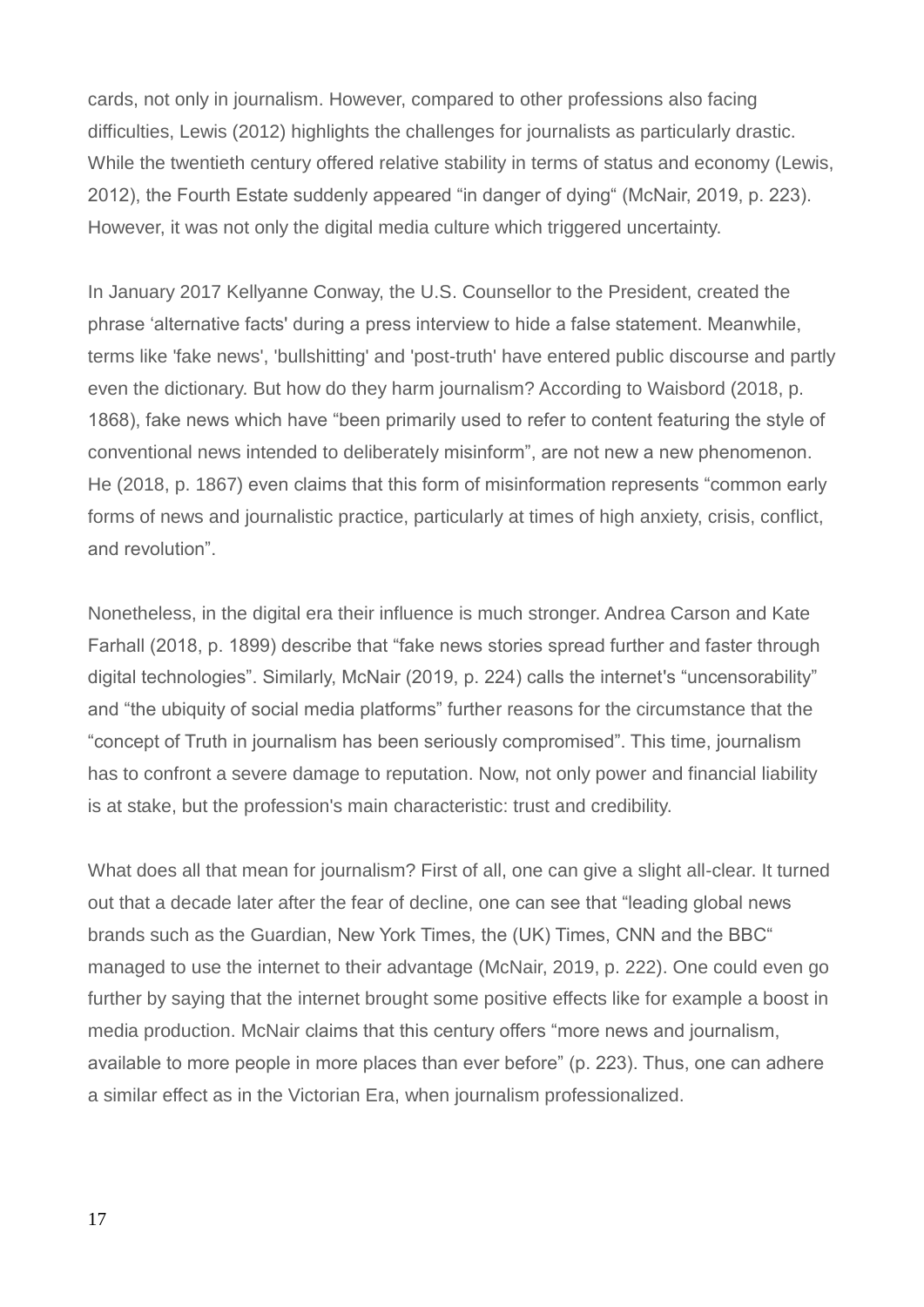One could also state that the digital era widened the possibilities of journalism when Holton and Belair-Gagnon note that the contours of journalism are changing towards a more holistic understanding of norms and practices (2018, p. 77). Like that recent developments in the journalism industry can be seen as a disruption in the first instance, but as a development on the longer run. In the sense of "what does not kill, only makes stronger", this development even has an aspect of growth as the practice shows that the above described "boundary fluctuations" can also "lead to an evolution of occupational norms and actors" (Lewis, 2012, p. 842).

Still, certain characteristics of the discipline have changed tremendously with digitalisation. Waisbord (2018) notes a collapsing of the old news order and describes the current journalism as a "fragmented, complex, open-ended institution" (p. 1868). He goes on by stating that the "dynamics of news and information are not controlled by journalism" (p. 1868) and recommends rethinking journalism's position. But what could be a new news order?

### **2.4 Competitive Becomes Collaborative**

Back then, McLuhan (1967) found out that already he lived in a time of cross-border, midst the dissolution of old categories and experimenting. And he discovered that the unusual combination of two completely incompatible elements often makes astounding discoveries. How could this concept look like in journalism? Benkler (2011), who asks how media in the digital era will mix traditional elements with new influences, elaborated a model which allows for more collaboration.

His solution is a Networked Fourth Estate which partly has found its way into investigative reporting: Carson and Farhall (2018) describe how investigative reporting, while confronted with digital disruptions with several economic and trust-related challenges, stands out with collaborative scoops with worldwide relevance. The researchers refer to examples like the Spotlight team which investigated sex abuse in the Catholic church or the international cooperation of journalists who investigated the Panama Papers revealing tax fraud with global dimensions.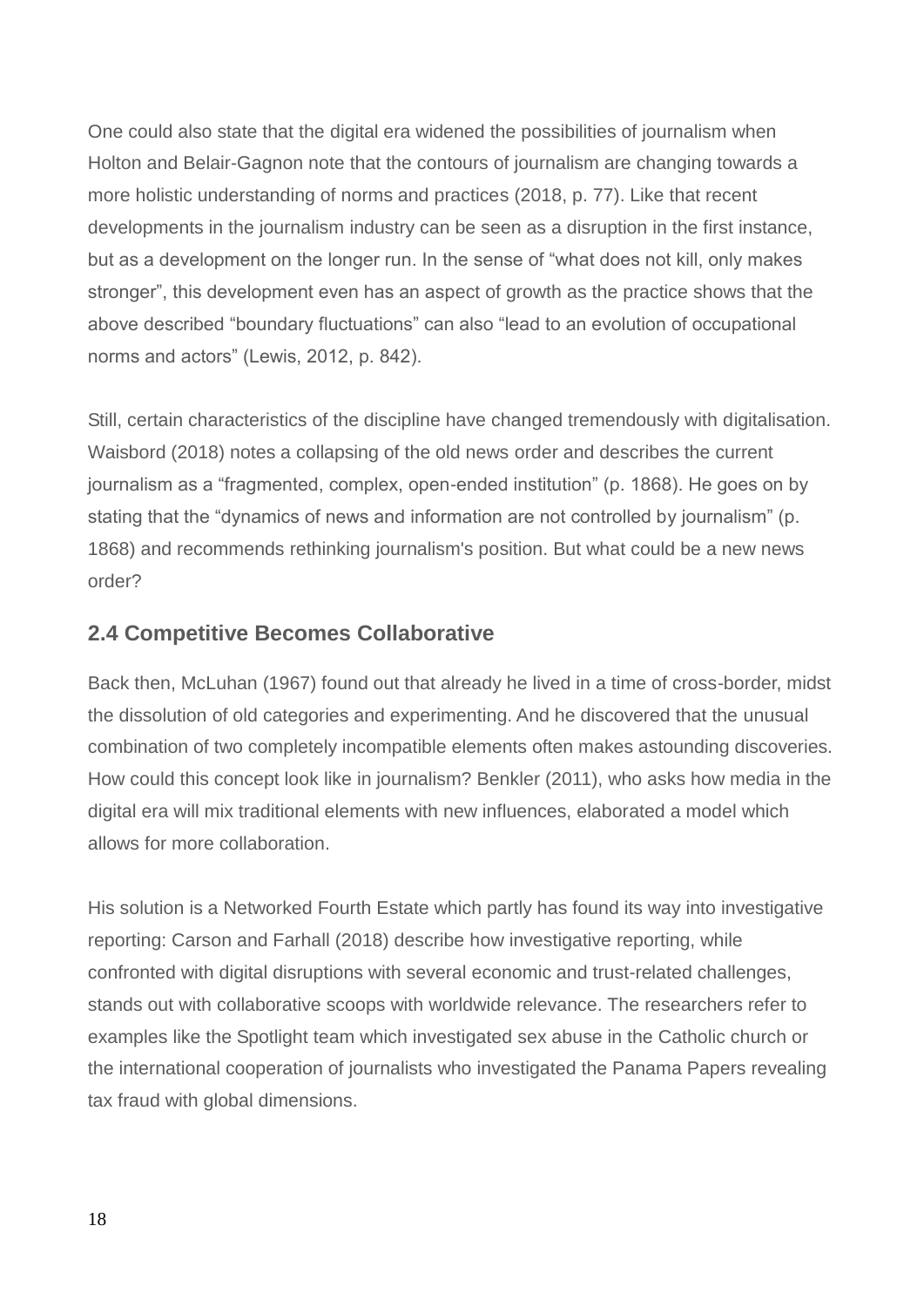Like that they picture a shift from an old model of competitive newsrooms to a more collaborative model. They argue that "the same conditions that allow the viral spread of fake news" like "internet connectivity" or "many-to-many digital networks" (p. 1901) are also enabling this trend toward collaborative work between multiple newsrooms. What they also illustrate is how a sharing of information can lead to extraordinary investigative successes.

However, one could say that journalism is still not comfortable with a more networked model when it comes to collaboration with non-journalistic actors. Benkler already predicted a relatively difficult development towards "regular collaboration". Eldridge (2018) did a follow up of Benkler's research analysing the perception of WikiLeaks and he confirms this thesis with his findings. He describes that the media still takes an exclusive and authoritative role when mentioning collaborators like WikiLeaks and ProPublica in their reporting. While ProPublica got more nuanced descriptions, Wikileaks is rather described as a "source" and less as a collaboration partner (p. 21).

In general, research shows that the journalistic establishment behaves little welcoming towards these new contributors. For instance, Holton and Belair-Gagnon (2018) observe newcomers as "unwelcome strangers" (p. 71) and a stigma of journalistic outsiders. But how long can such resistance persist, asks Lewis (2012) and is it smart to exclude them? McLuhan would protest. While the expert stagnates, he (1967) claims, the amateur can develop a fantastic intuition, an unbound and independent way of thinking. It is probably high time to let in new ideas from new disciplines.

In fact, there are positive examples of interdisciplinary collaborations. They can bring together designers and journalists to enhance storytelling (Doherty, 2016) or technologists and journalists as in the open-source technology organisation called Hacks/Hackers (Lewis & Usher, 2014). Founded in 2009 with the intention "to rethink the future of news and information (p. 384), they offer a role model for successful collaboration between journalists (hacks) and technologists (hackers). This journalistic-technologic collaboration represents a kind of peer relationship in which journalists appreciate the contributions of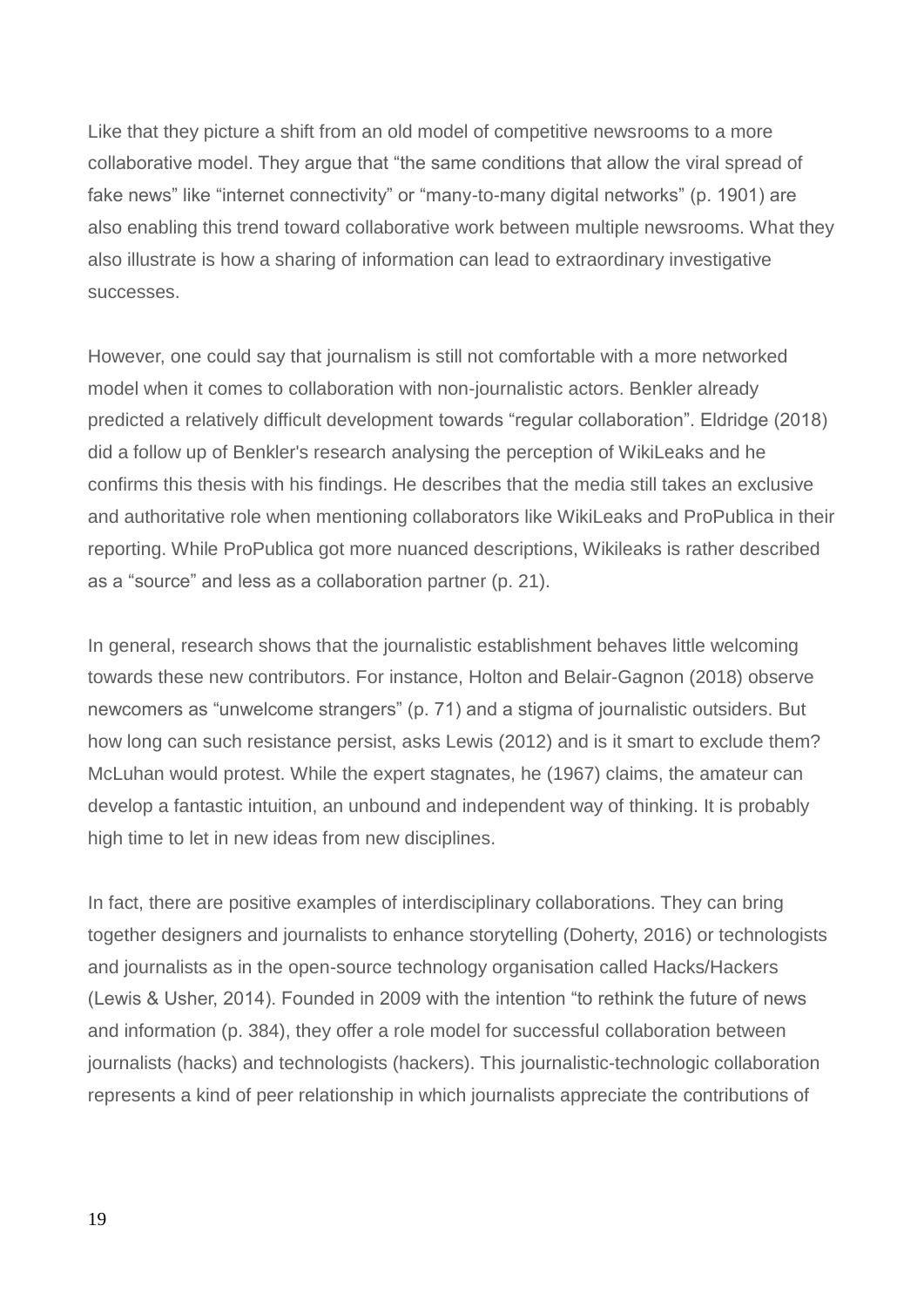the audiences (Lewis, 2012). Lewis claims this model has a hybrid logic, but one could undoubtedly also call it symbiotic or synergetic.

Journalistic change often comes from the edges to the mainstream, note Holton and Belair-Gagnon (2018). They state that even though these strangers might not be ephemeral in journalism, "some of them do have a lasting impact after all" (p. 72). Indeed, research shows that newcomers already represent a great value for journalism, bringing with them remarkable innovative know-hows. Holton and Belair-Gagnon (2018) state that the strangers are "importing qualities to it that do not originally stem from the journalistic profession" and that like that "have helped to introduce new ways of identifying what news is, how to deliver it more effectively, and how to better engage with news audience" (p. 72).

Another study field is led by the question of how these outsiders and their expertise can be integrated in established processes. Here, researchers have different approaches to find a solution. Eldridge (2018) discovers two reactions in journalism, the first is resistance but the second embraces change. He takes up the concept of normalization to explore how journalists incorporate new technologies into their routines and norms which otherwise would "challenge their primacy to fit within extant professional norms" (p. 4). Examples are the use of typical blogger elements or various social media functions. One could claim that Twitter took a relatively prominent role in journalistic everyday life. According to Eldridge (2018), journalists use it not only to reach their audience but also to source material.

### **2.5 Collective Intelligence**

The elitist or exclusive attitude of journalism has not only "contributed to a mind-set of content control" but also to a lack of understanding for "everyday people and their concerns" (Lewis, 2012, p. 844). This is problematic before the backdrop of the Fourth Estate in a democracy in which journalists, as mentioned before, have the purpose to empower people for good decision-making. At this point James Surowiecki's concept of the "wisdom of the crowds" shall be mentioned as it, among other advantages, also carries a certain anti-elitist, democratic spirit. It is based on the idea of collective intelligence which can "address collective concerns" and "solve group problems" (Lewis, 2012, p. 848). And it goes even further as it is based on the assumption "that knowledge is richest and most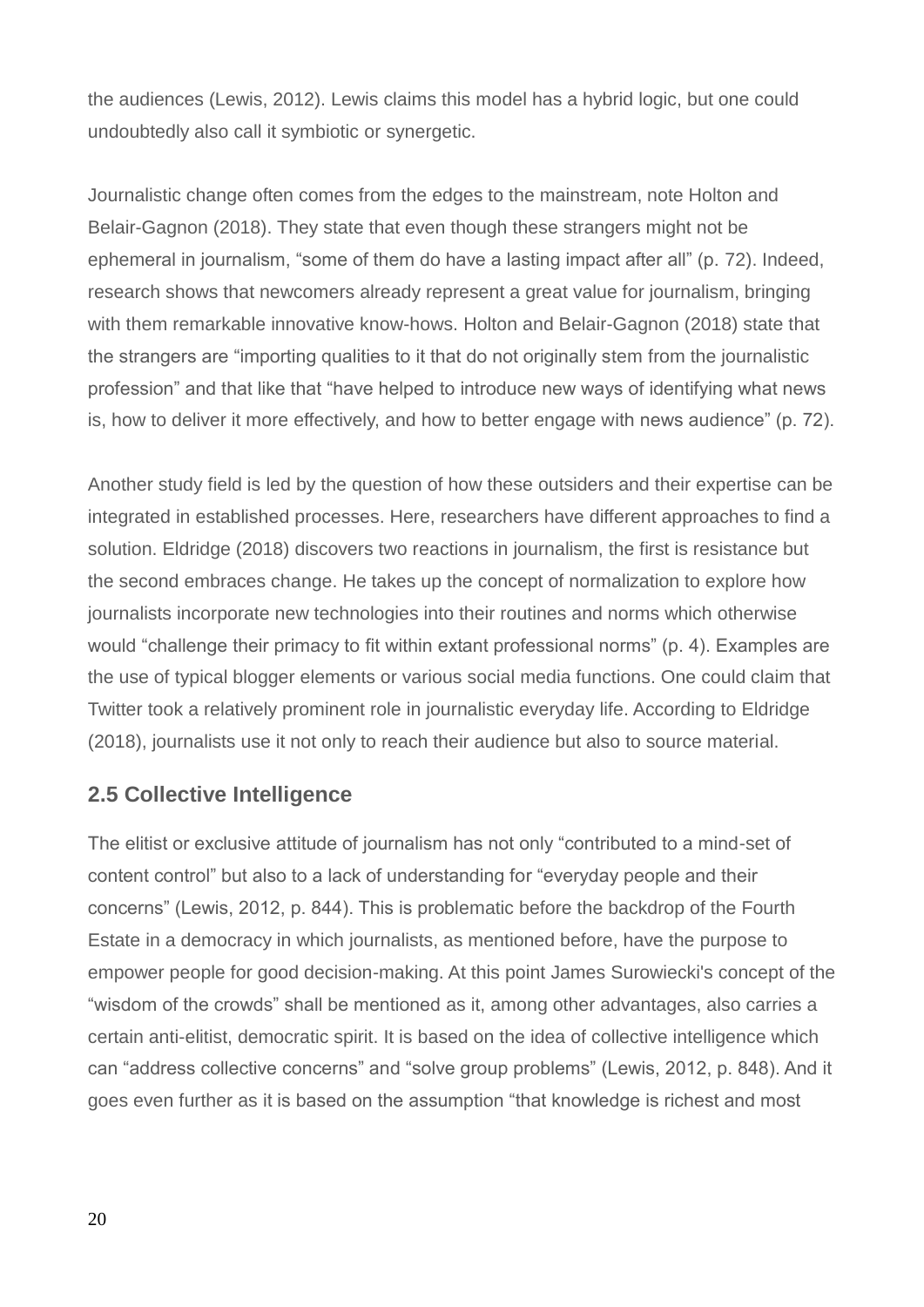accurate when it reflects the pooled inputs of a distributed population, as opposed to a single agent" (p. 848). An example for such a source critical corrective is Wikipedia.

Also, Muthukumaraswamy (2010) brings the concept of the collective wisdom of crowds together with journalism. She focuses on the topic of crowdsourcing, a term coined by Jeff Howe which describes the act of outsourcing a job traditionally done by an employee. Via an open call it is handed over to a large group of people. In her study Muthukumaraswamy shifts the focus on the audience. She calls the practice "a collaborative effort between a news organization and its audience" (p. 50). However, she differentiates between different levels or qualities of crowdsource engagement.

In the most basic form of interaction, the crowd only functions as a kind of observer (p. 50). The next level is reached when the audience is involved "in analysing information, crunching numbers or interpreting documents for the purposes of reporting" (p. 50). An even more advanced stage is when a "large group of generalists and experts of varied backgrounds" are brought together. This constellation, according to Muthukumaraswamy, has the potential to help in "investigative reporting of a specific issue where a wide range of assets is needed to find solutions" (p. 51).

Does this mean that the crowd is the better journalist? Muthukumaraswamy argues that "people can provide good eyes and ears, but the job of putting together a story is that of the journalist" (p. 58). Disadvantages are the necessary "effort from a news organization in terms of coordination and oversight" and that "ideas need to be contested and challenged" (p. 60). Still, the advantages of crowd wisdom are not to be dismissed. It convinces by its "sheer power of numbers" (p. 50) which guarantees accuracy and credibility (Muthukumaraswamy 2010, p. 50). And last but not least also transparency is an important pro. It is more transparent, claims Muthukumaraswamy, as it "bypasses the spin of press releases transmitted by the mainstream media" (p. 56).

For a further exploration of collaborative models, the theories of Lewis and Westlund (2015) about actors, actants, audiences and activities are particularly relevant. The researchers explore the interconnections among humans (actants), technology (actants)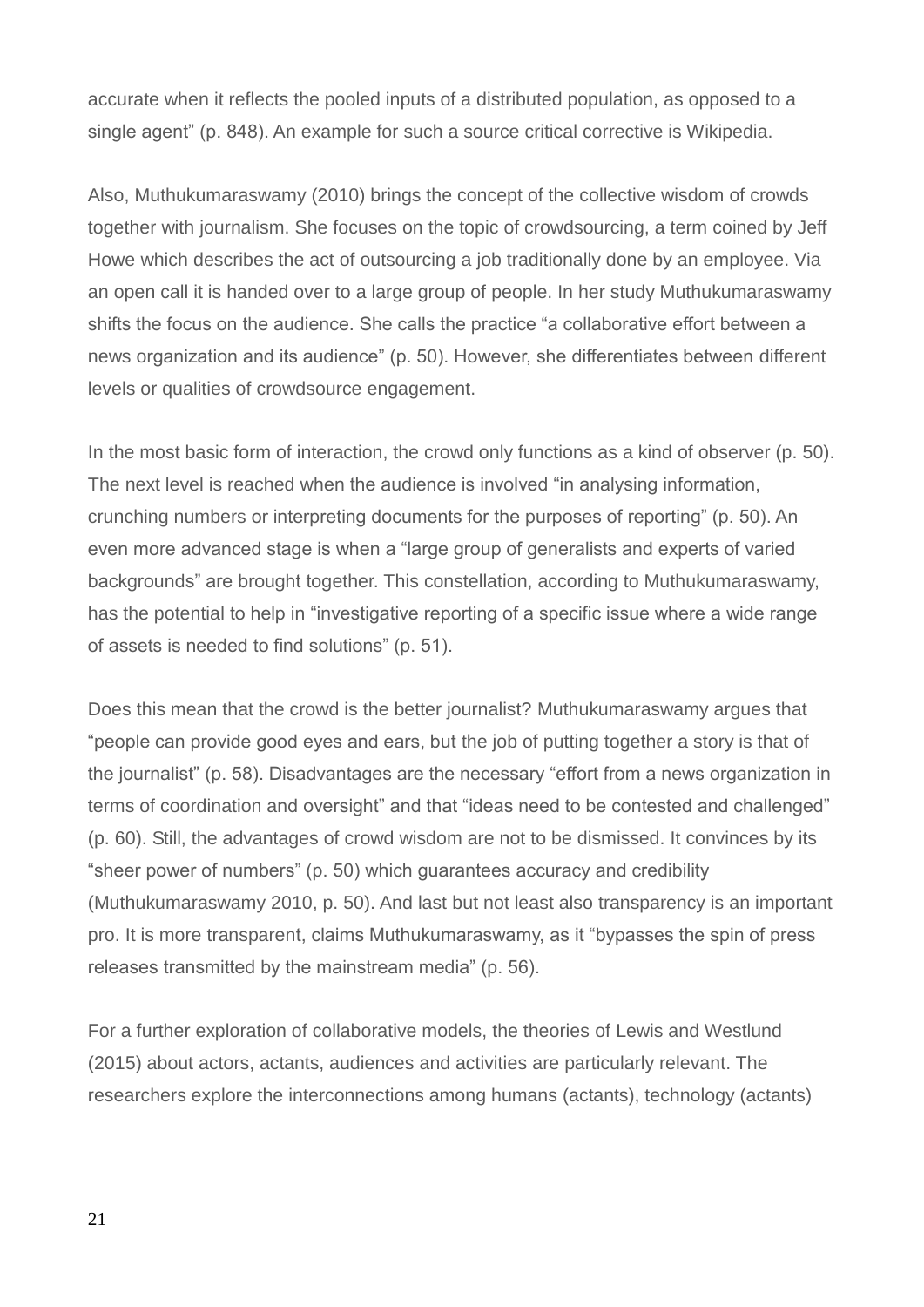and recipients (audience) in the context of contemporary cross-media news work. These actors, actants and audiences are interrelated by routinised acts which give media practices a shape (activities). Lewis and Westlund identified that over the last two decades technology played a big role in journalism research. However, they claim that "humans play a central part in shaping media" (p. 21).

Central to their discoveries is the way journalists see the audience (p. 25). As indicated above, they distinguish between actors, actants, audiences and activities. In this classification, actors are journalists but also businesspeople and technologists. Noteworthy is that not only Muthukumaraswamy reflects on the audience. Also, Lewis and Westlund examine its role when they describe how different these actors look at their audiences and which framings they apply. As businesspeople are mainly interested in the financial marketability of readers, spectators and listeners, journalists seem to be quite ignorant of the audience, perceiving it as "passive recipients" (p.25).

However, this view seems currently to be changing, primarily due to the impressions of the third group of actors, the technologists. They, according to Lewis and Westlund, perceive the audience as potentially active participants – thanks to the open-source movement. What now surprises is that journalists, despite this insights of their colleagues, still keep their established reactionary concept that the recipients, as in the old model, "depend on them" (p. 26). If it is still true in 2019 that journalists see the audience as passive and controlled recipients, it would be a fatal fallacy, ignoring the hype of grass root participation that came up over the last years.

Lewis (2012) claims that grass root activities always existed, but that they now act with more ease, especially because of the emergence of Web 2.0 and social media (p. 846). Lewis, Kaufhold and Lasorsa (2010, p. 165) claim that in digital environments the audience no longer needs to be passive observers and that readers can turn into "co-creators with professionals in the news production process".

Citizen Journalism summarizes the "evolving spectrum of user contributions to news content" and manifests in "such things as comments, photos/videos, reader blogs, and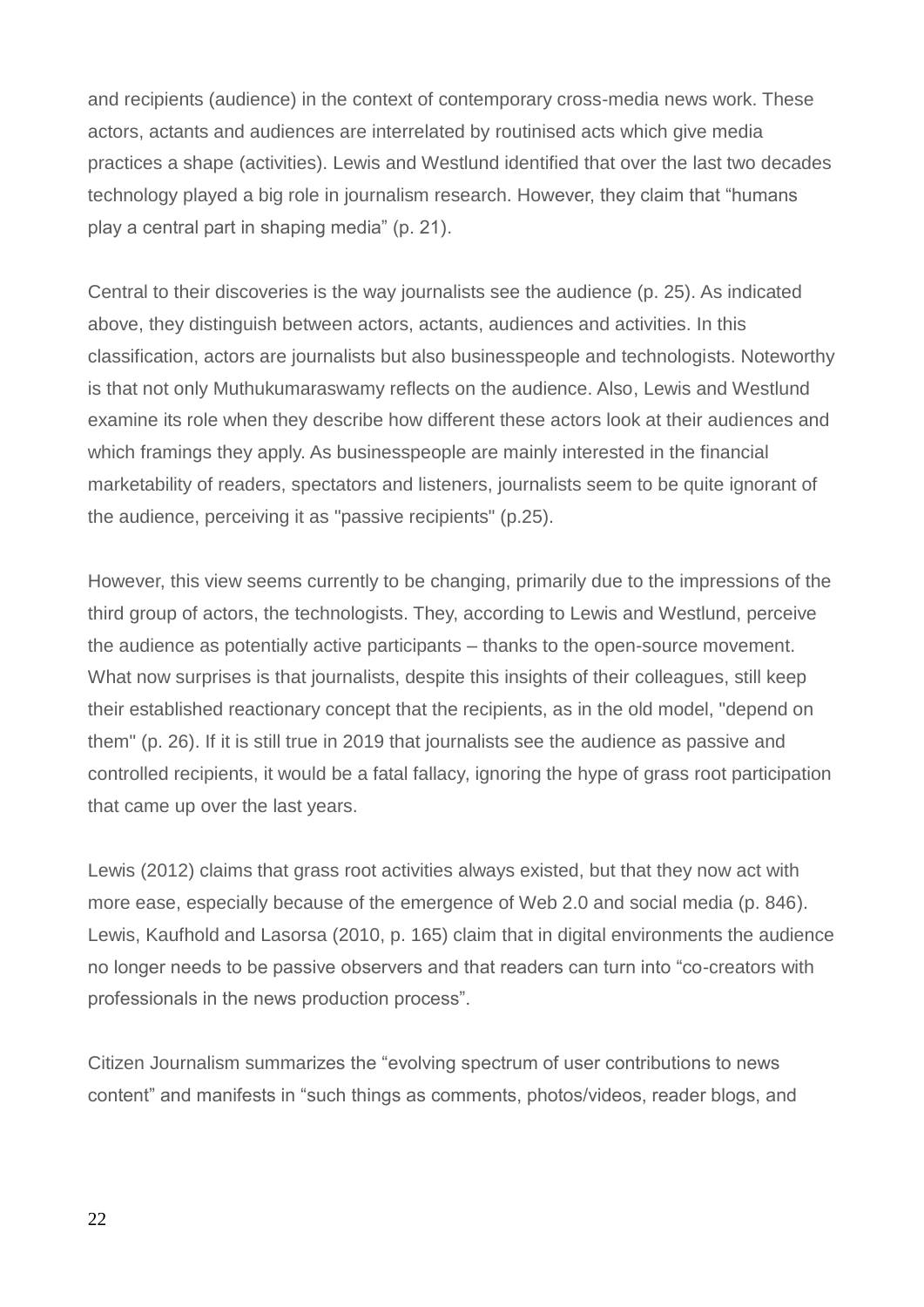even reader-assembled news articles" (Lewis & Kaufhold, 2010, p. 164). Early participatory examples are given by Muthukumaraswamy (2010) who traces back the beginnings of crowd-sourcing: She mentions that for example during the attacks on the World Trade Centre in 2011 images and videos from the public became critical for the reporting of the collapsing towers. Here it was visual material, but participation can also appear in form of textual contribution. Lewis and Kaufhold (2010) claim it can be as minimal as comments under an article but also as comprehensive as a story in full-length.

Already about half a century ago McLuhan (1967) stated that the mass audience could be used as a creative participating force. A decade ago, this participatory process was still pictured as sluggish due to structures and routines in newsrooms (Lewis et al, 2010). Yet, one could actually note first notions of the audience to use press tools themselves to take an active role in journalism. One thing is certain, however, with the emergence of citizen journalism the audience turned into actors.

If global scale collaborations between newsrooms is effective and crowdsourcing already plays a central role in the news, how could this networked based model establish and develop in the future? This thesis intents to break down the individual components of journalism, the actors, actants, audiences and actions and examines their roles in detail with the intention to derive future potentials of open-source influences for investigative journalism.

The following empirical study will show that the boundaries between actors, actants, audiences and activities blur, and that media production becomes a reciprocal interaction. This is revolutionary as it represents a far-reaching intervention in the above discussed concepts of journalism's jurisdiction, power structures, boundary work and even the influence of fakery. An empirical research with open-source experts from Airwars, Bellingcat and Forensic Architecture shall show these findings in practice.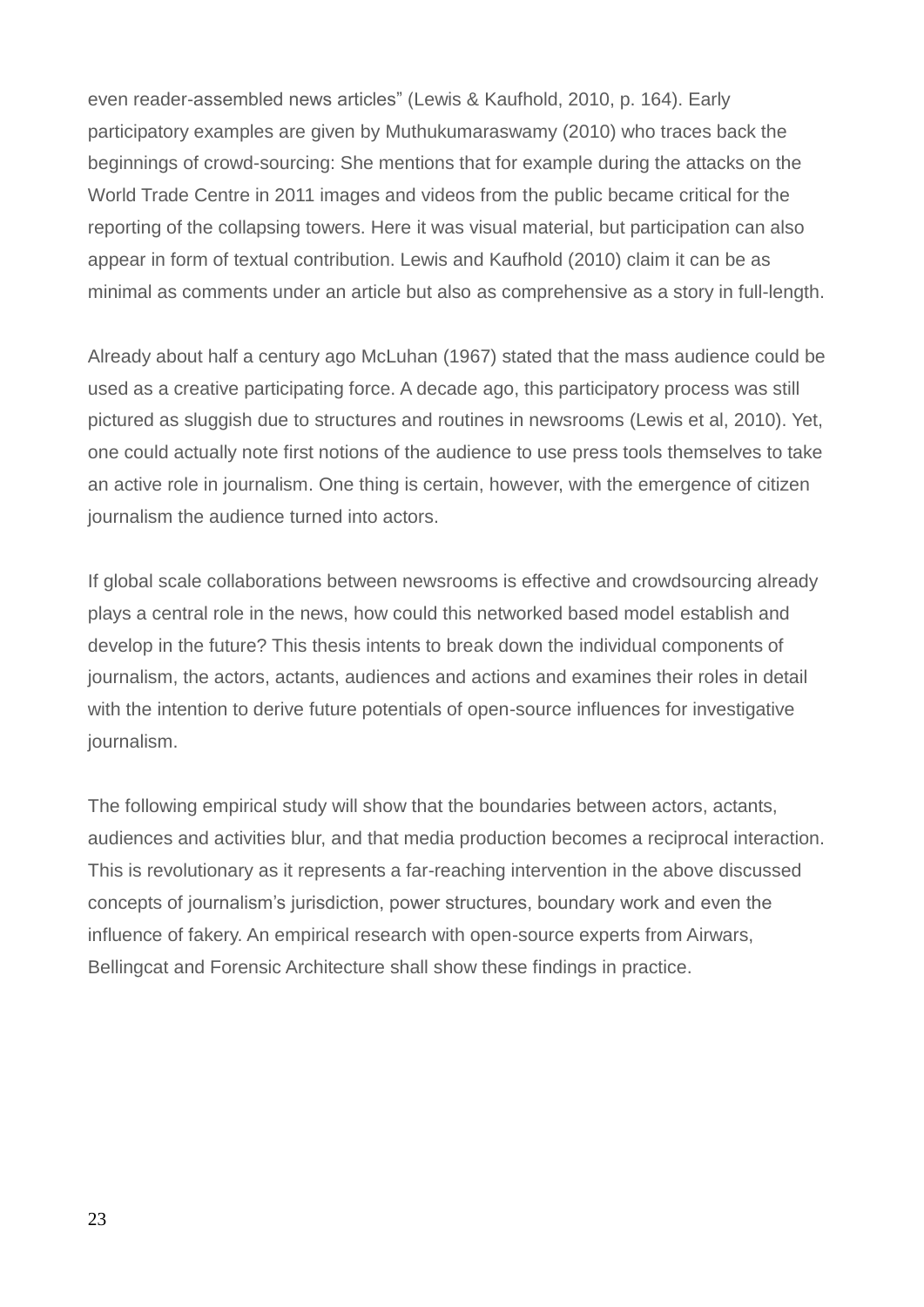### **3. Methodology**

### **3.1 General Research Design**

The following chapter will describe the methodological procedures of the research. It contains a rationale for the chosen research methods, an overview of the selected samples as well as the interview guide and a description of the applied analysis and interpretation procedures. Moreover, it will introduce the interviewees, giving information about their roles in their agencies and about their professional as well as educational backgrounds.

The chosen method for the empirical part of the thesis is a qualitative study. The basis for this study was the preparatory literature research and a thorough research about the here discussed agencies, the interviewees and their previous projects. Besides books and newspaper articles, videos of conferences and panel discussions (partly recommended by the interviewees) turned out to be especially useful for the preparation.

Scientific requirements of reliability and objectivity of the study are best met with a qualitative interview method as the phenomena of collaborative journalism should be investigated in depth. Expert interviews are recommendable as the topic of open-source is a relatively new occupational field which has been studied only to a limited extent so far. The interviews should explore the motivations, perspectives and experiences of this small group of open-source professionals. Moreover, they should get the opportunity to give detailed information and the resulting material should be evaluated intensively (Diekmann, 1995). The research can be described both as inductive as well as deductive as the goal of the thesis is to first test the hypotheses from the theoretical framework and second also establish theory based on the research results (Diekman, 1995).

The interviews were conducted in a semi-structured way, which means that the questions were predefined but left open to a certain extend. Hence, the order of questions could vary, and interviewees were free to answer in their particular manner. A disadvantage of the method is, at least in some parts, the lack of comparability of the different interviews. Especially the different functions of the interviewees and their agencies' profiles led to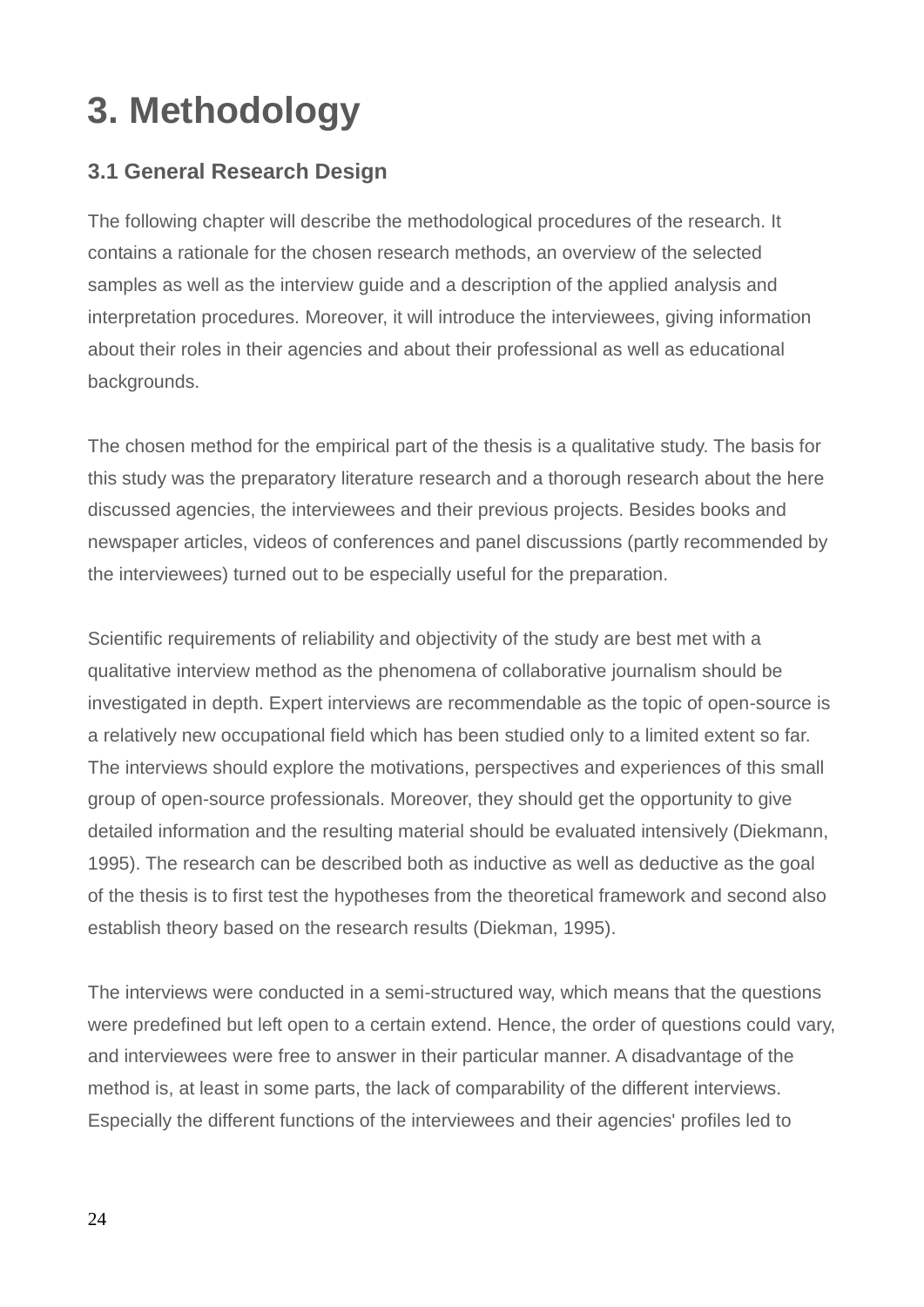different thematic emphasises. This meant for instance that some interviewees referred to politics, while others tended to focus on artistic aspects. However, the advantages of the chosen semi-structured interrogating outweigh as it left room for profound explorations and unexpected findings.

For the analysis of the material a coding system was applied. Flick (2006, p. 258) differentiates between open, axial and selective coding of study material. Despite this classification, he sees them not as separated steps. In practice, they are dealt with parallelly. Flick summarizes the interpretation process as a form of abstraction which leads to the formulation of theories.

In practice, this means that the empirical material was first assigned terms and codes which then were summarized into categories. To gain an overview of great text amounts the categories were handled in a table which provided a neatly arranged matrix. The last step was to create relationships between the concepts from the theoretical framework and the empirically developed categories. The overall goal was the creation of a manageable number of chapters to divide and present the whole content in a logic coherence to gain a visible interrelation.

The interview guide is based on the preceding literature research which was relevant to gain a broader understanding of latest discussions in journalism research as well as to filter out outstanding concepts. Before this backdrop, a few organisational questions and about twenty core questions were elaborated and clustered around three topic areas: background/self-perception, collaboration and technology.

Despite this clear thematic division and question formulation the interview guide was meant to only give orientation and handled relatively flexible in practice – for two reasons. The interviewees had very different timeframes, roughly between 30 and 75 minutes. To get the most out of the limited time and to explore the core expertise of the respective interviewees, certain aspects had to be dealt with more in detail while others could only be dealt with peripherally.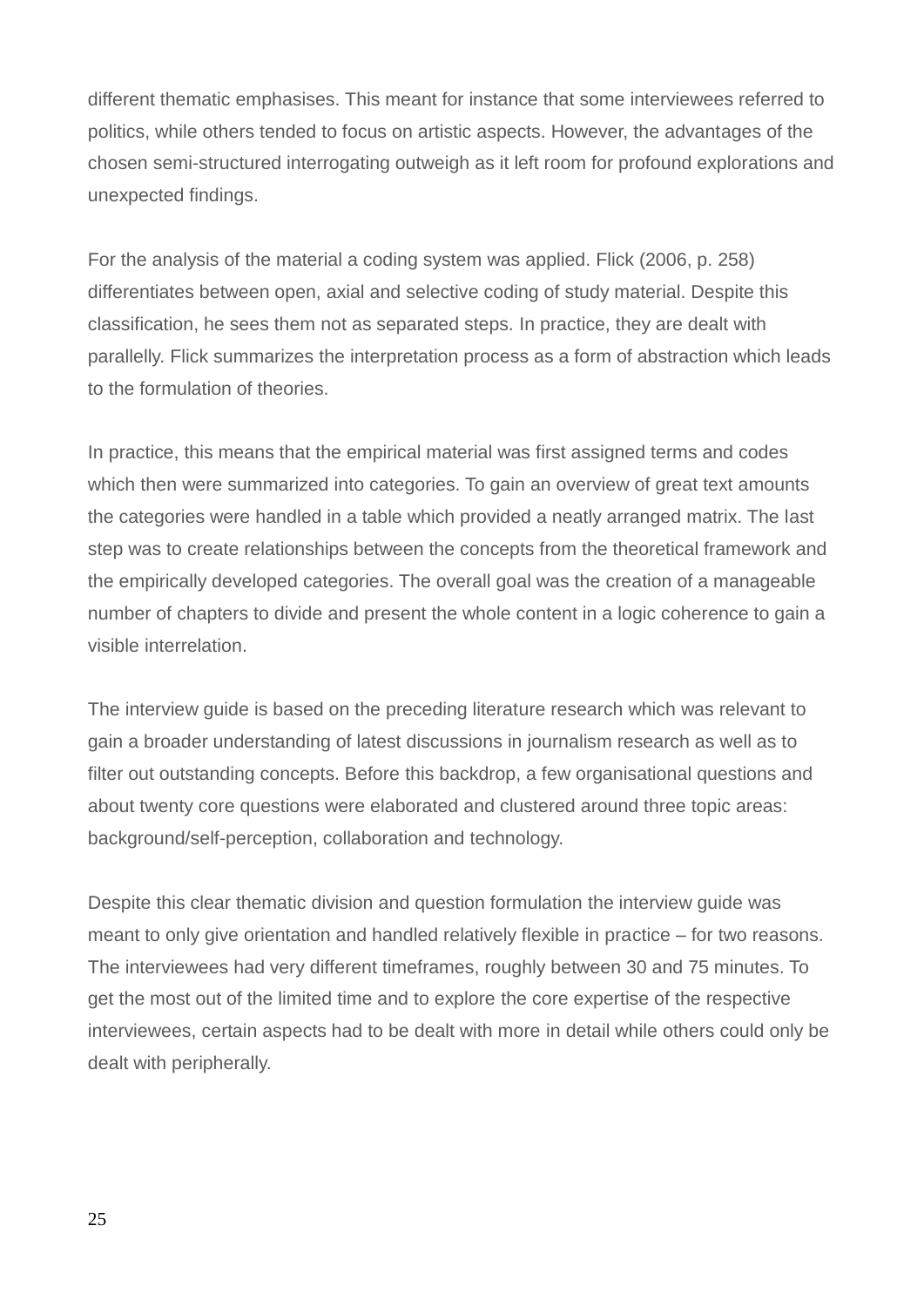### **3.2 Interview Process**

As all interviewees are based in Great Britain or the United States and the researcher in Germany a personal meeting was not possible for organisational reasons. The interviews were all conducted via Skype, mostly by a video call, otherwise with the mere audio call function. The interviews were recorded with Skype and on a smart phone and later transcribed, partly manually, partly with the transcription software Sonix. All interviews were held in English and therefore not in the native language of the researcher.

In addition to purely practical reasons, the software was therefore also used to interpret hard-to-understand sequences correctly. Vice versa, the automatically transcribed texts were checked for their accuracy by the researcher. Without altering the main content some sentences had to be slightly changed and shortened for better readability. The shortening refers to a big amount of fill words, typical for spoken language. Yet, great emphasis was put on a faithful reproduction of the text.

A challenge in the material evaluation was the big amount of content from almost five hours of conversation. The discussion section therefore only contains the most important sequences. For a more reader-friendly structure the text is divided in five main chapters. Sub-headlines give further orientation and the before introduced concepts such as jurisdiction, power structures, digitalisation, boundaries and post-truth work as a rough guideline. In the theory section they had the function to create a broader understanding of the common journalistic self-perception. They helped to realize the actual power position of journalism and the relevance of journalistic "interlopers". Moreover, they were used to picture the purpose, accountability and legitimation of journalism as well as its working tools and materials. Now the same concepts will help to understand the new open-source actors, their methods, workflows, tools and mentalities.

A first chapter called "The Novel Actors" deals with the here discussed agencies currently entering journalism. It is about the self-perception of these open-source actors, their motivations and backgrounds as well as their relationships towards other open-source actors and legacy media organisations. Actors according to Lewis' and Westlund's study are the contributing journalists, technologists and businesspeople in media.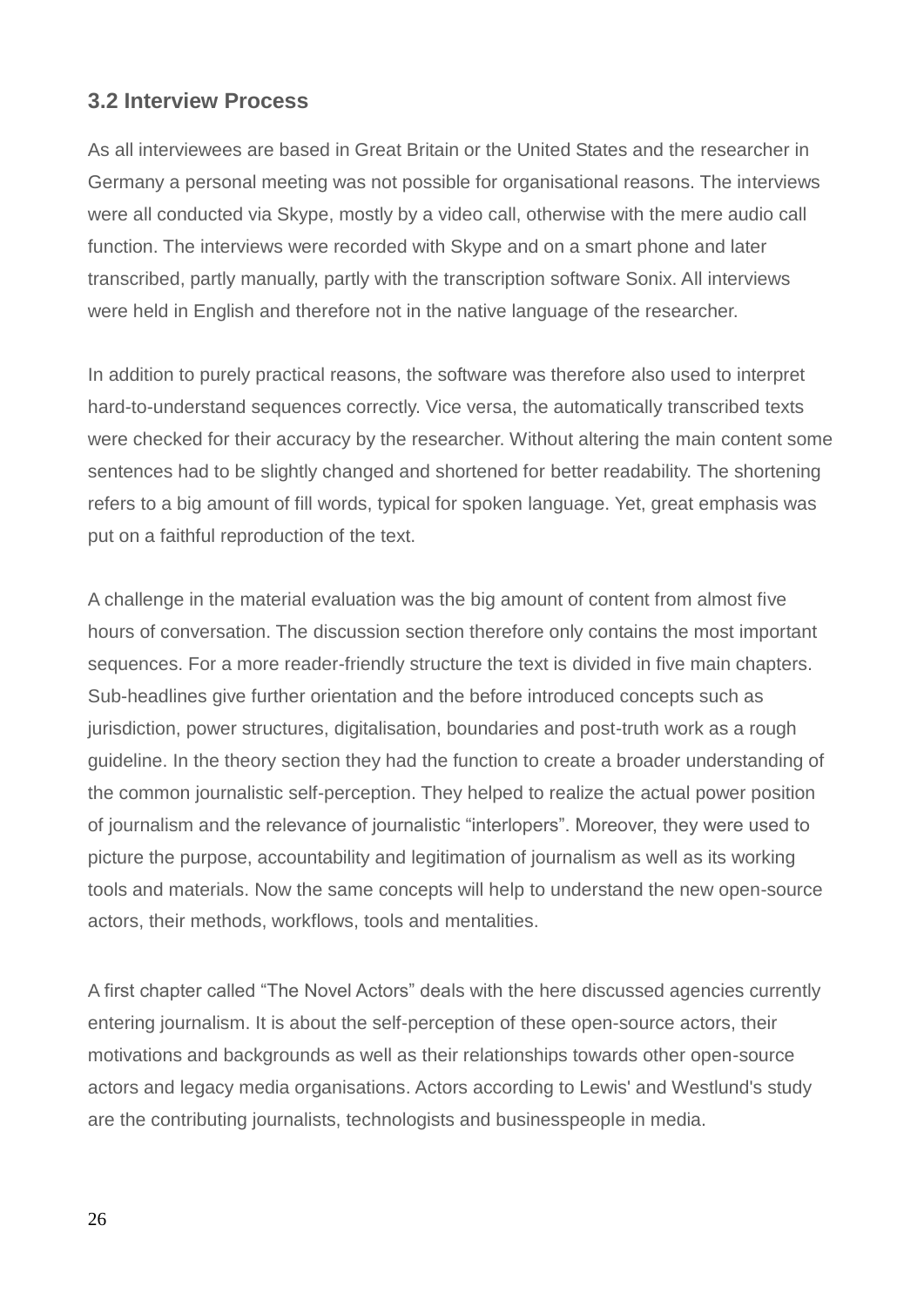The next second section focuses on actants, which in Lewis' and Westlund's research describe techniques and technologies. The headline "The Novel Actants" combines information about the technological influences in open-source investigations. It shows new possibilities coming from within the digitalisation but also its limitations and the importance of human contributions. The next section is devoted to the topic of media activities which in Lewis' and Westlund's previous study describe routines in the media. "The Novel Activities" inform the reader about new means of storytelling applied by the here discussed agencies. This section puts open-source investigation in the context of the post-truth era and presents its visual and aesthetic potentials. "The Novel Audiences", derived from Lewis' and Westlund's study of media recipients, focuses on their new capabilities. It examines the audience before the backdrop of post-truth and shows an increasingly active involvement of the audience in media. In the last part a new entity with the title "The Novel Auditoriums" shall discuss new spaces for open-source work and the power of speaking to a variety of audiences.

### **3.3 Selection of Experts**

Every participant was selected for a pioneering role in open-source investigation and a high name recognition. Especially, Bellingcat and Forensic Architecture recently received a lot of public recognition, but also Airwars has a leading authority on topics around conflict violence. The same applies for the legacy media involved in this study: The interview candidates employed by the New York Times and BBC represent the media organisations which can be described as early adopters of open-source methods.

In addition, the agencies Airwars, Bellingcat and Forensic Architecture themselves often cooperate with internationally renowned media companies. Like that, all interviewees do not only have valuable insider knowledge both about legacy media and open-source collaborations, but also insights in the highest-ranking editorial offices of so-called quality media. They also know each other's work and the general field well. Moreover, as the selected interviewees are currently at the forefront of implementing open-source methods in newsroom, they most probably are the ones setting new standards in newsrooms for the future.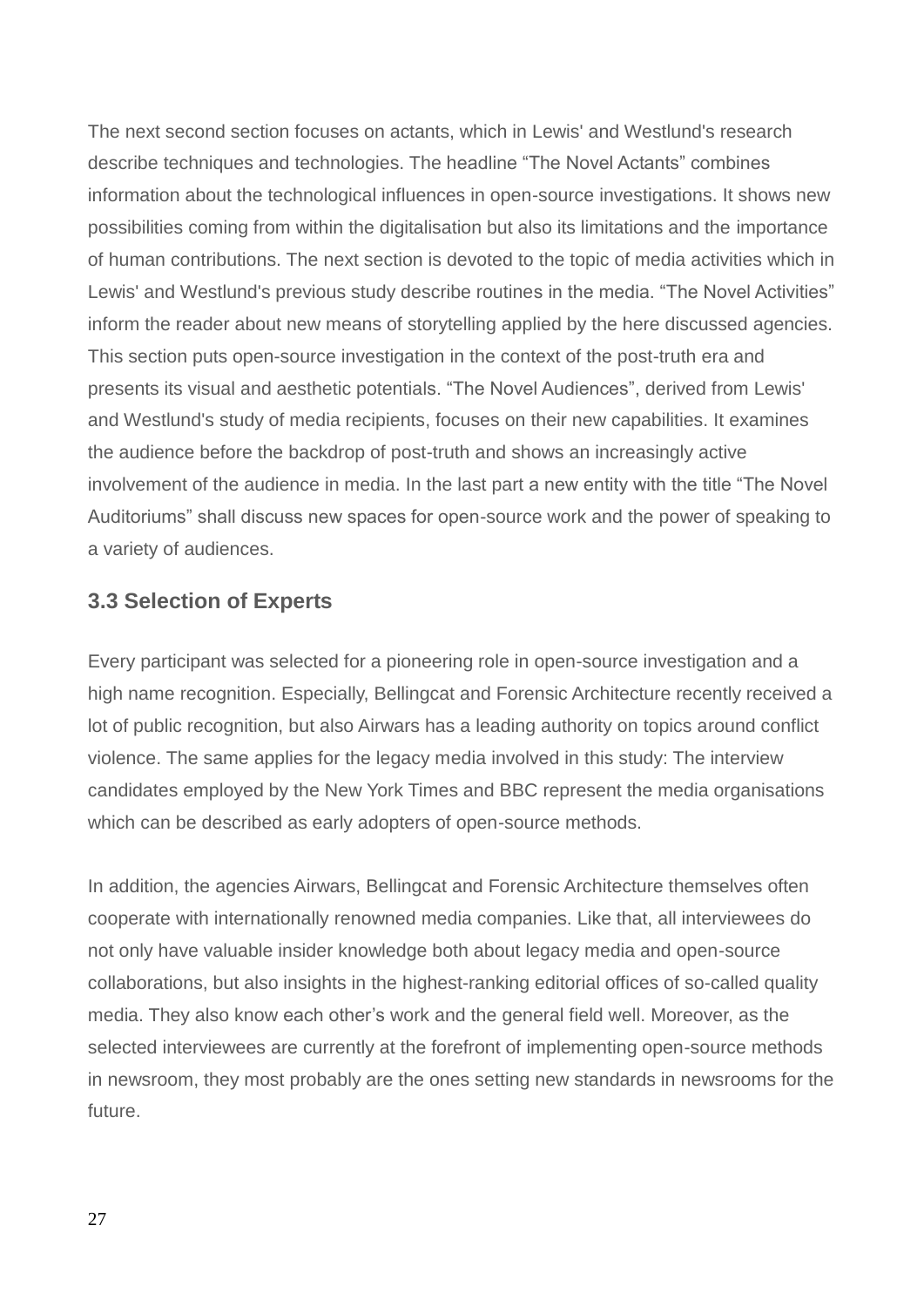Even though some of the participants of the empirical study might not primarily perform journalistic work anymore due to new management roles, they are all originally investigative journalists. Also, all of them are working in the context of open-source. One part works directly for Airwars, Bellingcat and Forensic Architecture. The other part used to work for at least one of the agencies and is now employed by a media organisation. In two cases, they are the founders and chief executive of the agencies discussed here. This combination of interview partners working in different agencies and functions strives for the completest possible picture, with which both sides, legacy media and open-source agencies, should be discussed and understood as widely as possible.

### **3.4 Presentation of Interviewees**

Eliot Higgins is the founder and manager of Bellingcat. Previously working in finance and administration, he became known by his activities as citizen journalist with his former blog Brown Moses in which he reported on deployed weapon systems in the civil war in Syria. Higgins for instance has investigated the downing of the Malaysia Airlines Flight 17 in Ukraine, the Skripal revelation and lately the Oman Tanker Attacks.

Before joining the BBC Africa Eye team as an open-source investigator, Benjamin Strick worked as a volunteer for Bellingcat. He has a background in law and the military and focuses on human rights abuses, conflict, security and arms. Strick also works as opensource instructor and investigator with the EUArms workshops. He contributed in the "Anatomy of a Killing" reportage for which his team received the Peabody Award.

Robert Trafford was a freelance journalist for media like The Intercept, The Times and the Independent before becoming a member of Forensic Architecture. At the agency he is mainly responsible for open-source research, data mining and analysis. Trafford studied Philosophy and Theology at Jesus College, University of Oxford and completed a master's degree in Investigative Journalism at City, University of London.

Today Christian Triebert is a full-time journalist for The New York Times. Before that he worked as a contributor for Bellingcat and Airwars. After studying International Relations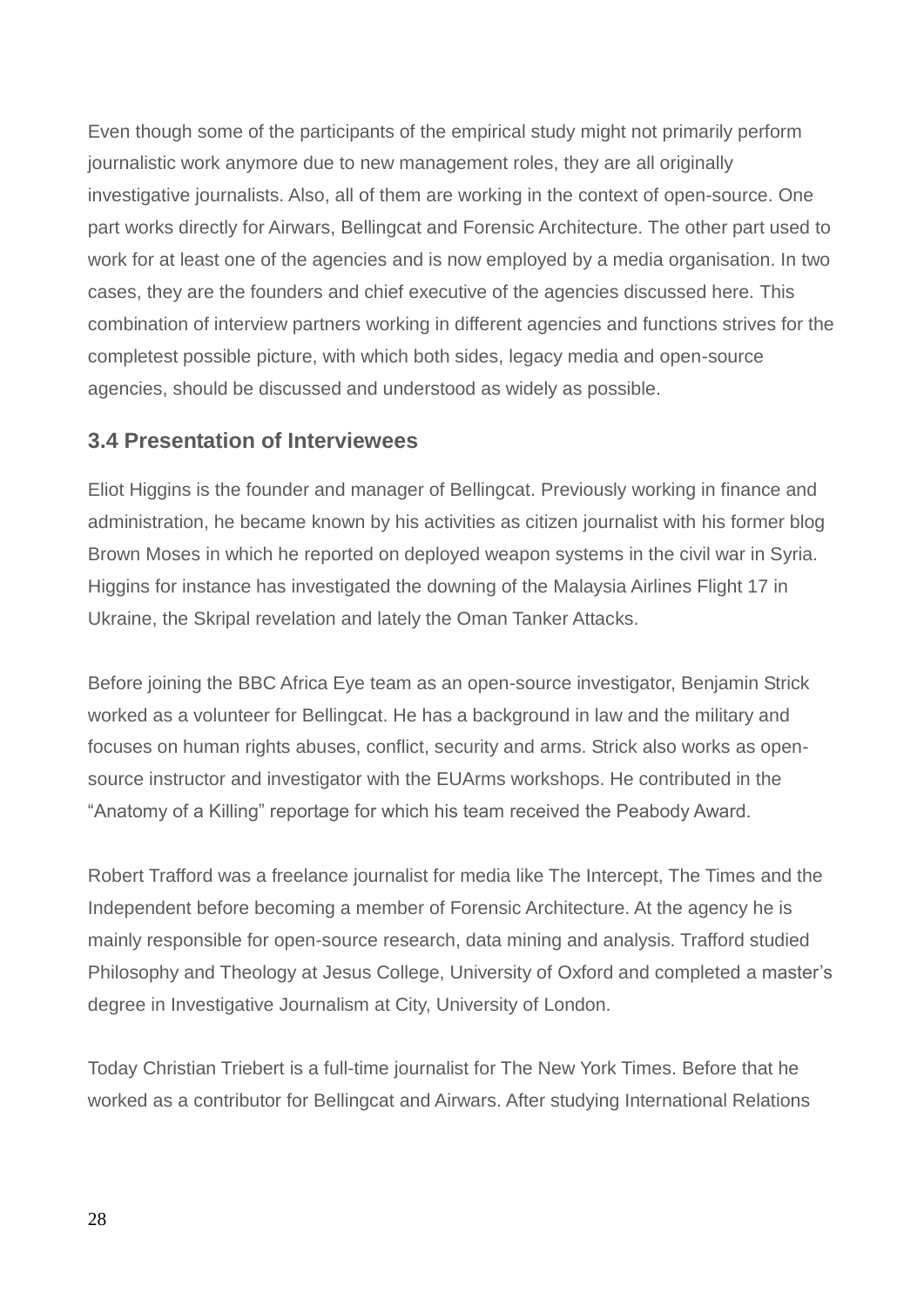and Political Philosophy at the University of Groningen, he obtained a master's degree in Conflict, Security and Development from King's College London. In 2017, he was awarded with the European Press Prize's Innovation Award.

Chris Woods is an investigative journalist as well as the founder and Director of Airwars. He leads on research, investigations and military advocacy. For many years Woods worked for the BBC's Newsnight and Panorama as a senior producer and set up as well as ran the Bureau of Investigative Journalism's Drones Project. Woods is the author of the book, "Sudden Justice" which deals with the use of armed drones.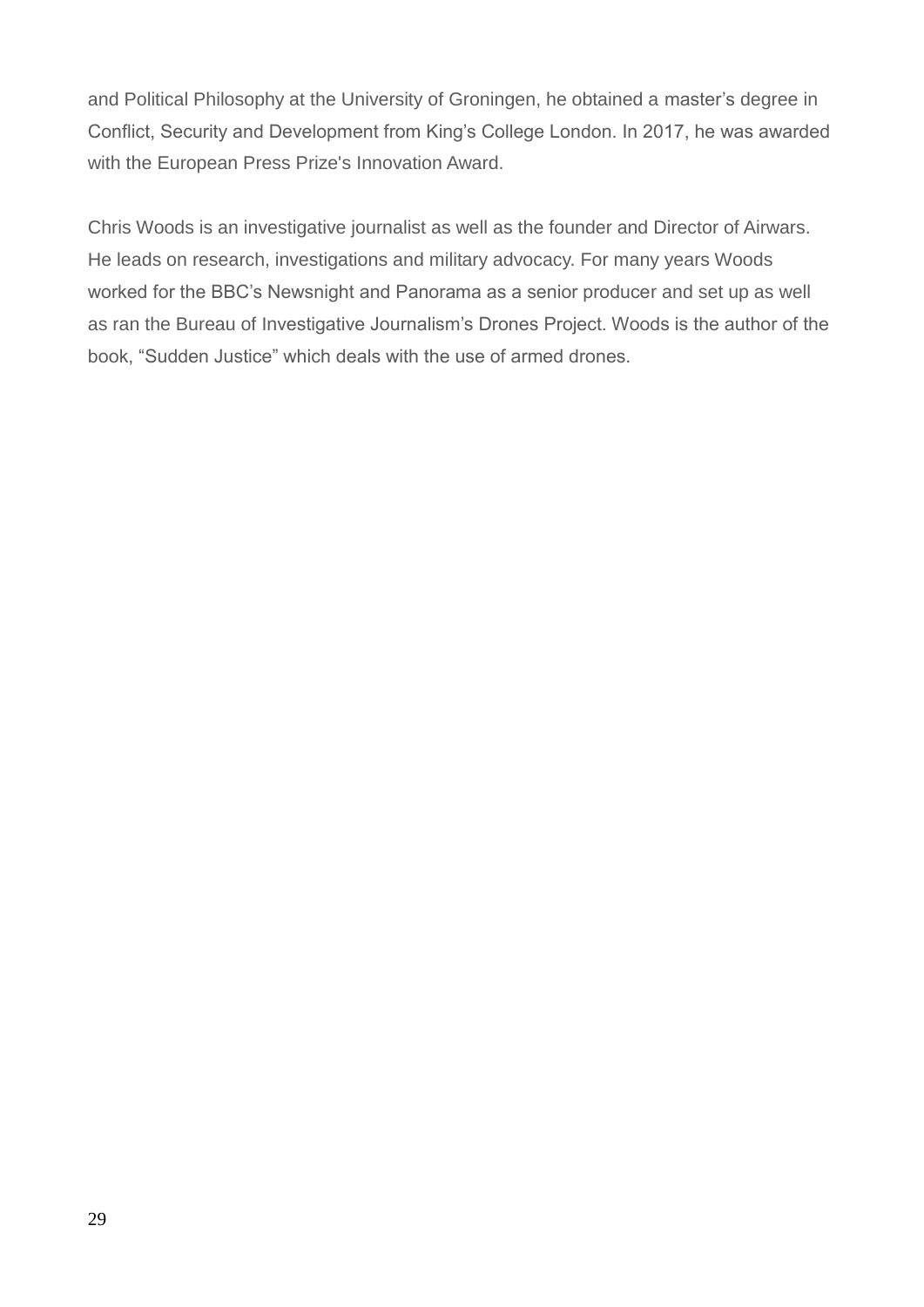### **4. Empirical Findings, Interpretation and Discussion**

### **4.1 The Novel Actors**

### **4.1.1 Jurisdiction in Open-Source**

As explained before the topic of jurisdiction has an exceptional important role in journalism. It demarcates the profession from incoming influences – but only in theory as the theoretical framework showed. In current practice open-source actors enter journalism, pushing its boundaries. Hence, it seems relevant to discuss their jurisdiction and to see if there are similarities to the jurisdiction in journalism. To use the before cited words by Forensic Architecture founder Eyal Weizman, the first question discussed here shall be the following: Should open-source actors have the "legal authority or right" for "speech" in journalism?

In this topic the interviewed open-source actors show clear intersections but also clear delimitations to journalism. If jurisdiction means "to govern a body of knowledge and the practice of that expertise" as well as an "interest in doing good work for society" (Lewis, 2012, p. 837), one can find similarities to journalism. Their main driver is idealism, the wish to affect change and to serve a social good. Benjamin Strick (BBC) explains that in all his former professions – in the military and also in law – he was driven by human rights aspects: "It is towards the same cause of helping people who are in disastrous areas, involved in conflict or human rights breaches. That is where the passion stems from."

In this context one should not leave out that the drivers for some of these new journalistic actors can also be less philanthropic but rather jaunty. Strick (BBC) talks about a playful element in geolocation and also Eliot Higgins (Bellingcat) describes his early investigations as "a fun thing to do" and "like a little puzzle". The combination of entertainment on the one hand and their political influence is an interesting topic but it shall not be discussed in the scope of this thesis. Moreover, this playful instinct does not affect the integrity of the investigative outcomes of their work and has not been mentioned by the majority of interviewees.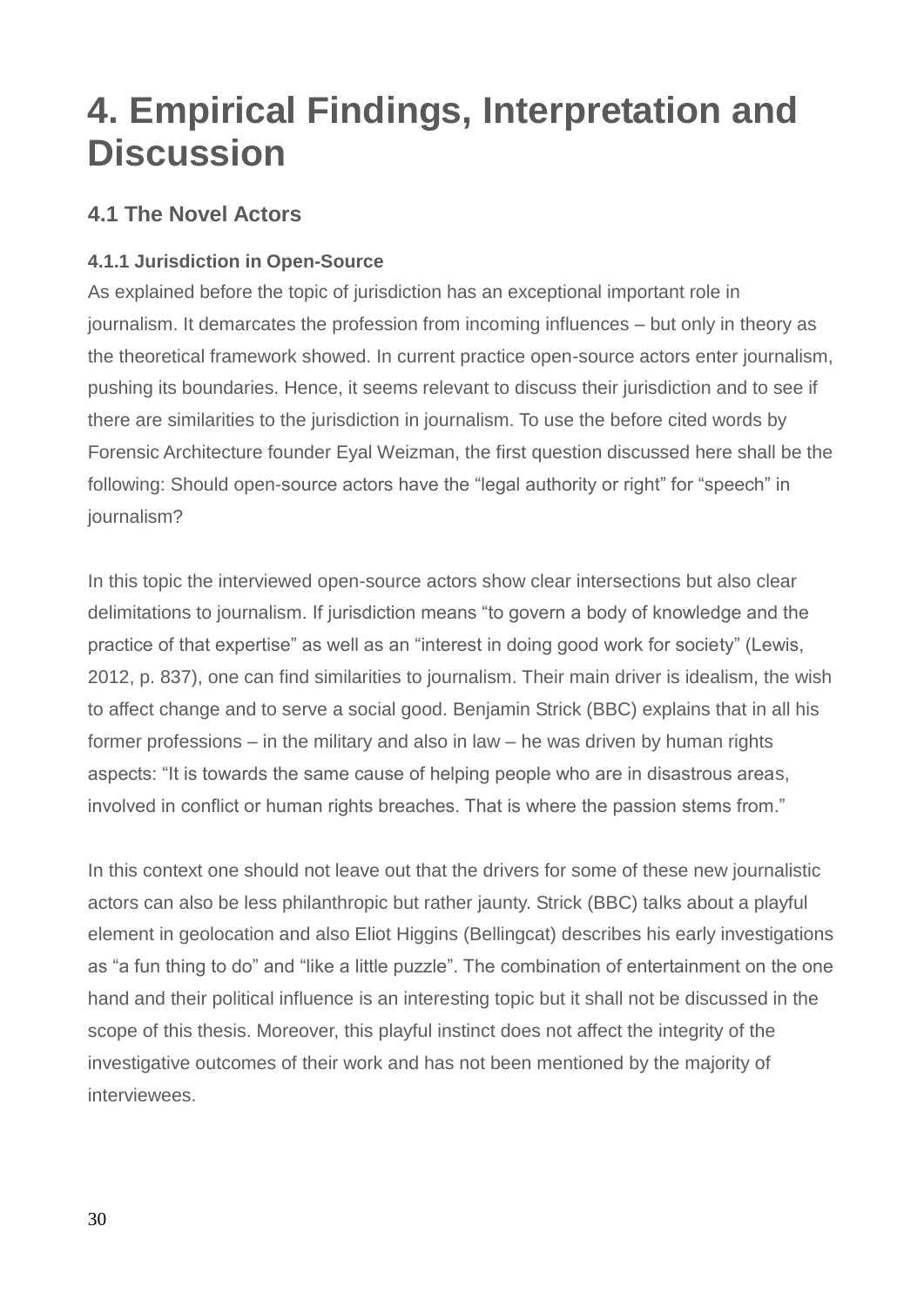Robert Trafford (Forensic Architecture) who is an investigative journalist by profession for example stresses the aspect of storytelling in his projects. He claims that he wants "to push on levers of power, that aren't necessarily easily accessed by everybody by finding stories that are able to create a kind turning moment in a human rights context." This motivation could be described as align with the archetypical image of a journalist. Other interviewees however rather distance themselves from traditional journalism.

Higgins (Bellingcat) claims that "all come from an interest that is driven by wanting to understand what happened, not out of making a name by having a big story". Similarly, Christiaan Triebert (The New York Times) says that it is about caring for one's investigations, but he makes clear that for him "it doesn't matter what you're doing, if it is for The New York Times or for a fucking tweet. It is about whether you really want to get to the bottom. You want to give those extra steps; you keep that curiosity and you want to collaborate."

Another driver of the open-source actors are their discoveries of lacks in journalism. The interviewees intent to fill them either with their open-source contributions or with their individual "body of knowledge and the practice of that expertise". With their forensic investigations Forensic Architecture shows that architecture is not only a practice but also a knowledge. The same is true for a former soldier like Strick who with this background governs a practice *and* a knowledge. He explains that his weapon insights used for his investigative journalism stem from his previous experiences in the military. In these cases, the knowledge comes from outside journalism which is notable if one remembers that journalistic change often comes from the edges to the mainstream (Holton and Belair-Gagnon, 2018).

Chris Woods (Airwars) founded his agency due to "significant challenges for reporters to be on the ground" and "a lack of editorial interest back home in terms of deploying reporters" in war zones. Triebert (The New York Times) on the other hand detects that the usual 24/7 news cycle often lacks verification and meaning. For him open-source is the answer, stating: "I think our work is almost like an antidote to that. We have a long form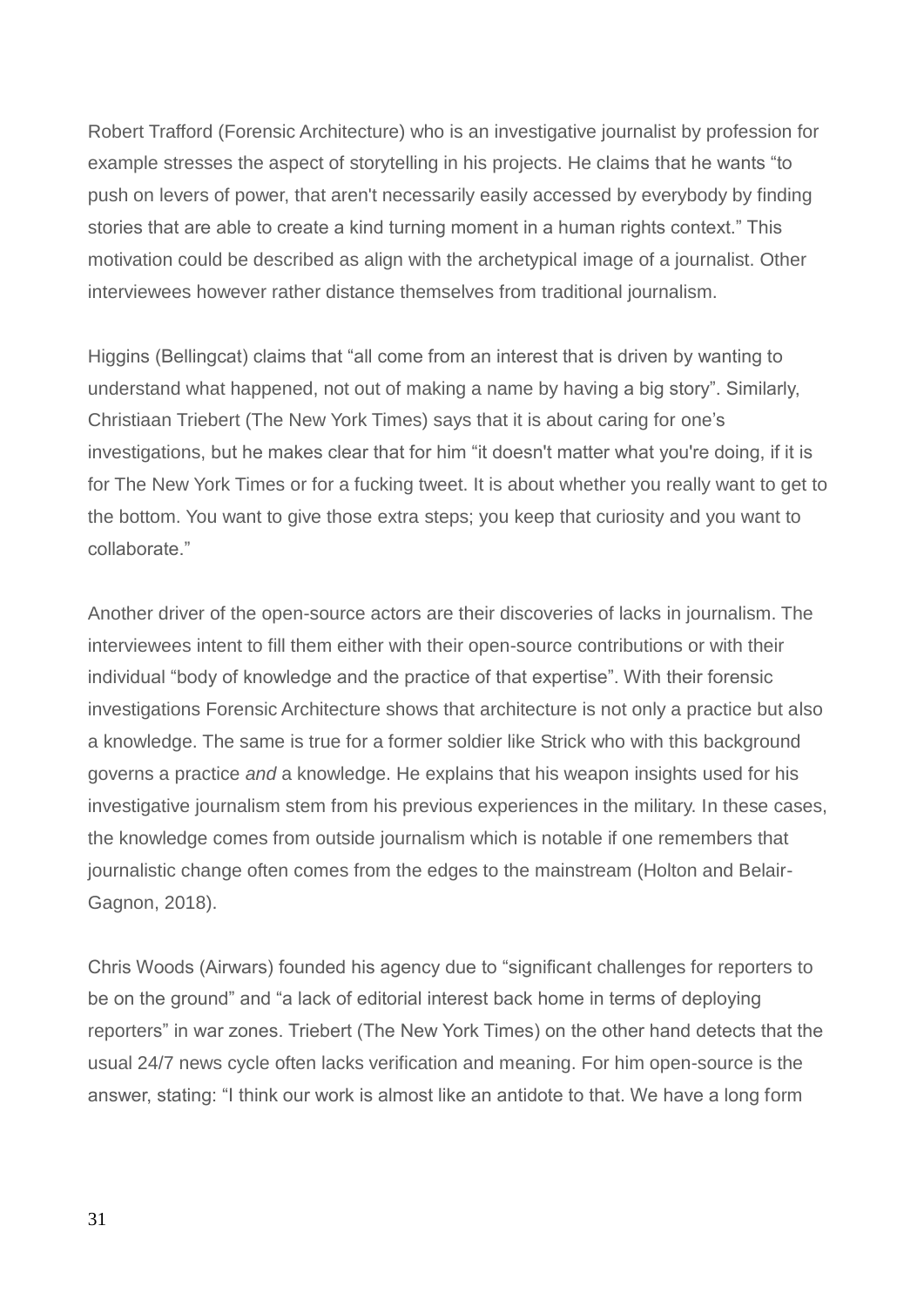journalism that digs deep and in which an investigation can take up to half a year before it is published."

However, here one has to remark that open-source verification actually starts long before the final fact-checking of a story. One can rather say that the act of fact-checking is inherent to the method. This becomes best clear with the work of Airwars. When Woods refers to the "challenge of the observable" he describes the phenomenon that modern militaries are incapable to determine within their own systems the majority of civilian harm their own actions cause.

He intends to show that one perspective is not enough, that to get "a more rounded understanding of an event" open-source has a significant value if it is combined with military and research intelligence. Only then one can improve military understanding of civilian harm. He follows:

*The more information we have, the better the understanding. What we now know is dispersed among a number of actors. The military may have part of the picture. Local people on the ground are part of the picture. Monitors, assessors and investigators also have part of the picture. If we combine all elements we end up with a more comprehensive picture.* 

To be precise, Woods sees his agency as slightly different from an open-source investigator. According to him, Airwars is an "all-source monitor" which means that it monitors everything in relation to particular civilian harm allegation. He summarizes: "I would say that we are an incomplete picture but nevertheless a valuable one." Nevertheless, his specification proves that fact-checking is inherent in open-source or allsource monitoring.

Woods (Airwars) uses terms like "people driven intelligence" or "open-source intelligence" and they are related to the concept of crowd wisdom or the ideal of a source critical corrective, introduced in the theoretical framework of this thesis. Woods thoughts are align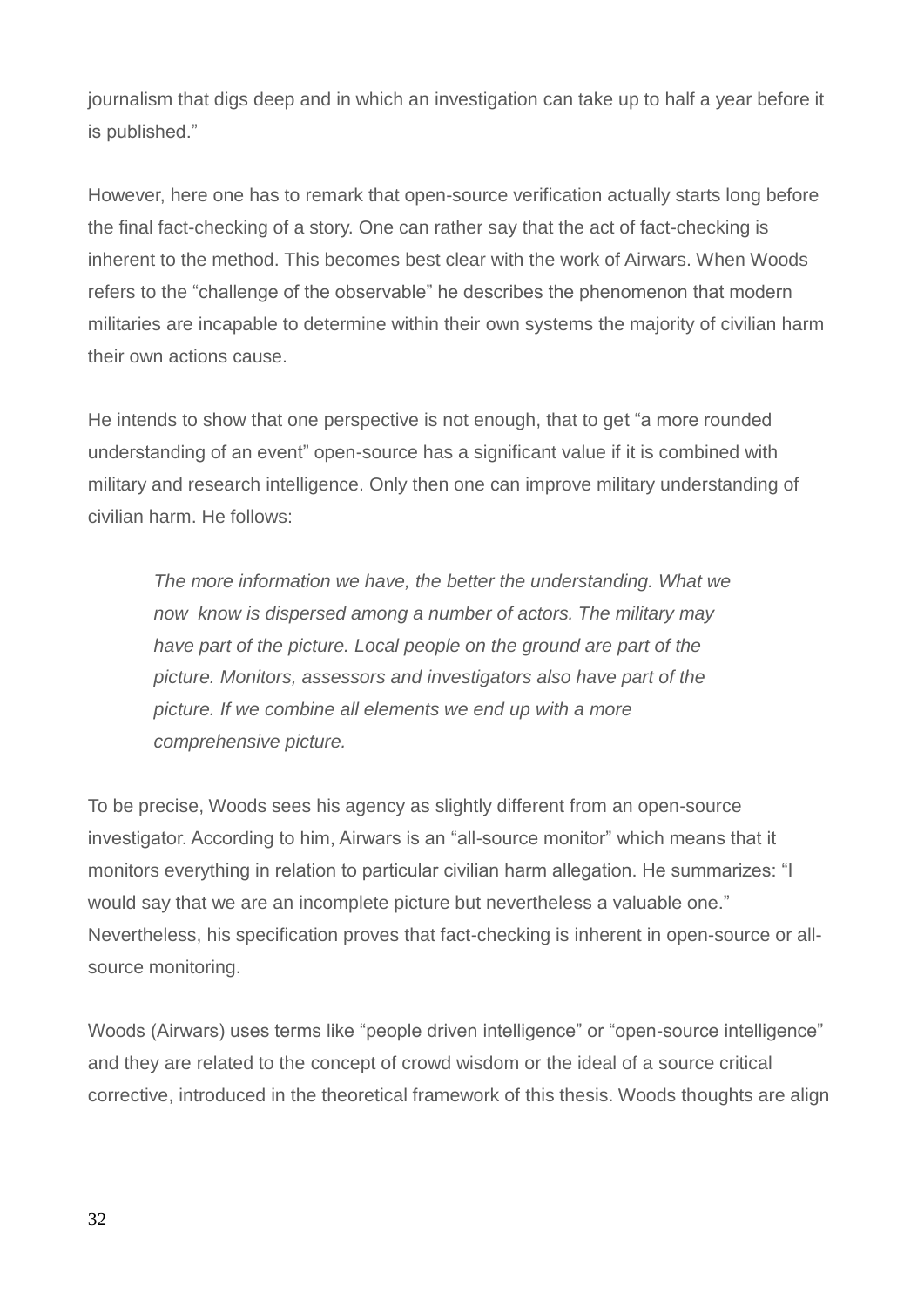with Lewis' (2012) assumption "that knowledge is richest and most accurate when it reflects the pooled inputs of a distributed population, as opposed to a single agent" (p. 848) and also to Muthukumaraswamy's (2010) claim that crowd wisdom convinces by its "sheer power of numbers" (p. 50).

So, is the jurisdiction of open-source align with the jurisdiction of journalism? If one assumes that journalism as the Fourth Estate has the task to empower people for good decision-making based on balanced, objective and trustworthy information, then opensource methods could become a key contribution in the future to "speak truth to power" (Lewis, 2012, p. 844).

### **4.1.2 Collaborating with Legacy Media**

The ones traditionally speaking truth to power are the established media organisations. As shown in the first part of the thesis, journalism so far acted as "a powerful publisher in shaping the news" (Kaufhold & Lasorsa, 2010). The discipline even stands for a supremacist attitude (Eldridge, 2018). Eldridge pictures how The New York Times denies newcomers like WikiLeaks the entrance into the elitist news circle by rigorously refraining to call them journalist. This leads to the next question: In what relation do the novel actors stand to the selected legacy media like The New York Times or BBC?

There are similarities. Like Julian Assange who can take various job titles, the here discussed open-source actors are also acting between fields. This at first glance leads to dissonances with traditional news actors. Talking about the BBC, Trafford observes a "slight sort of paternalism" as well as a "reductive" tone, when Forensic Architecture is not connected to journalism but to art and activism.

Yet, at a closer look the reductive manner turns out to be a definition issue. Trafford claims that the new set of skills found in Forensic Architecture is not self-explanatory and that for a news organisation like the BBC which is "built on a certain set of skills" it is hard to grasp. He in general notes that his team is at the mercy of a missing definition as some people often do not worship their evidence defining them as artists. Others, the other way around, deny their art as they see it as pure evidence wondering to find it in an art gallery. One can deduct a difficulty in labelling, which interestingly, also Higgins (Bellingcat) notes: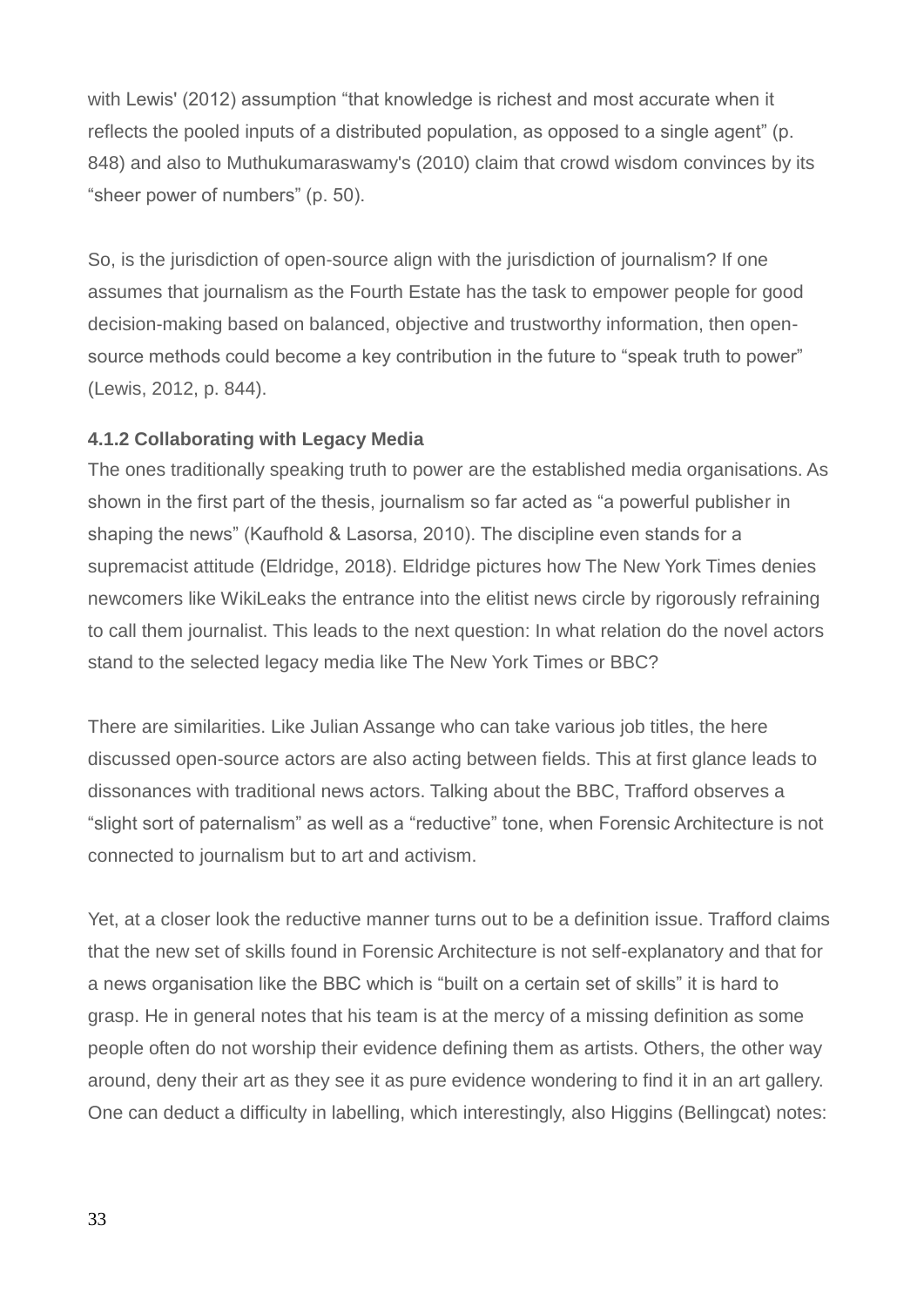*I think a lot of people early on would describe me as a citizen journalist because they did not have a better way to describe what I was doing. Citizen journalism was the trendy thing at the time. But now I run Bellingcat with an income of two million [pounds] per year, 60 people of staff and an office in The Hague. So that goes beyond citizen journalism.* 

Trafford summarizes: "I think what all of this suggests is that we sit in a space that is very new and which exists between fields, which has the potential to be very productive to inform a lot of other fields." But, does this apply to established journalism? Do legacy media organisations accept to be informed by the new actors? Are they willing to collaborate? Answers to these questions vary but they also show one clear tendency. On first sight, the established media organisations appear like unmovable colossuses, reactionary and resistant to new influences. Interviewees call them "granddad", "old grey lady" or "big ship".

Chris Woods (Airwars) who has 30 years of journalistic experience welcomes the new collaborative influences coming from open-source movements. He differentiates between the journalistic genres, but he generally perceives investigative journalism as a closed system: "Journalists hold their information, particularly in print journalism. What we used to call print tends to be quite a solo experience. TV investigative journalism is a bit more collaborative because you need a team."

Trafford (Forensic Architecture) sees here a basic conceptual limitation: "There is an essential problem in that open-source reporting is exactly the opposite to what reporting has always been because it is a closed source." Even though Strick (BBC) who works in an open-source unit within a legacy media organisation shares this opinion with his opensource fellows when he states: "There are reasons why there is only two of us. Sorry to say that, but the BBC is a very old machine and open-source in a place like the BBC is like asking granddad what the latest iPhone is."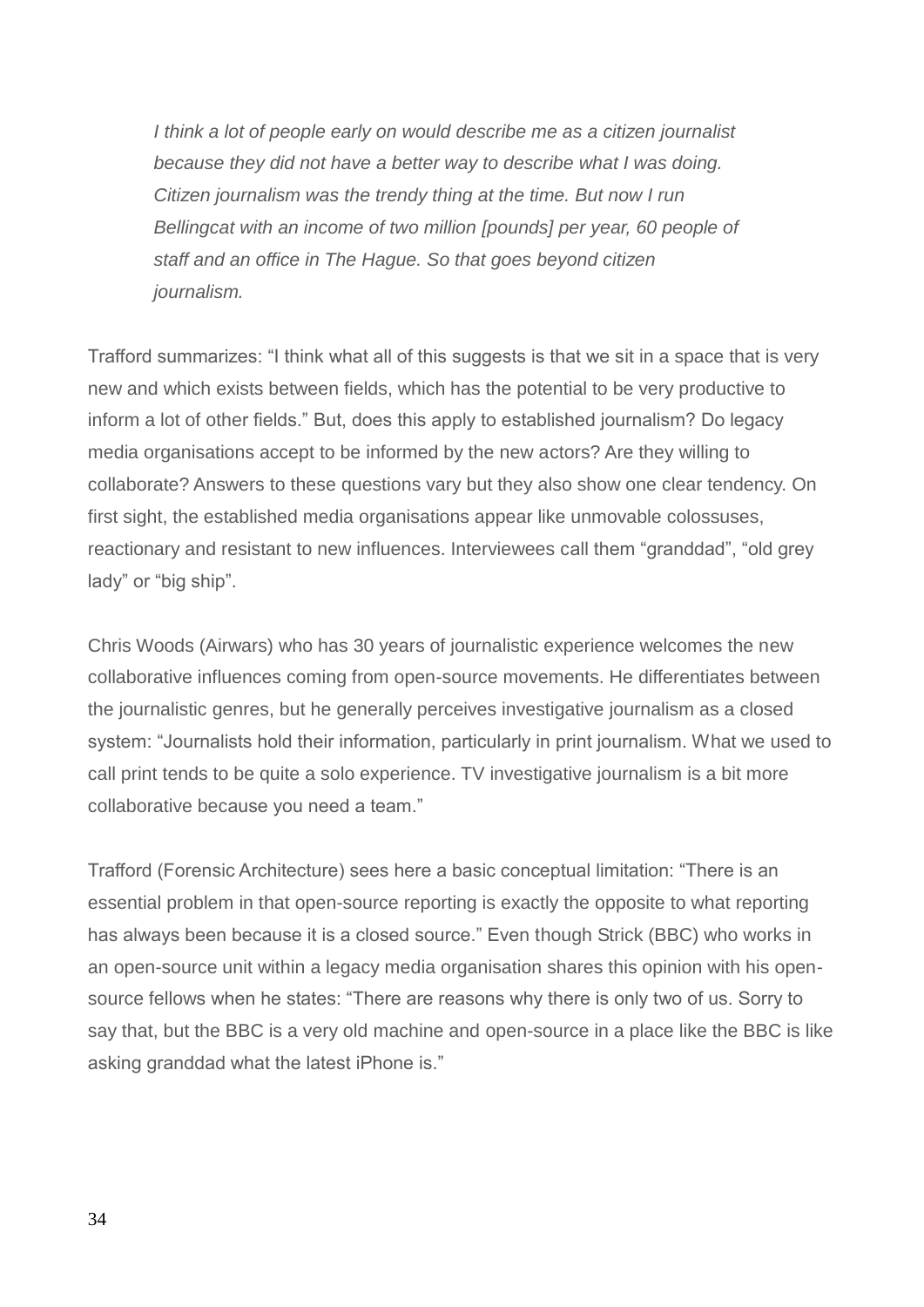Still, at a closer look the interviewees also reveal a breaking up of established structures, a transition towards collaborative open-source values. Newsrooms like the BBC want to work with them and in case they already have their own in-house open-source investigation team, they intent to expand it. According to Strick (BBC), the success of "Anatomy of a Killing" by the Africa Eye team which won multiple awards convinced his employer to produce more stories of a similar kind.

Despite his observation that legacy media are relatively resistant to change as they have "a set of skills that they have applied to the field of reporting", also Trafford (Forensic Architecture) believes that the contours of journalism are changing. He states that "the ball is rolling" and that his team is trying to "push the boundaries of what is possible". That they now arrived at the point of opening the "gate" could be explained by Trafford's theory. He thinks that media currently faces a change in values, a shift away from exclusiveness towards a rather open network. Journalist, according to him, are now measured by their efficacy of finding and interpreting material.

Similarly, Triebert (The New York Times) describes a change in values. His team is set up by non-traditional journalists and he is convinced that a lot of other media are also following open-source trends: "It becomes almost like a hype". Here Triebert adds another interesting statement about his employer: Within its investigative unit the "old grey lady" has the exact same spirit and flow as the open-source agencies he worked for before. This shows that sooner or later work routines and atmospheres in newsrooms could also change towards a more collaborative way. Woods (Airwars) believes that in five years the new methods will become standard in the journalistic practice, stating: "We are seeing an emerging field of forensic journalism and a recognition that these skills are at a premium right now. The collaborations we are seeing today may actually be the in-house investigations of tomorrow."

With these statements one can assume a first trend towards a more Networked Fourth Estate in which new possibilities coming from the internet mix with traditional journalistic elements. In fact, one can observe first initiatives of collaborations between of legacy media institutions and newcomers. It seems that the malleable nature of journalism which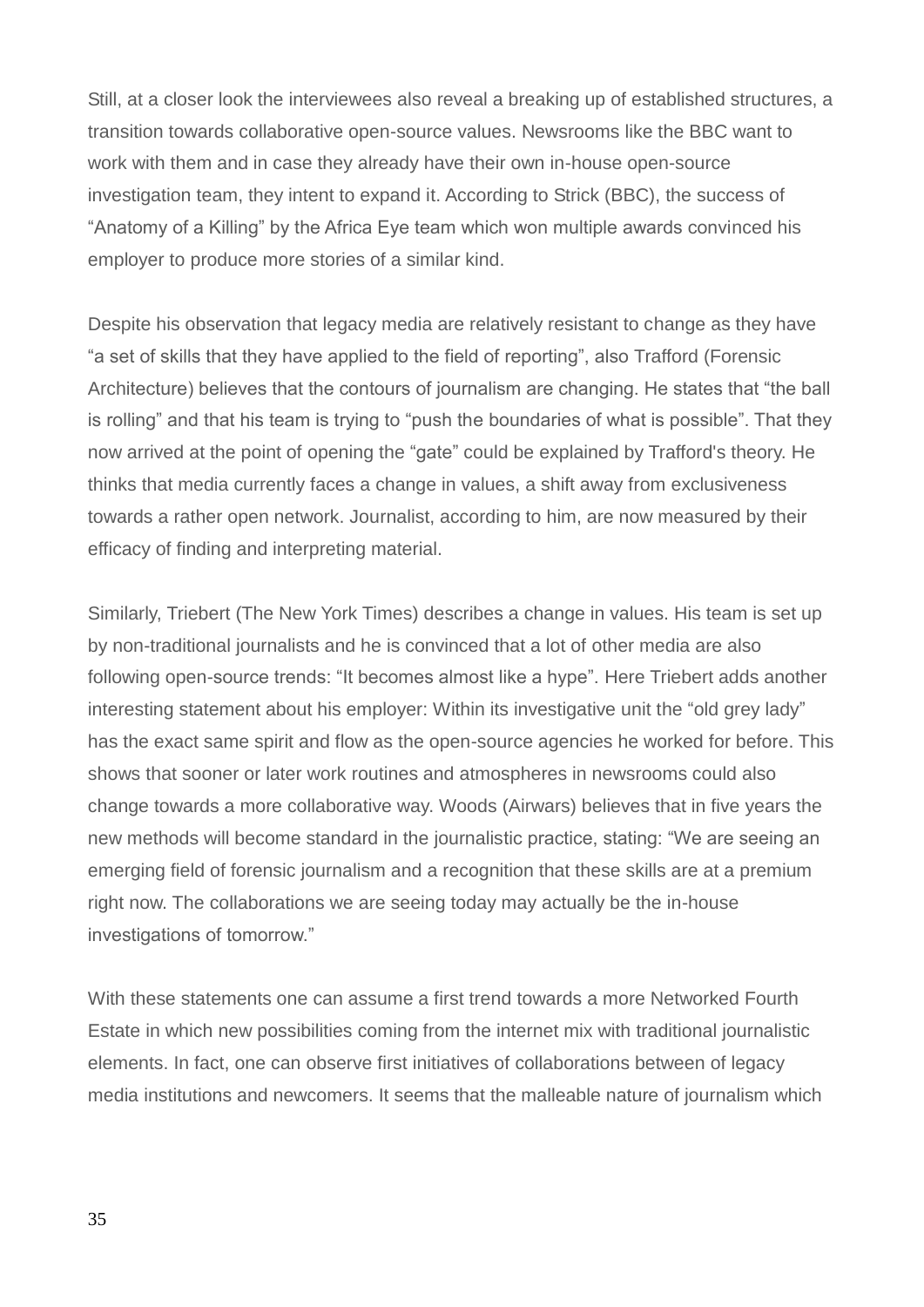was long perceived as rather problematic also offers chances to develop new methods, working flows and products.

At the moment one can experience how new actors brake up old structures, or in other words how they disrupt legacy media boundaries and how the contours of journalism are changing towards a more holistic understanding of norms and practices (Holton & Belair-Gagnon, 2018). One can conclude, that open-source is in its very early stages, but there are clear indications of the establishment of a new journalistic genre.

### **4.1.3 Collaborating within Open-Source Boundaries**

In the theoretical framework Hacks/Hackers, an open-source technology organisation of journalists and technologists is mentioned. Lewis (2012) describes it as a peer relationship and one could call their model as a synergetic. It is worth mentioning, that to describe collaborations within different open-source actors Woods (Airwars) also refers to "synergies between the organizations in the field". He sees a fundamentally different mindset between open source and legacy media actors.

*Having a sort of old-fashioned newsroom egotism would make the work in this context really toxic and is something nobody wants to see. Exclusivity matters, we understand that, but among ourselves as opensource agencies there is maybe a different approach. We will always or usually have an idea of what investigation organization X, Y or Z is involved in. We would never dream of speaking of that publicly and I would only support them in what they would do.* 

Talking about open-source, he highlights a "very refreshing lack of competition". Instead, sharing is a main principle in the discussed agencies. Woods explains that Airwars, Bellingcat or Forensic Architecture exchange best practices with each other, technological advances and even staff as their very specialist skill sets are mutually appreciated. Woods is convinced that one cannot "do open-source without it beginning as a collaboration". He sees this as "a very different approach to journalism which is probably changing journalism for the better"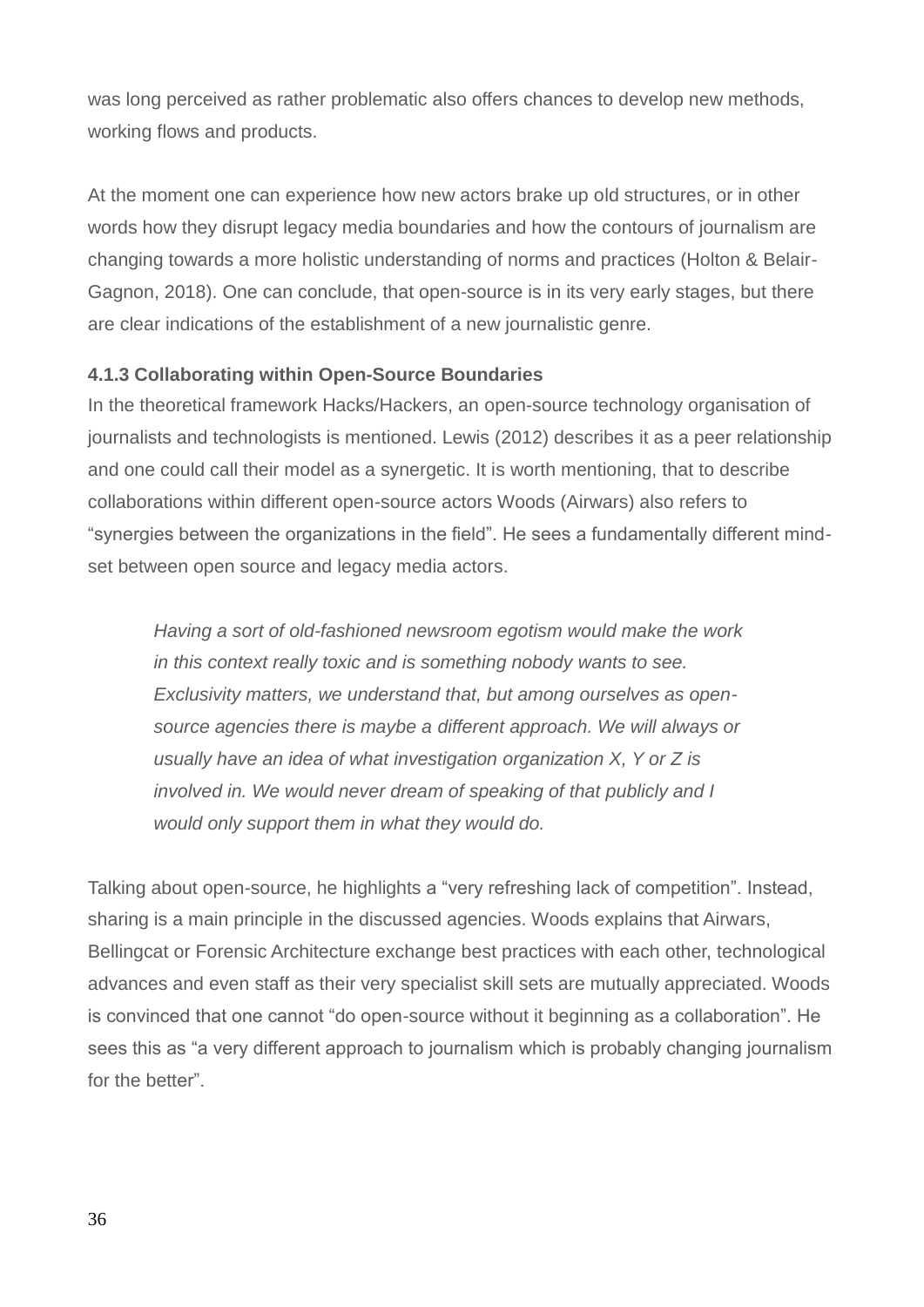However, to understand journalism's inclination to exclusivity and competitiveness, one should remember the pressure journalism faced in the recent past. Previous news actors feared not only their legitimation but also their economic viability and thus their whole existence. As discussed before, open-source actors in contrast benefit from sharing and their fears come from very different triggers. Some interviewees mentioned the phenomena of secondary trauma as they are regularly confronted with highly disturbing material coming from conflict and war zones. Their task is to analyse it in depth which means that they can be constantly opposed to violence and cruelty. Woods describes how this circumstance represents another reason for collaborating and sharing:

*We make sure that our work complements that of each other and that it doesn't really duplicate. There is no value in simply replicating what the other one is doing and there is certainly no space for competition, particularly as we are often dealing with these terrible subjects and stories involving really appalling things that have happened.* 

And sharing represents even more benefits for the open-source actors. Higgins (Bellingcat) mentions a project between Bellingcat, Forensic Architecture and Human Rights Watch in which all groups had access to the same material which they were exchanging with each other. Higgins breaks down the sharing process into identifying, verifying and amplifying. Here sharing became a means against the risk of wrong information. He claims: "The amplification part can be a whole range of different products and in the end, it can be like a single tweet, a video or a formal report. Because you have already verified the information that you have identified you can produce these different products on trustworthy information."

### **4.2 The Novel Actants**

#### **4.2.1 Algorithm Intelligence**

The term actants in Lewis' and Westlund's study refers to the technological aspects in journalism. The most relevant technological influences in the recent past come from the internet. As described in the theoretical framework of this study, digital influences, particularly the boom of material, intimidated journalists. For open-source actors in contrast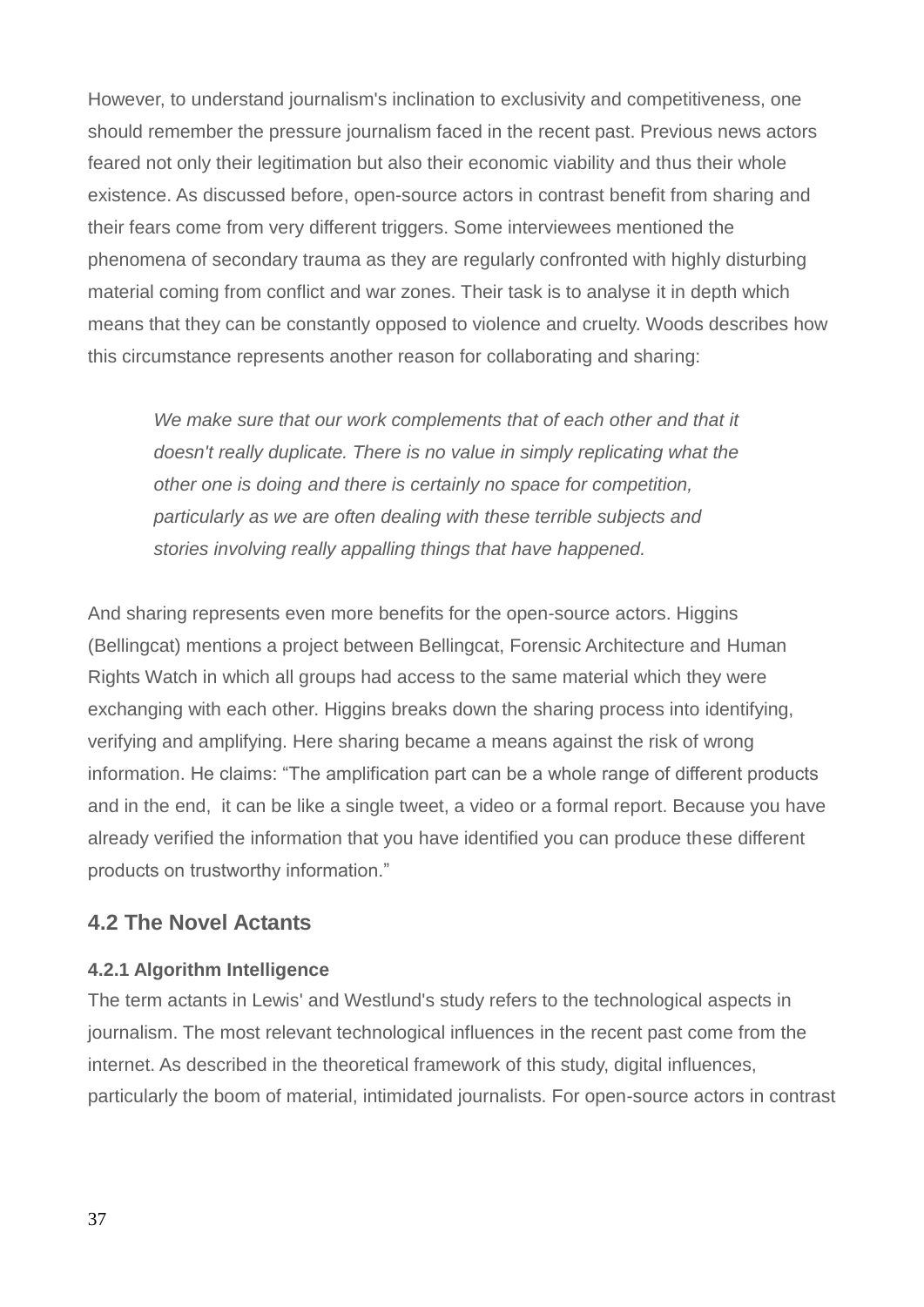the omnipresent data material was not a boon but a bane. It made their work possible as it enables amateurs to contribute material to investigative projects or to even do their own investigations – at least to a certain extend. To which exact extend will be discussed further on.

Higgins (Bellingcat) states that "2007 to 2011 is the period when the iPhone was launched, Google Earth, Google Street View and YouTube released – the race of all the ways of sharing information both from individuals and information that is out there". He believes that "people are actually woken up to this, realizing that they are surrounded by all this information, that it is all networked and they can explore it".

Digitalisation, according to Higgins, allows people to unite in completely new and unlimited ways: "So someone in Finland and someone in the US and someone the U.K. can work together to figure out what happened to MH 17. And that would have been impossible before." Higgins describes that "we have gone from conflicts that would have been completely remote and barely covered 20 years ago to now where every single day you have a new kind of 100 new videos on conflict zones that you can analyse". Hence, he sees newer digital developments as a "quiet revolution":

*There have been so many technological changes over the last 20 years and especially in the last ten years with the amount of information you can get through Google for example. We take that for granted. People often ask me what my most important open-source investigation tool is. And it is Google search. It is as simple as that. But it is something everyone uses every single day to find information out. Now one thing in our toolbox allows us to investigate all kinds of things happening across the world.* 

### **4.2.2 Human Intelligence**

What is remarkable about "Google's rich toolbox", according to Higgins, is the fact that the most basic technique can lead to new eye-opening information or help to verify information. However, in this point the opinions of the interviewees differ. Many of the interviewed open-source actor stress that technology has limitations for their work. This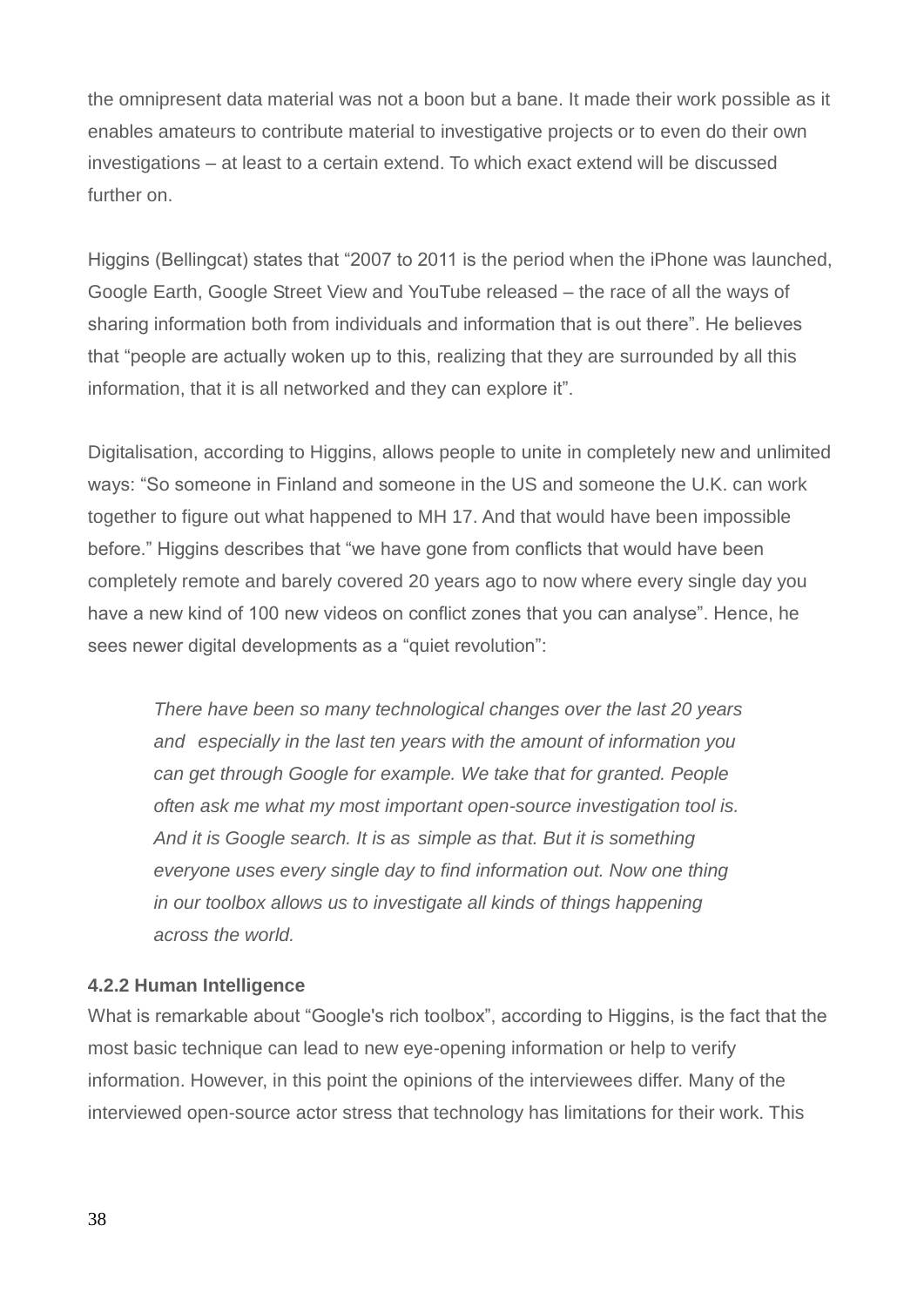applies to Woods (Airwars), who has the longest work experience of all interviewees. For him open-source it is just another tool:

*I come from an age when we did not have cell phones or the Internet. All of my journalism was done on the telephone or in person. It is inconceivable to imagine journalism today without either of those tools but that was how journalism was conducted. Investigative journalism in the 1980s and 1990s was equally strong. So open-source to me is simply a tool and a very important one, but the process I would say has not really changed. The key to good investigative journalism is marrying different sources, data sets, understanding to create that piercing picture that tells you what is likely to have occurred.* 

Lewis and Westlund (2015) state that "humans play a central part in shaping media" (p. 21), even though technology had an important influence in journalism over the last two decades. It turns out that this is still valid for the novel actants. The interviewees stress that their work takes advantage of technological intelligence but that it is mainly based on human intelligence. Woods (Airwars) for instance points out the following:

*We use people rather than algorithms and there is a reason for that. We find that the monitoring is a very subtle process and wars are a very fluid phenomenon. Language changes and current locations changes sometimes daily. We find that people are far better than machine learning and tracking where the harm is happening and at identifying challenges and subtleties. We are actually quite a people focused organization. We do satellite analysis, audio text, visual analysis and so on.* 

*This is an important part of what we do but the primary work which we are doing is human. It is people driven intelligence gathering and oldfashioned archiving of text. We are very text dominated. We have an enormous private archive of millions and millions of words, of archive*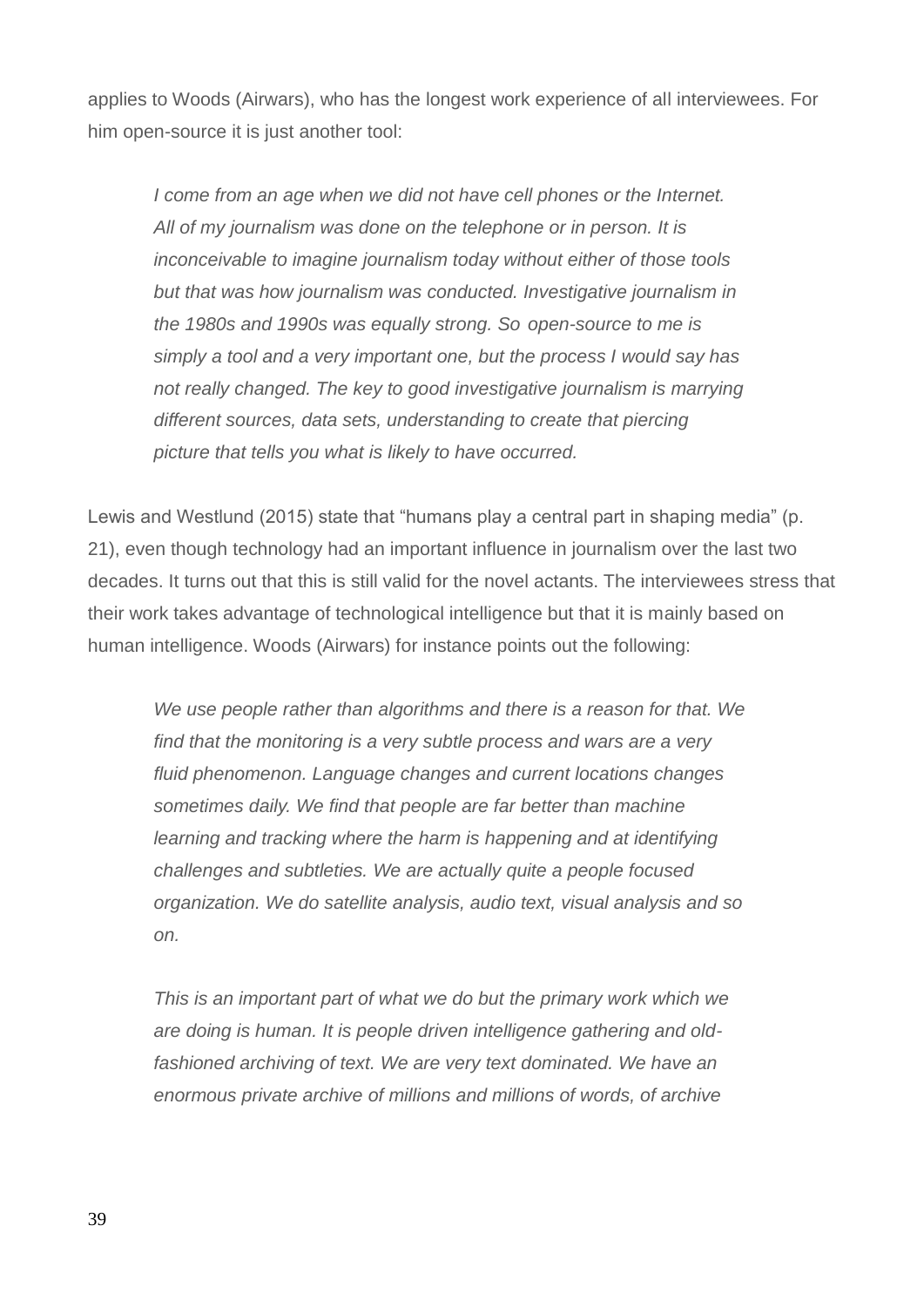*materials in the original Arabic and a basic English translation, thousands of stories, of photographs, videos and names in that data.* 

Other open-source actors such as Trafford (Forensic Architecture) gave similar statements about the human or personal requirements in open-source projects:

Finding the material, that is available to everyone. Some of the very remarkable thoughts that come out of Eyal Weizman's head, are not necessarily available to everyone. It is those that we need to work out and share. He writes and we give lectures, hold seminars and workshops".

In contrast to Higgins' opinion that everybody can become an investigator, Trafford points out limitations when he states that "there is a certain irreconcilable fact" about the way Forensic Architecture and Bellingcat work. At Forensic Architecture "ultimately a lot of work does require architectural training" and their projects are also "mediated by architectural skills". Thus, he refers to "a high technical bar" that does not allow any kind of amateur to simply imitate their investigative work. Strick (BBC) adds to that: "A lot of open-source investigators are consistently learning new skills. It is not about the tools. A tool we can teach to everybody, but it is about the way you approach a situation."

One can conclude, digital influences which scholars describe as a form of fearful disruption in old-school journalism, are by open-source actors perceived as mostly positive. These innovations can theoretically enable everyone to turn into a kind of everyday investigators, everywhere, at any time. The idea that digital technologies have made it almost child's play to create, publish and share content can also be related to the above statements. Nonetheless, it would be misleading to take an ease in the process for granted.

In fact, one should differentiate between the finding of data which nowadays is a simple process. The actual investigative work however requires specific insider knowledges. This can be weapon or architectural skills or any other kind of knowledge, but it needs to be sound and extensive to be able to conduct a higher level of investigative work as found in stories like "Anatomy of a Killing".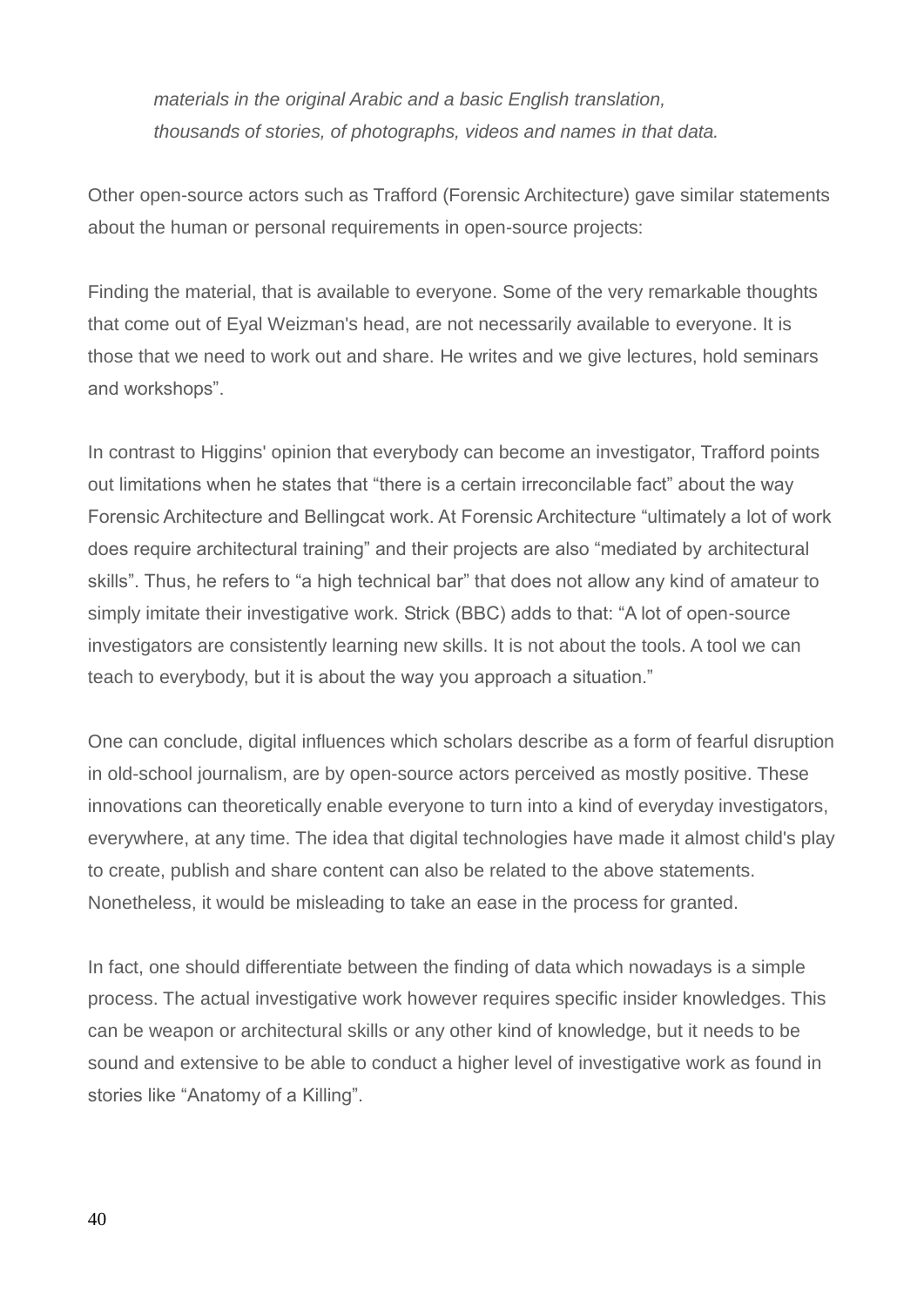Tools might be self-taught in many open-source cases, but they need to be consonantly renewed and on top of that they need to be boosted by and creativity. Thus, one can say that open-source investigation can only work with people's expertise. It needs human driven intelligence to understand transformations and subtleties. All this cannot be replaced by algorithm intelligence. Yet, the interplay of technology paired with human skills in form of the investigator and contributing/sharing amateurs – or one could also say of actors, audiences and actants – offers promising potentials for successful open-source work.

Which role will play the journalist then? Is the crowd the better journalist? Here the interviewees all share the same point of view: open-source work has an important value for investigating, but it shall not replace the journalist. For instance, Higgins claims: "At Bellingcat our arsenals are quite dry and analytical because we are focused on the facts of what we have identified rather than on the story. And I think that is where journalists can come in and turn it into something more than that." Also, Trafford (Forensic Architecture) thinks that "the world is better if we have both – journalist and the crowd". He explains:

*There are still some things that open-source research will not find. But as we see time and again the combination of the two is incredibly powerful and it is probably the biggest open-source investigations stories so far. The perfect example maybe the case of the Skripals where Bellingcat used open-source reporting and some old school contacts.*

An ideal future model for the open-source actors is a balanced mix of journalists on the one hand and open-source investigators with technological and creative skills on the other. Their understanding of open-source activities is a threefold interaction in which actors, actants and audiences all share equally important roles. Thus, they strive for a holistic understanding of truth. And this truth needs to be told – by journalists.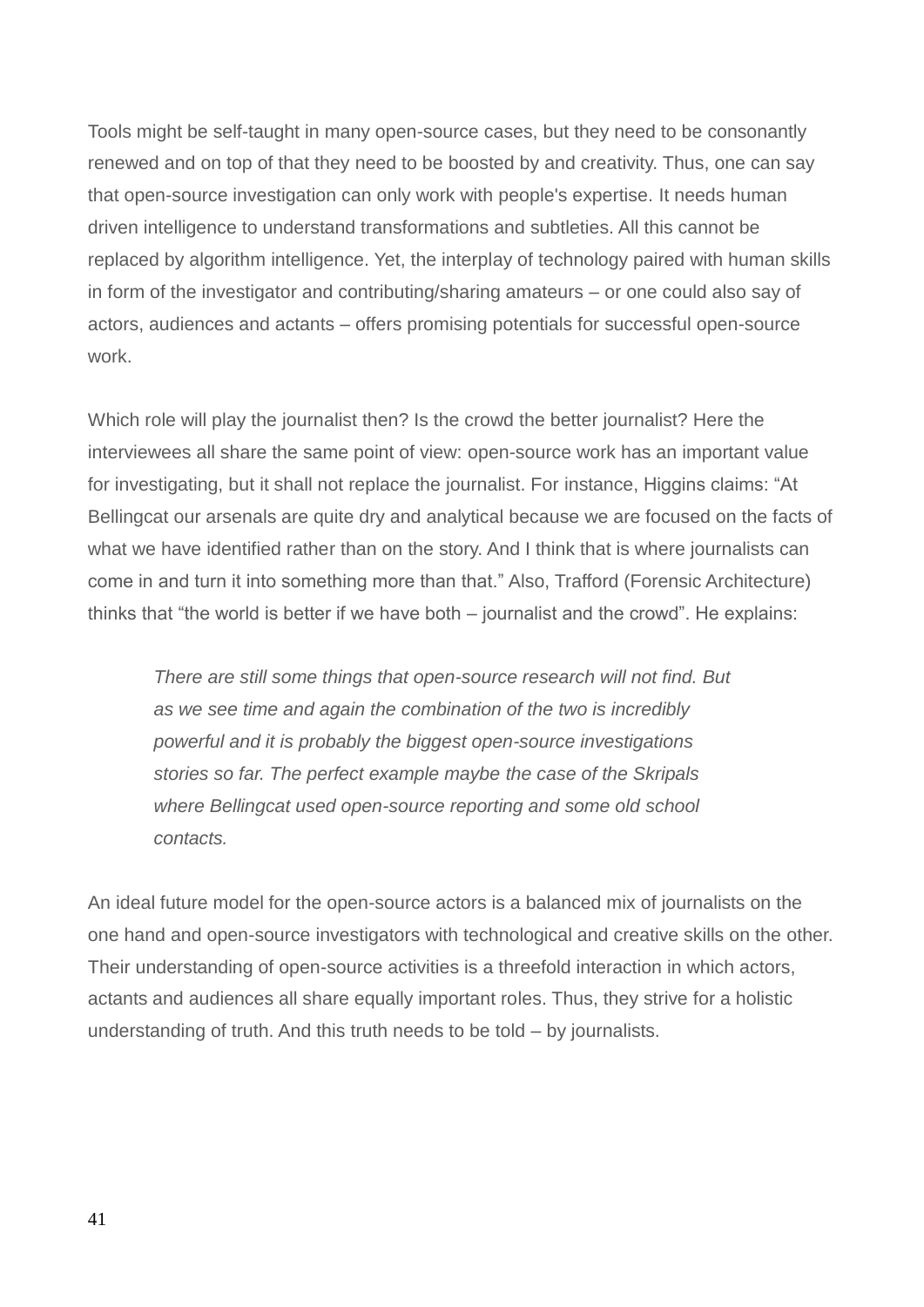### **4.3 The Novel Activities**

### **4.3.1 Storytelling with Open-Source**

But how to tell the story in a post-truth era? Storytelling is different in open-source compared to classic reporting. To visualize how an open-source investigation works one example shall be explained more in detail in this thesis. Understanding the process is relevant as it plays an essential part in open-source storytelling. This means that the investigative tasks can be present in the story, which will be discussed later on. Benjamin Strick (BBC) who is one of the investigators behind the "Anatomy of a Killing" reportage, that explains how it came into being:

*In early July I saw a video on YouTube. I was shocked when I first saw it to be honest but then I thought to myself, if you think about it from an analyst's point of view, one can break down an image to see what is in the background, what is in the foreground and what is in-between which you can then lie flat and have a look on a satellite image. I was a bit in trouble trying to find the location myself. So, I drew specific markings on screenshots that I made out of the video. I drew a line on the mountain. I circled a specific tree that looked quite unique and a path. Then I put a huge Twitter threat asking for help, if anyone knows this because Cameroon is quite a popular area for digital coverage.*

*I thought maybe someone might have seen this sort of mountain range with this really weird looking tree next to it. I started poking around online and before I knew it, some other people were also looking and trying to analyse the video, which I think is the nature of Twitter. I first started working with some people from Amnesty International who were right on to it straight away. One of them had been in the military before as well and he was really good with weapons identification. So he was also having a look into the weapon which I was able to identify because I had shot that one before. I knew exactly what that weapon was.*

*And then we could see the units that would use that weapon. We had to*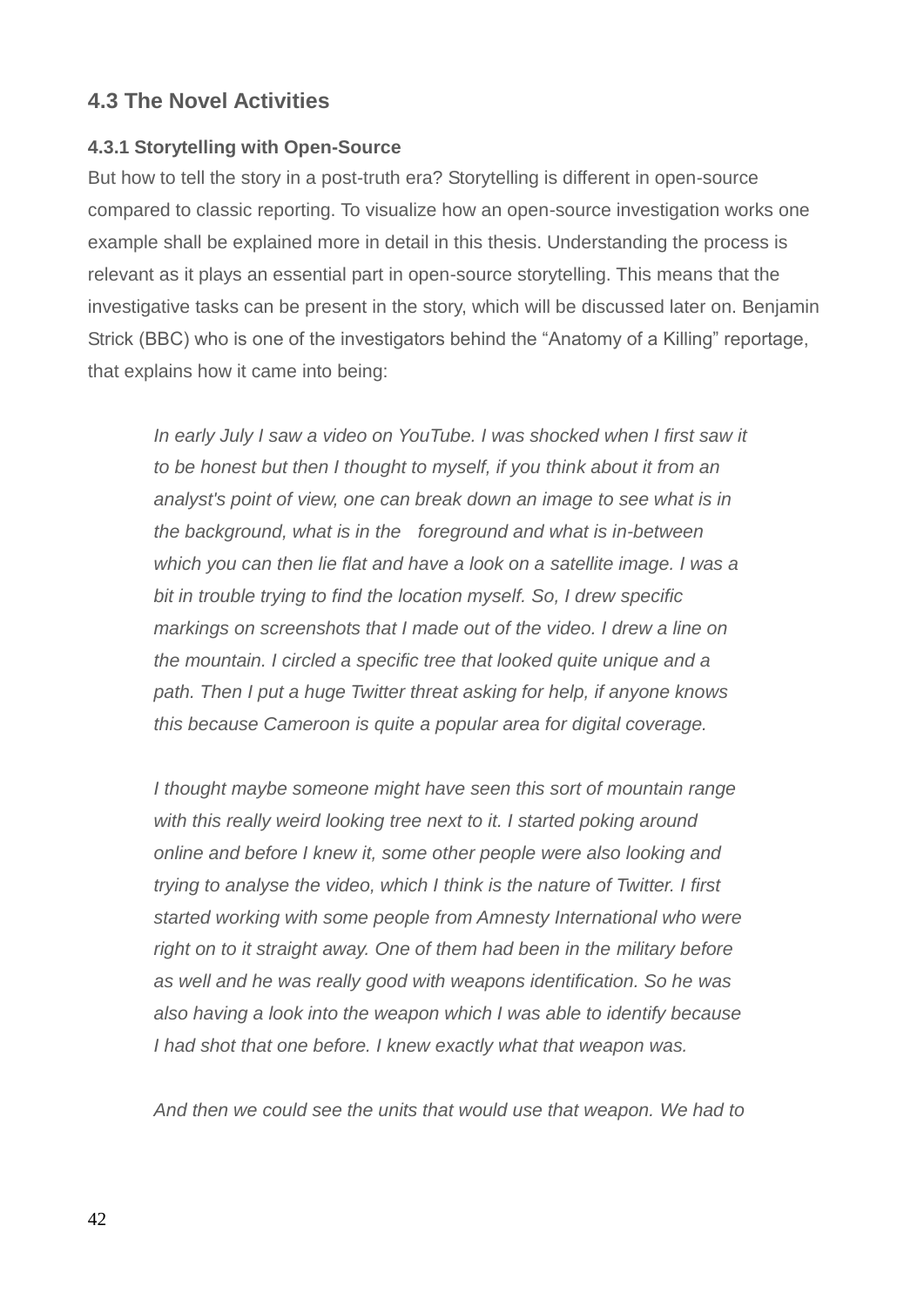*look at the uniform which we could identify as Cameron military. We had a look at the weapon, and we could say that these units use it in various areas. Then I joined a Facebook group from the invitation of my college, and we started a crime investigation via Twitter – as to where it is, when it happened and who did it. And we did pretty well – for a group of people that had never met before, none of us has been to Cameroon. One of us spoke French. I could not pick Cameroon out on a map before I looked at this video. I think that is pretty cool, too. From all corners of the globe, this group of about seven people initially started to investigate this video.* 

With this explanation of the production of the "Anatomy of a killing" Strick shows that opensource investigations are based on videos or images which come from the internet. This challenges new skills for open-source investigators. Strick thinks that they demand much more digital literacy and understanding of how to be creative with digital content from the analyst. But and this is probably even more relevant, the shared material on the internet like the murder video Strick investigated also demand digital literacy from the audience of open-source reportages, especially before the backdrop of an increasing amount of faked pictures and videos. For that reason, the story of "Anatomy of a Killing" was presented as an about 30 tweet long Twitter thread by the BBC in which the reporters led through the whole investigation, step by step.

Also, Trafford (Forensic Architecture) stresses the importance of image literacy as opensource reporting can be mainly based on images. "Storytelling is something that is very different in open-source reporting", he claims and explains that similar to the above described BBC investigation Forensic Architecture as well as many other open-source actors try not only to tell a story but also to say what they saw in an image, or to be more precise: how they knew what they saw, how they knew that they could be sure what they saw and how they could verify it. Thus, he reasons that in open-source investigations "the process of finding information is part of the story" and "how you could do it next time". Trafford concludes: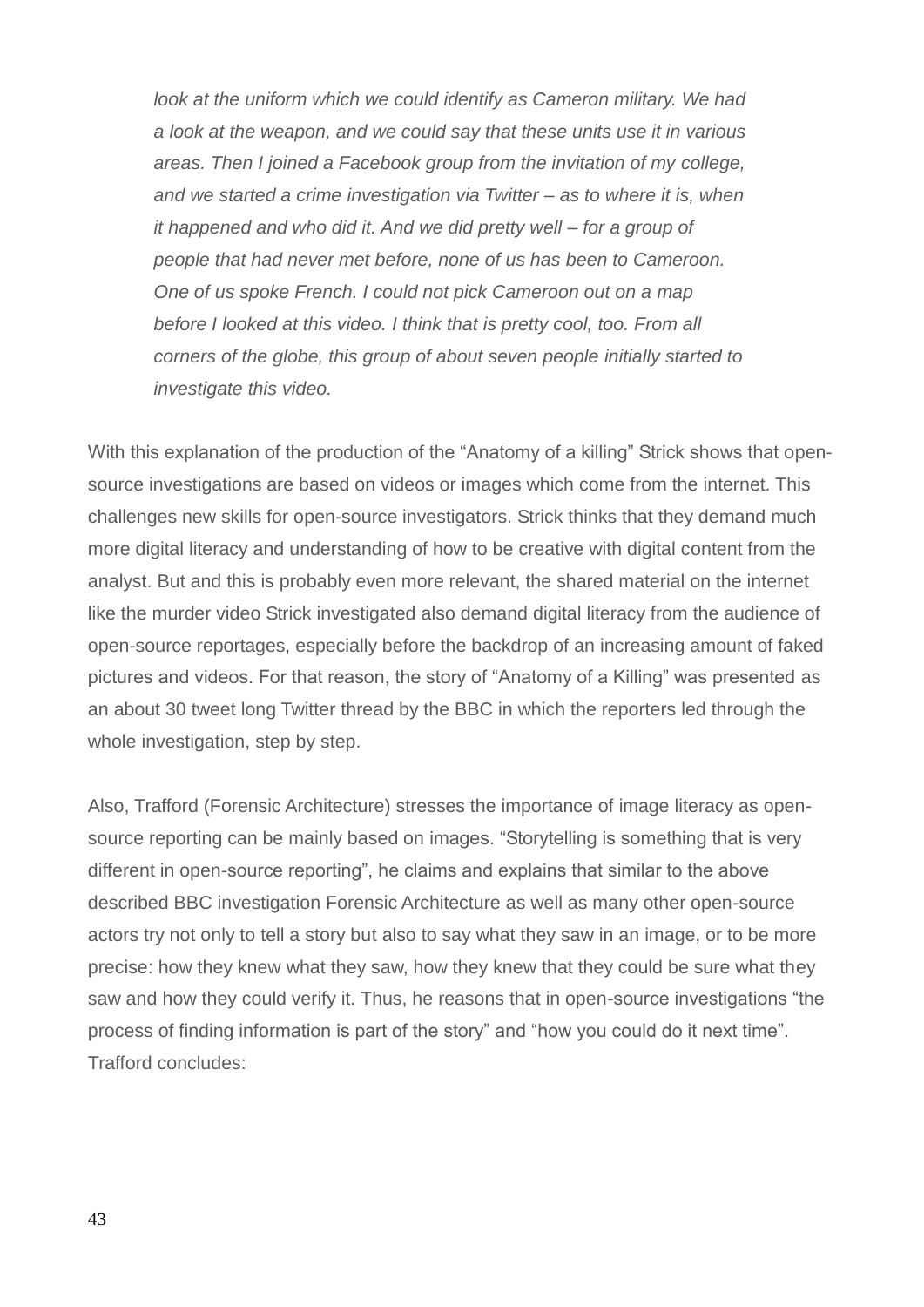*That perhaps shades an unfavourable light on old-school reporting where the requirement was that you had to take an establishment and its reputation as a viable information. You had to trust these sources, what they could not reveal and that they had conveyed correct information to you. Now we do not have to do that.* 

Both, Strick and Trafford, describe the work of their teams as counter-narratives. Strick claims that this transparent storytelling method is a way to stop people from arguing against one's findings. Like that, he states that image literacy can work as a weapon against fake news. Strick states:

*We are all going against government narratives. Inevitably after publishing every single video we will still get a response from the government saying this is wrong, this is disinformation, this is fake news. So, it takes a lot of accountability on us. To build that trust with people, when we know that the governments are already going to say that we are wrong, we are forcing ourselves to show, work out and to lay out everything on the table, bare. I think as we go along, you will see more news firms doing this because disinformation and fake news these days are so common. This is a really good strategy to implement because it is very honest and very open.* 

Now, if the audience is digital literate enough that it does not have to believe any more what governments or also media tell, it can refute investigative work themselves. For the investigative journalists this means that they can be hold accountable for wrong information. Or to put this positively, they offer a high standard of transparency and by that trustworthiness. In the fight against fakery and lies open-source investigators like that bring themselves in position against with strong counter-narratives – made comprehensible in every detail. This is possibly the utmost of transparency and accountability journalists can offer.

Trafford (Forensic Architecture) mentions a further ethical concern or challenge around the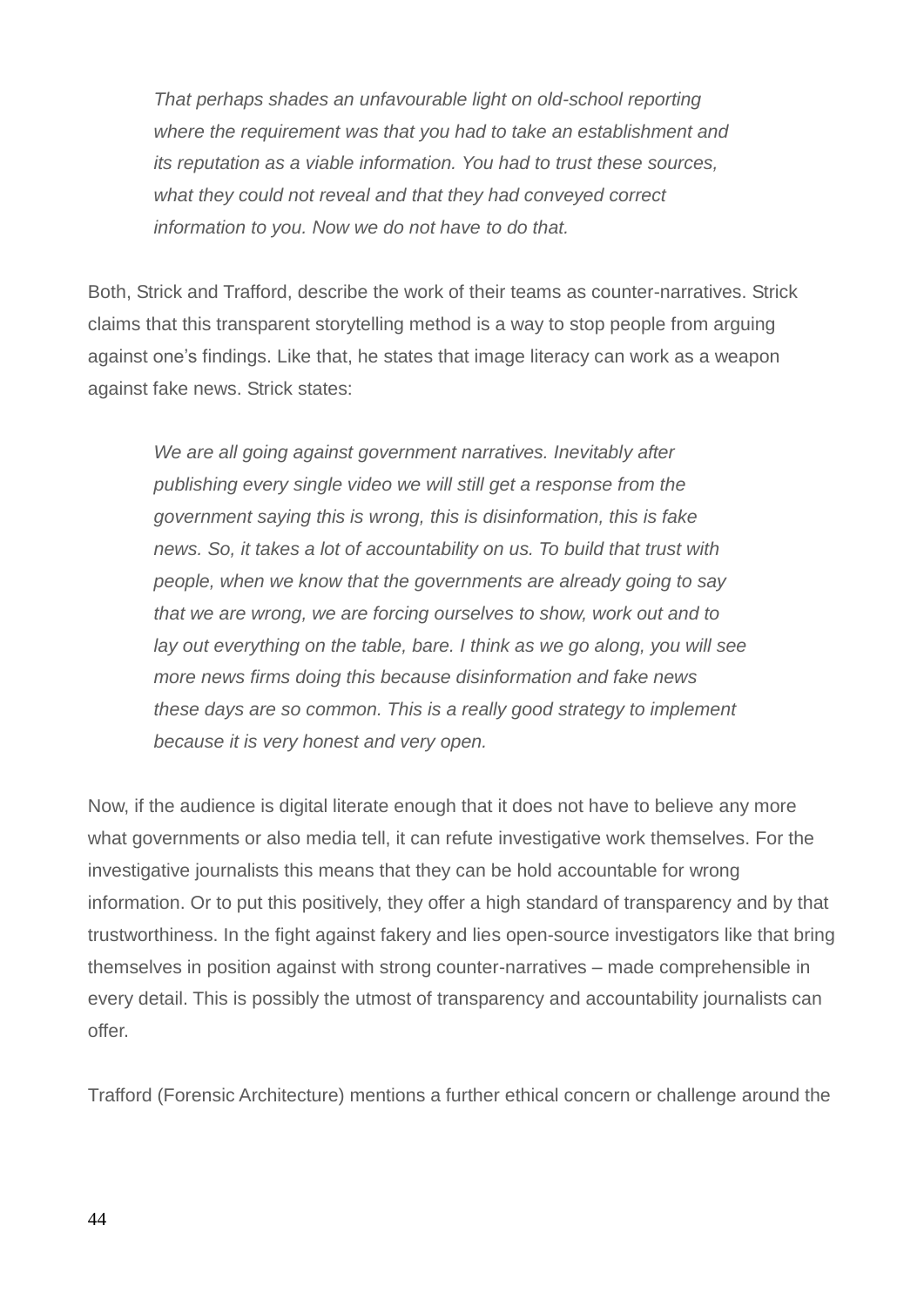presentation of storytelling and of conceptional ideas.

*You might say the concern of the battlefield is just shifted one step up, that the disputes perhaps remain over facts, X is true, or X is not true. But now we also have a dispute over the methods and how you can show these things to be true. Before the backdrop of a lot of accusation to fakery, we have to defend the methods by which we make the claims.* 

*That not only the fact but also the methods behind the facts are in dispute, is encouraging because we want to clearly explain how we got where we got to. It is an interesting new battlefield. And what one of the things that makes Forensic Architecture a good place to be in that fight is that we are part of the University of London. That has a lot of restrictions, but it also has a lot of benefits, and first among them is that our work is held to extremely high academic standards and ethical standards as we are university employees. Also, the university has the duty to protect us and it has research requirements. The content of our work is rigorously refuted.* 

This again shows that open-source actors, compared to traditional journalists, are more resilient towards the threats coming from the internet. They make a virtue of necessity.

### **4.3.2 Aesthetics in Open-Source**

Another challenge in open-source storytelling is also brought up by Trafford (Forensic Architecture). His agency often has how to make great deals of overlapping information comprehensible. In some of the big gallery exhibitions they are conveying "large amounts of detailed information, often textual information, but in an image led way that makes connections visually", he explains and in that context points to the meaning of aesthetics and emotions in their stories:

*There is an interesting dimension of aesthetics in Forensic Architecture and that is if we go to the root of the word. We come to "anaesthetic". Anaesthetic is the state of being unconscious, of not feeling anything.*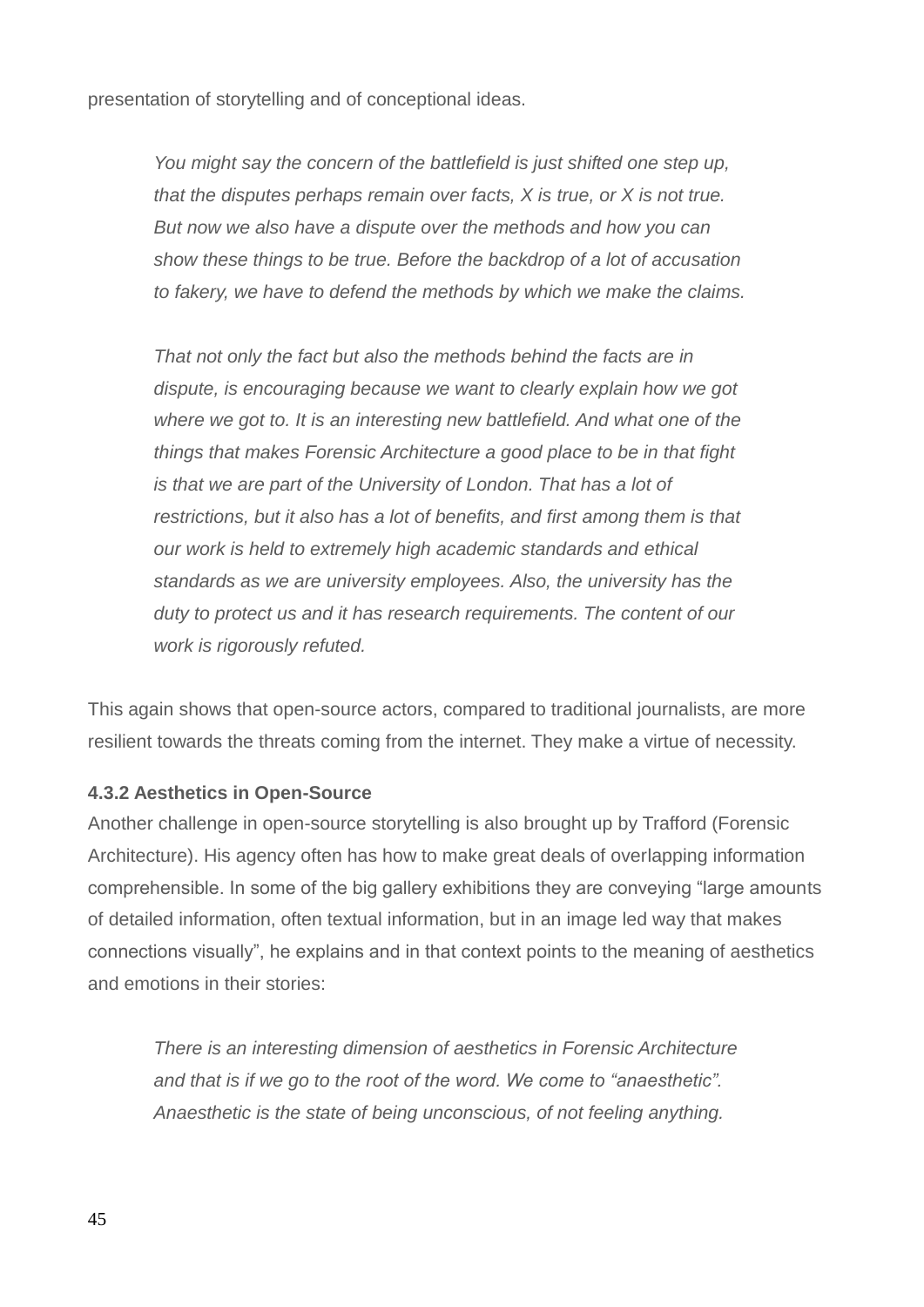*Like that it becomes clear that the word aesthetics is connected to feelings, to witnessing, to experiencing. Hence, when we talk about aesthetics we also talk about a form of witnessing and we often talk about material aesthetics, material witnessing.* 

What does that mean for journalism? Open-Source investigators claim that people do not want to be told the evidence but see it. Like that they indirectly refer to the journalistic advice of "show, don't tell!" It shall help the audience to better identity with the characters of a story. In projects by Forensic Architecture it serves to convey a story. The audience almost turns into witnesses.

This works as "material aesthetics" bring a story into a three-dimensional form which anon makes it visible and thus better understandable, comprehensible. In fact, their stories also literally become touchable. In the exhibitions Forensic Architecture organizes in cultural spaces the team shows parts of their investigations in form physical models. A bomb cloud can appear in the form or s sculpture or a reconstruction of a demolished room can be experienced in 3D. Then the visitors can even enter the investigation with their whole body and sensual perception.

As mentioned before, McLuhan (1967) calls media the extension of man, a theory which now seems to become a practice. One could also state, the story turns into space, a thought which will be further explained below.

### **4.4 The Novel Audience**

### **4.4.1 Fact-Checking Recipients**

In an era of post-truth, journalism faces a severe reputation damage. If the internet is marked by "uncensorability" (McNair, 2019, p. 224) and "fake news stories spread further and faster through digital technologies" (Carson & Farhall 2018, p. 1899) its trust and credibility is at stake. In the traditional distribution of roles, the audience had to blindly trust the information coming from the media, hoping for straight facts. This put it into an inferior, dependent position in which the media, as explained in the theoretical framework, could control the audience to a certain extend.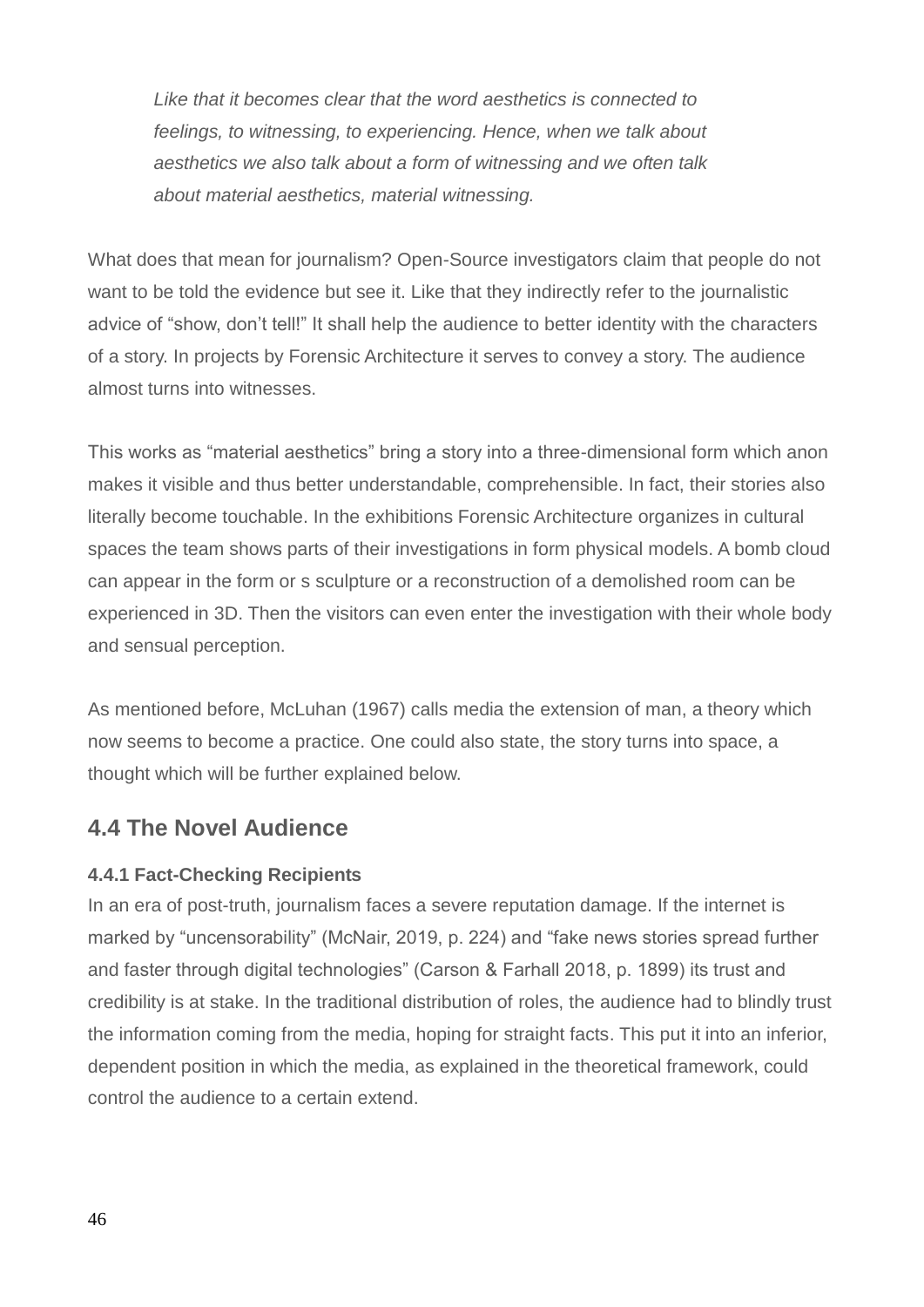It seems, in the post-truth era, journalists who, as Lewis and Westlund (2015, p.25) point out, see the audience as "passive recipients", face a dilemma. To keep up their role as the Fourth Estate journalists try to create and spread counter-narratives. However, if narrative stands against counter-narrative, a passive audience is unable to decide for the right information. If there are facts and "alternative facts" how can it find the true truth?

Digital literacy seems the only adequate key against widespread fakery. As the above discussion shows, both the investigator as well as the audience should be digital or image literate. This however requires active participation in the media. Open-source actors use two ways to involve the audience.

First, as described above, they offer the audience to sneak peek into their methods, enabling a look over their shoulders or even in their heads, allowing an almost unprecedented closeness between investigator, journalist and the audience. Like that they teach image literacy, so that the audience can to a certain extend fact-check or refute investigations themselves. Like the Fourth Estate, the open-source actors thus empower the public to make their own relatively qualified assumptions.

### **4.4.2 Investigating Recipients**

To discuss the second form of audience involvement one should come back to the accessibility of information, made possible by the digitalisation and best summarized by Higgins (Bellingcat):

*You get photographs, videos and documents of all kinds of things, of all kind of different subjects that are relevant to all kinds of different people. So open-source investigation is a skill that can be applied very widely. Most people do open-source investigation going on holiday. You want to look at your hotel, so you go to a street view to see if there is any parking nearby. One can also talk about an open-source investigation if you're trying to find out where your closest dentist is.* 

What Higgins describes is that many people unconsciously perform investigative work,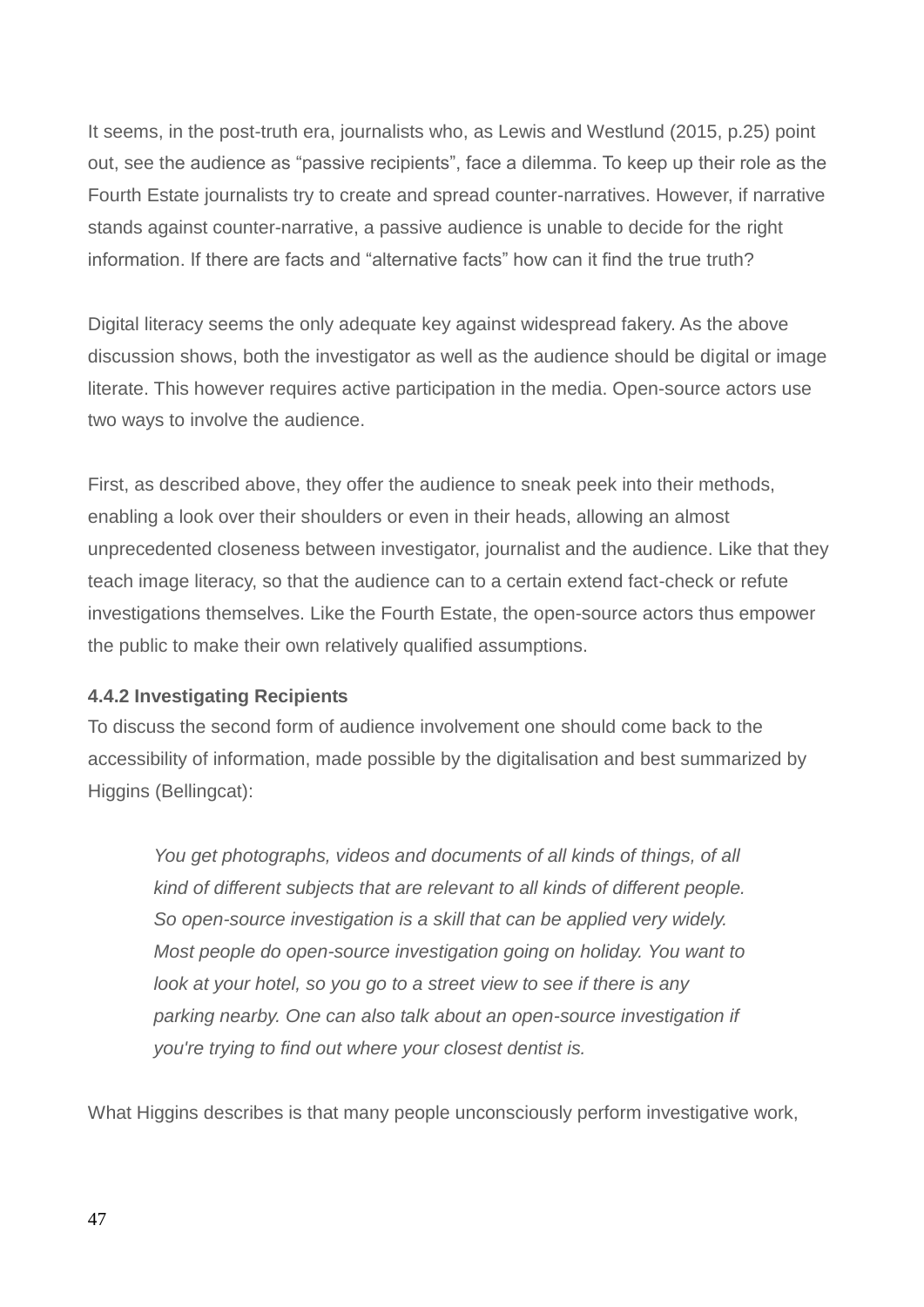which today is so simple that they do not even notice. Trafford (Forensic Architecture) thinks that "one of the things that is really enlivening for an audience and that makes opensource reporting very exciting is that it is quite literally the case that you could have done it, too." That is why Bellingcat and Forensic Architecture share their knowledge in workshops or public programs held during exhibitions. It is possible to teach the audience how to investigate. Higgins (Bellingcat) concludes, "open-source allows to actually make the audience the investigator".

To refer to Lewis' terms of actors, actants, audiences and activities, one can define the current open-source development as the following: The open-source actors use actants (sharing technologies on the internet) to involve the audience on an active level, or in other words they turn the audience into actors. Thus, the power structures described earlier in this study seem to soften. Instead of a top down mechanism of gatekeepers controlling content, now everybody in society can potentially become a collaborating part in the news – and enter the "gate" to journalism.

But where does this "gate" lead to? In the theoretical framework the term jurisdiction was interpreted as a "speech space". Then, in the context of storytelling, the topic of space came up again: For "Anatomy of a Killing" reporters used Twitter is a new space for publishing their story. Here the word space is rather used in a metaphorical way. However, it becomes literal in case of Forensic Architecture as the agency builds real, physical models of rooms for exhibition spaces. In this scenario they enable the visitors or the audience to actually enter their investigations. Still, the space concept in open-source goes far beyond these rooms and shall therefore be more inspected in detail.

### **4.5 The Novel Auditoriums**

To follow the logic of Lewis' and Westlund's study of actors, actants, audiences and activities the above-mentioned term of spaces will now be called "auditoriums". This concept shall specify another novel phenomenon that comes with the advent of opensource. While Lewis and Westlund differentiate between the four categories – actors, actants, audiences and activities – auditoriums shall refer to the spaces in which opensource actors collaborate with other actors and the audience. Moreover, this new category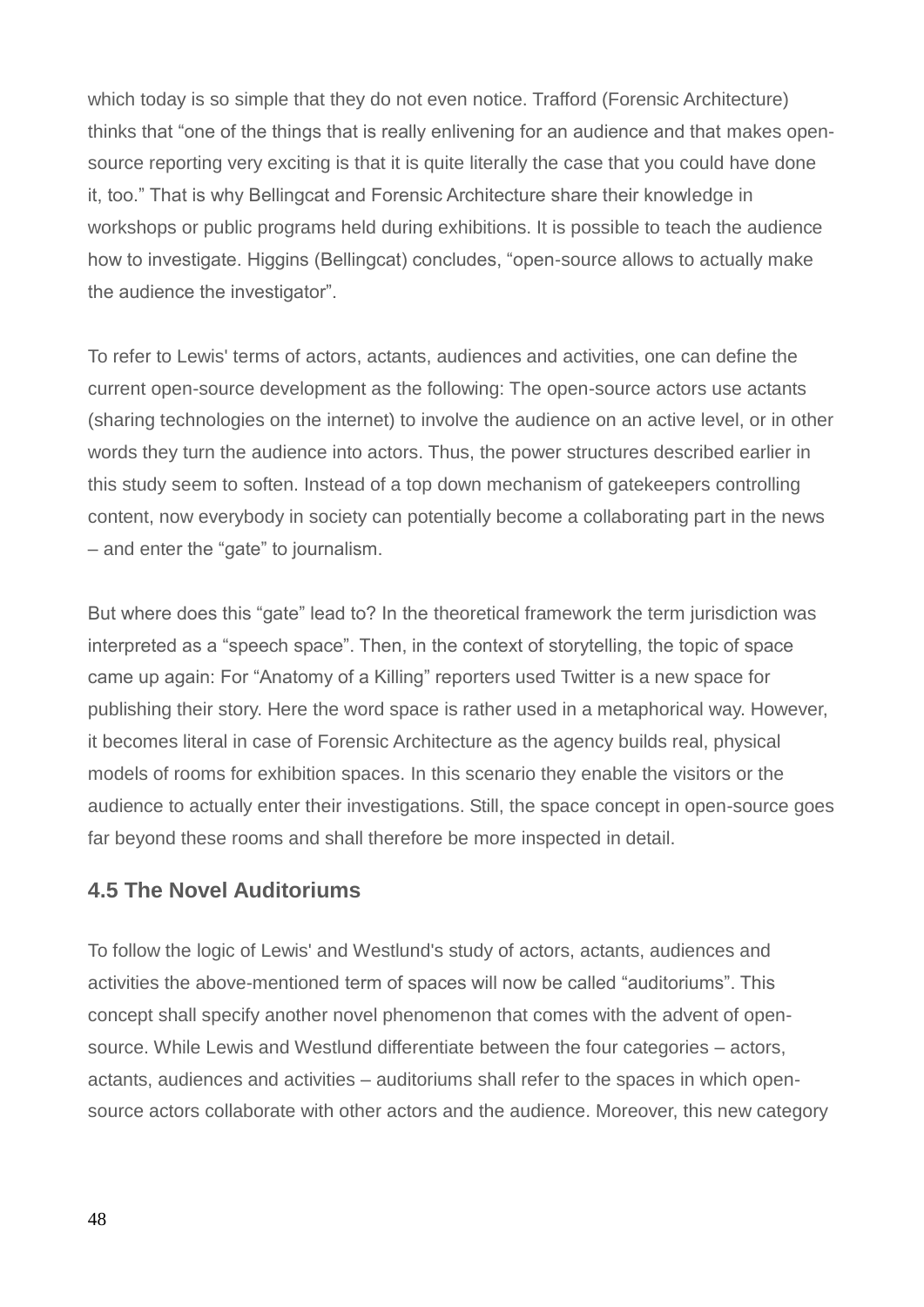describes their new discovery of areas of influence. What does that mean?

Forensic Architecture presents its works not only in the media, but also in art galleries and cultural spaces. Bellingcat collaborates with journalism on the one hand and with representatives with from governments, with investigators and prosecutors such as the International Criminal Court on the other hand. Airwars collaborates with journalism as well as with militaries and governments. Both, Airwars and Forensic Architecture are based and related to the Goldsmiths, University in London.

These examples show that the here discussed open-source agencies find a variety of partners and spaces in which their work is developed and used. In the latter case of the university, the term auditoriums can be understood directly, as education institutions traditionally have these acoustically refined rooms built to listen to centrally placed speakers. But also, in the other named above spaces the open-source actors make sure that people "listen" to their work. Trafford (Forensic Architecture) explains why and how his team choses this strategy:

*When you are trying to effect change in a human rights context or in the context of human rights violations, international law violation and conflict you need the ability to talk in a number of different registers. By that I mean that you need to be able to transform your work for the forums in which you are able to operate in a given case. Sometimes our cases are mediated through journalism. Sometimes we work with The New York Times or the BBC to try and effect change by making headlines. Sometimes we are able to [...] work with prosecutors such as the ICC or national prosecutors in order to effect change in a legal setting. Sometimes we have the chance to work with cultural spaces.* 

However, not only Forensic Architecture uses several different registers to affect change. Bellingcat and Airwars act similarly. In journalistic terms, one can say that the display of stories in different spaces is nothing else than a continuation of storytelling. Like that all of them aim for a more targeted approach, reaching out to very different and very specific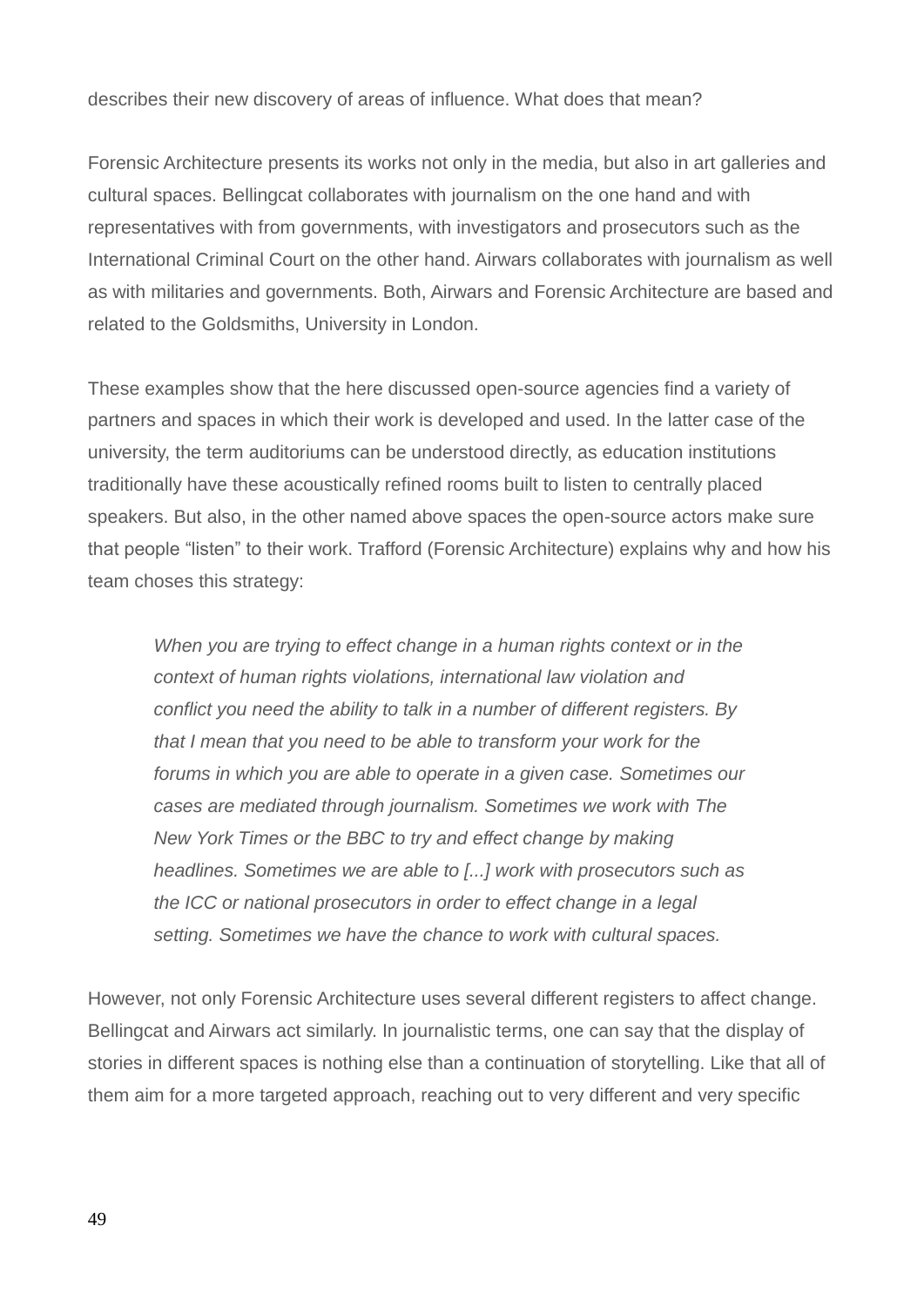audiences, speaking truth to power.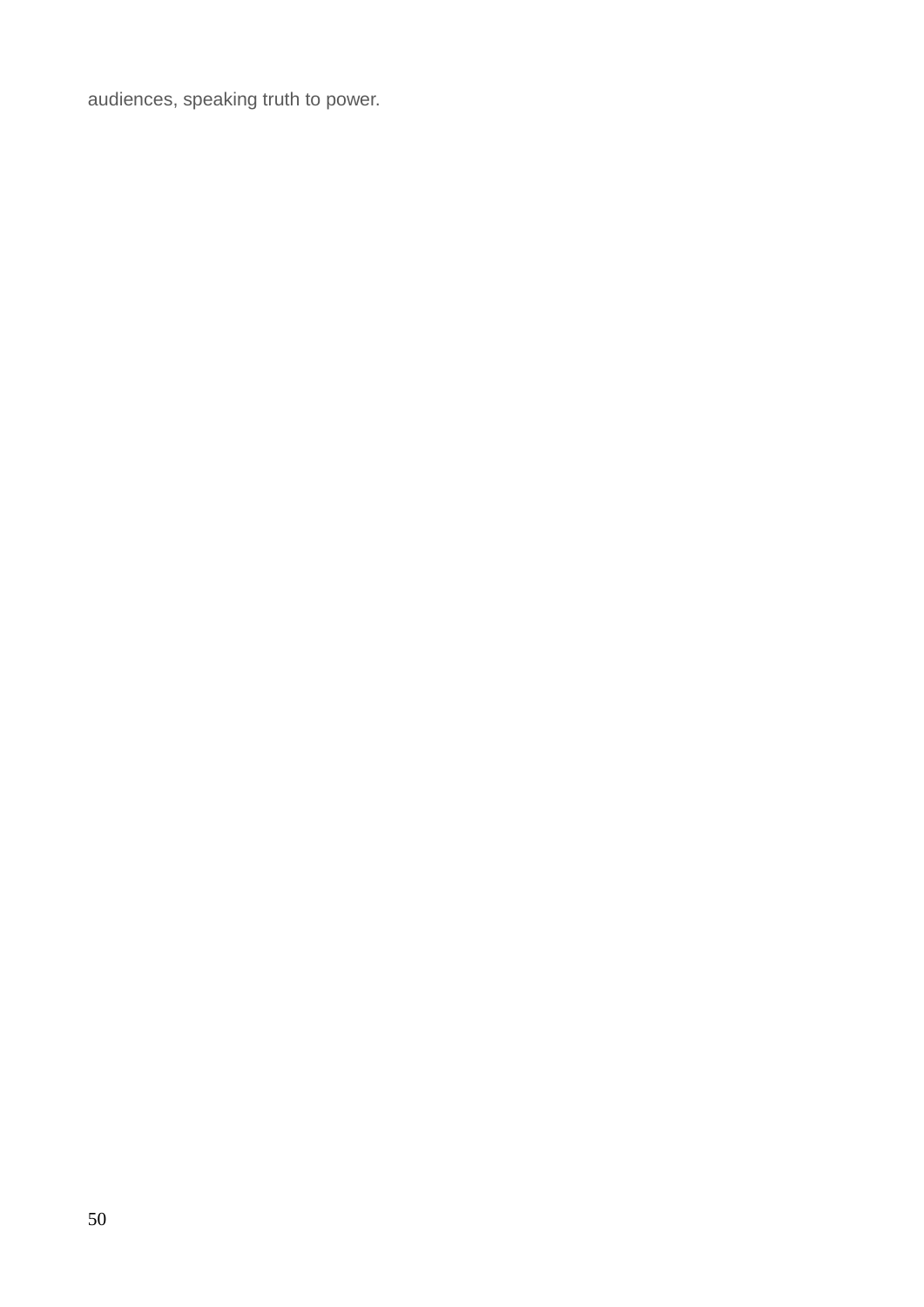### **5. Conclusion**

"The Anatomy of a Killing", told by a Twitter threat, already was a ground-breaking new way for journalism to tell a story in an unusual space or auditorium. On the level of views, clicks and shares it was revolutionary and it was a creative achievement, that paid off for its creators, and even for the BBC by attracting new subscribers. In any event, it went beyond anything that was possible before, not only in terms of storytelling but also in terms of its investigative achievement based on a small global team, which before neither knew each other nor had a specific knowledge of the case and the country they investigated.

Social media offered a space for the contributors to connect but also to present the story. What comes next? Where will news and stories be shown in the future? In a more and more complex world, the narrators are challenged to make sure that people understand and interpret their stories correctly. How can they deal with complexities? First, by explaining the "how" of the story, letting the audience understand what led to different steps in an investigation. Second by choosing new formats, like for example a Twitter thread which can help to part a story in smaller "bites". And third by finding new appropriate spaces, this time meant physically. Forensic Architecture goes to art spaces where they show large scale images to convey large amounts of detailed, sometimes intersectional information. Like that they use an image led way which makes connections visually – showing, not telling the evidence.

Thus, open-source actors are about to form a movement, recruited from a trained digital, image and even investigative literate audience. This will not only improve the quality of investigative reporting but also set the standards higher for investigative journalists.

McLuhan claims that a book is an extension of the eye. If one applies this concept to the work of Airwars, Bellingcat and Forensic Architecture one can say that their use of opensource methods and collaboration is an extension of journalism to the people. Their work not only uses people's data and intelligence – the wisdom of the crowd. It also connects to the audiences on a storytelling level, allowing a maximum possible transparency and closeness to the audience. This enables trust and helps people to identify with media. If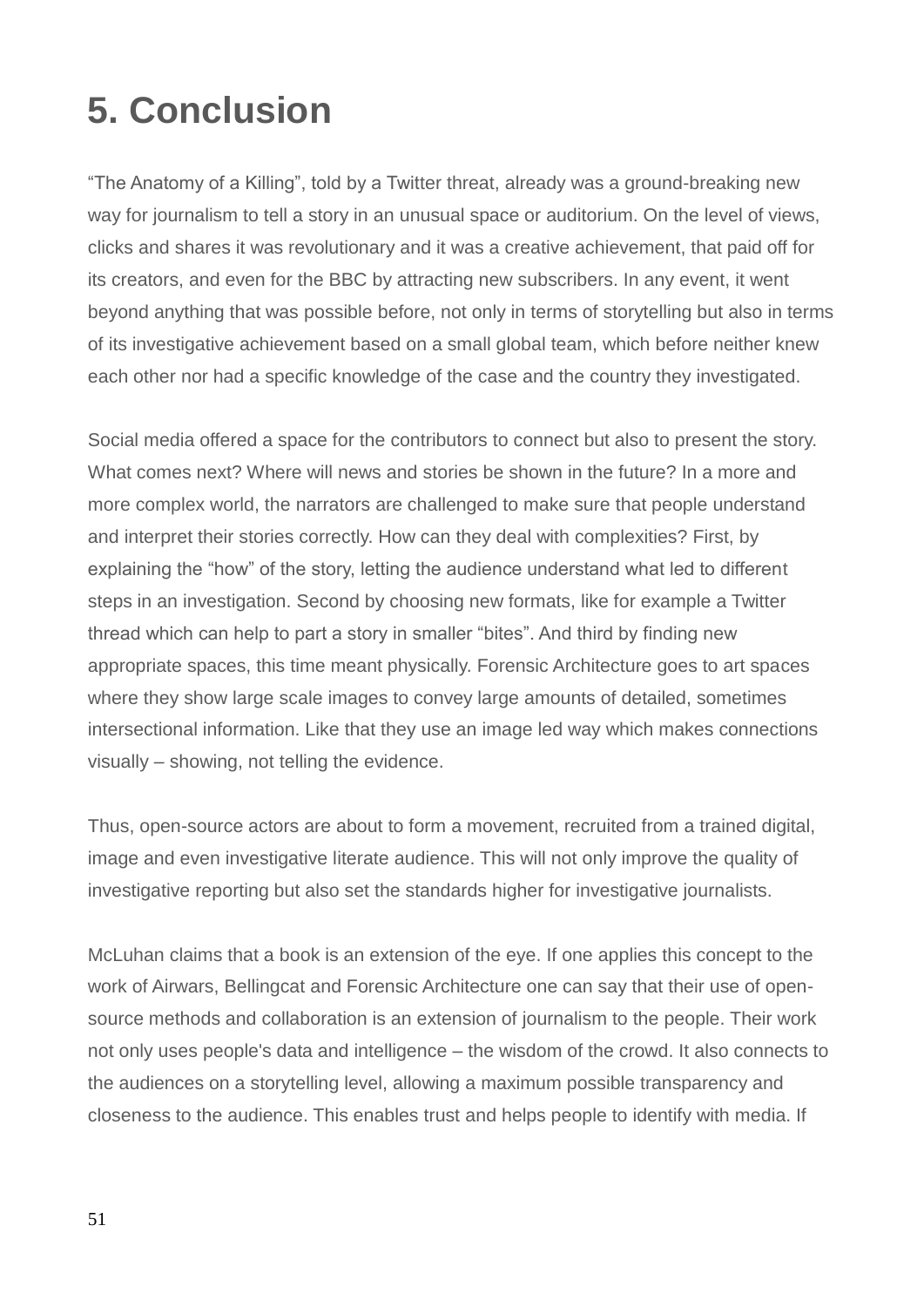journalism was once criticized for its supremacist attitude, the application of open-source methods can help to again put the everyday life of society in the centre of their purpose – making media an extension to all senses of their readers, spectators and listeners.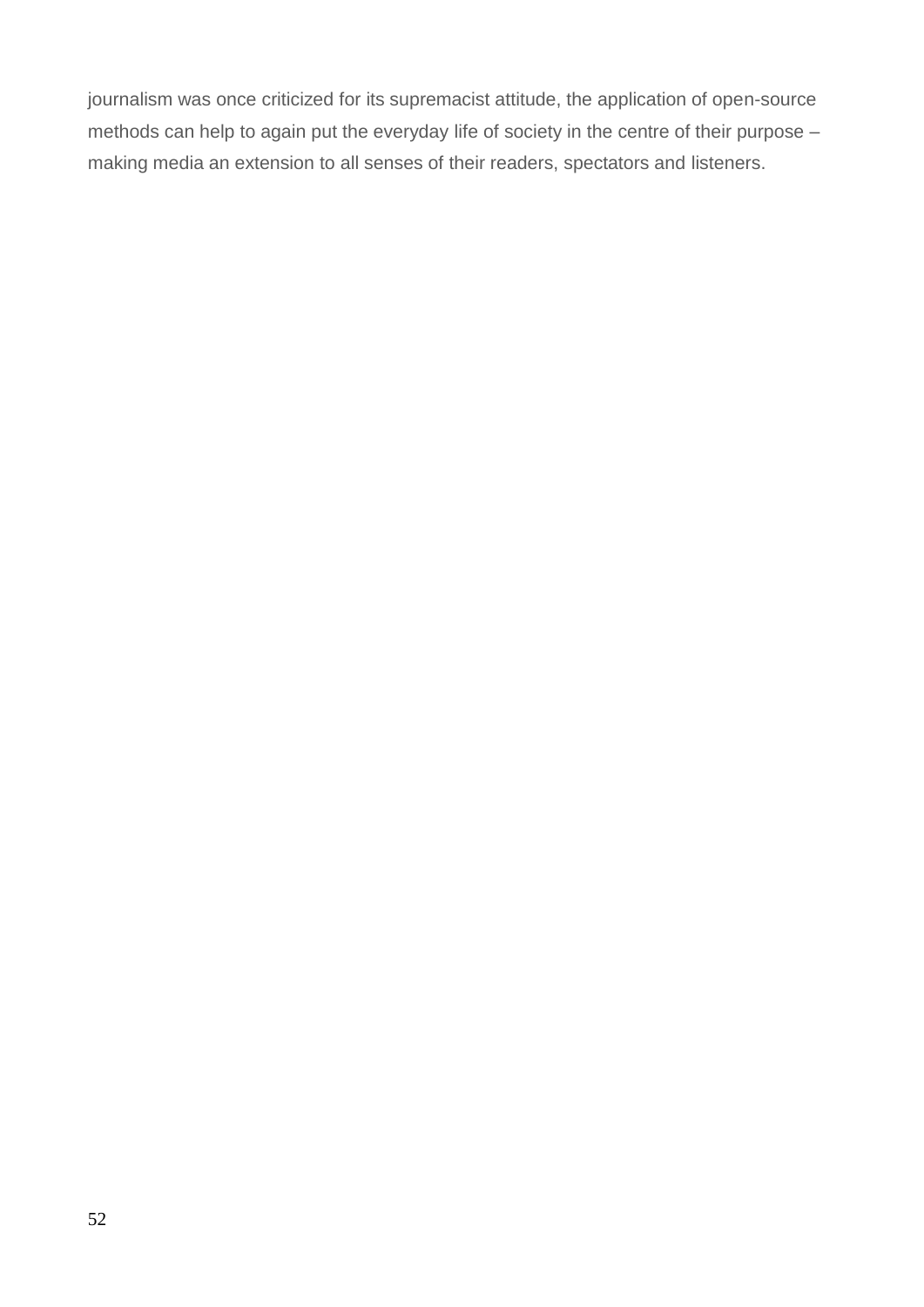### **Reference List**

Benkler, Yochai (2011) A Free Irresponsible Press: Wikileaks and the Battle over the Soul of the Networked Fourth Estate." *Harvard Civil Rights-Civil Liberties Law Review* 46: 311- 647.

Carson, Andrea & Farhall, Kate (2018) Understanding Collaborative Investigative Journalism in a "Post-Truth" Age, Journalism Studies, 19:13, 1899-1911, DOI: 10.1080/1461670X.2018.1494515

Diekmann, Prof. Dr., Soziologe, Hochschullehrer, Soziologie, Psychologie, Methodenlehre, Lübeck, Eidgenössische Technische Hochschule Zürich, and Deutsche Akademie Der Naturforscher Leopoldina. *Empirische Sozialforschung : Grundlagen, Methoden, Anwendungen*. 5. Aufl. Der Vollst. überarb. Und Erw. Neuausg. 2007 ed. Reinbek Bei Hamburg, 2011. Print. Rororo 55678: Rowohlts Enzyklopädie.

Doherty, Skye (2016) NewsCubed, Journalism Practice, 10:5, 569-588, DOI: 10.1080/17512786.2015.1049645

Eldridge II, Scott A. (2014) Boundary Maintenance and Interloper Media Reaction, Journalism Studies, 15:1, 1-16, DOI: 10.1080/1461670X.2013.791077

Eldridge II, Scott (2018) Repairing a fractured field: Dynamics of collaboration, normalization and appropriation at intersections of newswork. The Journal of Applied Journalism & Media Studies, 7(3), 541- 559. https://doi.org/10.1386/ajms.7.3.541\_1

Eldridge II, S. & Broersma, M. (2018) Encountering disruption: Adaptation, resistance and change. The Journal of Applied Journalism & Media Studies, 7(3), 469-479. https://doi.org/10.1386/ajms.7.3.469\_1

Flick, Soziologe, Psychologiestudium, Soziologiestudium, Prof. Dr. Phil., Heidelberg, and Berlin. *Qualitative Sozialforschung : Eine Einführung*. Orig.-Ausg., Vollst. überarb. Und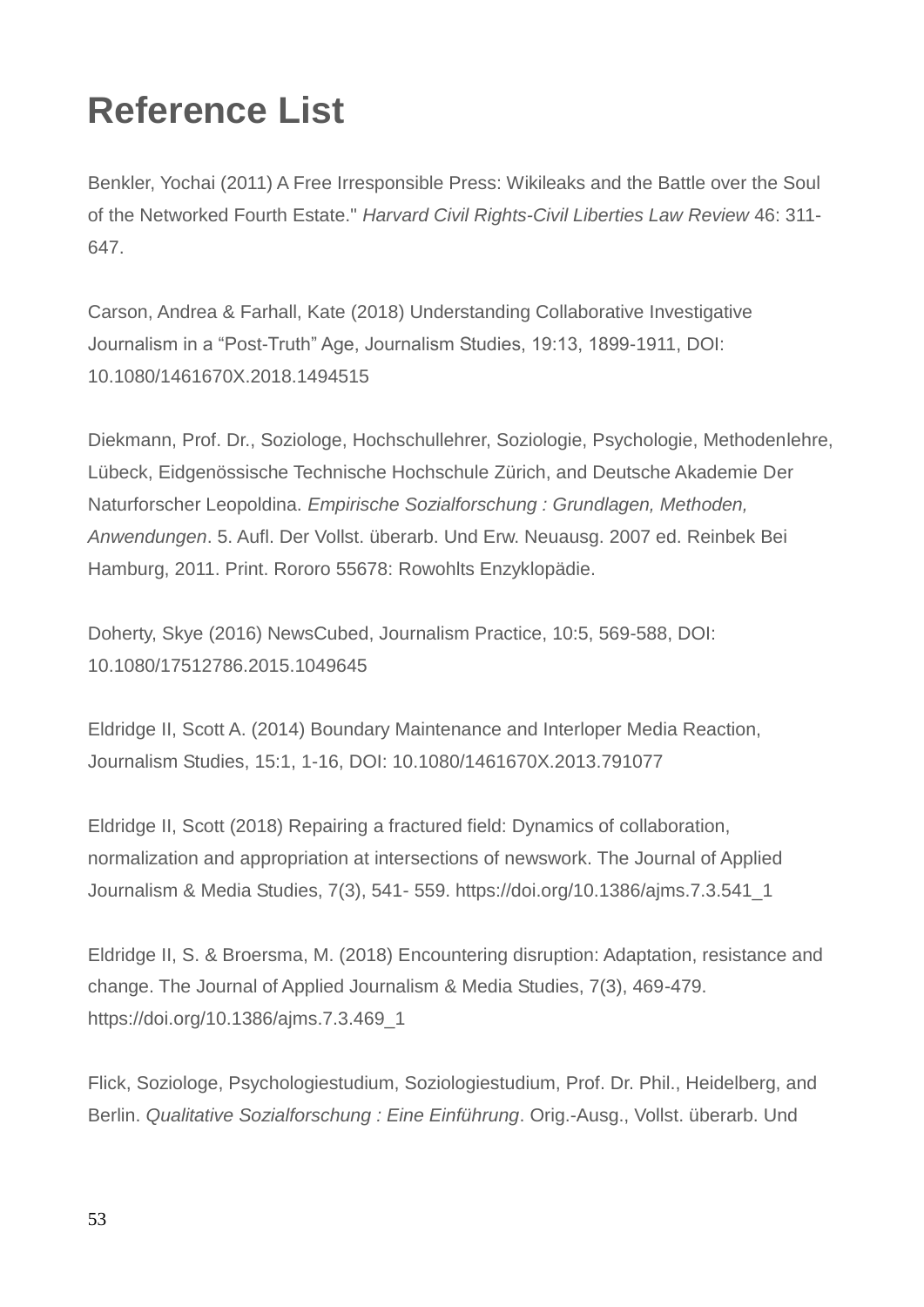Erw. Neuausg., 3. Aufl. ed. Reinbek Bei Hamburg, 2005. Print. Rororo 55654.

Holton, Avery E.; Belair-Gagnon, Valerie (2018) "Strangers to the Game? Interlopers, Intralopers, and Shifting News Production." *Media and Communication* 6, no. 4 (2018): 70- 78.

Lewis, Seth C. (2012) The Tension Between Professional Control And Open Participation, Information, Communication & Society, 15:6, 836-866, DOI: 10.1080/1369118X.2012.674150

Lewis, Seth C. & Kaufhold, Kelly & Dominic L. Lasorsa (2010) Think About Citizen Journalism, Journalism Practice, 4:2, 163-179, DOI: 10.1080/14616700903156919

Lewis, Seth C. & Oscar Westlund (2015). Actors, Actants, Audiences, and Activities in Cross-Media News Work, Digital Journalism, 3:1, 19-37, DOI: 10.1080/21670811.2014.927986

Lewis, Seth C. & Usher, Nikki (2014) Code, Collaboration, And The Future Of Journalism, Digital Journalism, 2:3, 383-393, DOI: 10.1080/21670811.2014.895504

McLuhan, Marshall & Fiore, Quentin (1967). *The Medium Is the Massage: An Inventory of Effects*. Berkeley: Gingko Press.

McNair, Brian. "The Truth Is Out There, Somewhere." *Journalism* 20, no. 1 (2019): 222-25.

Muthukumaraswamy, Karthika (2010) When The Media Meet Crowds Of Wisdom, Journalism Practice, 4:1, 48-65, DOI: 10.1080/17512780903068874

Sheikh, Shela, James Burton, Anselm Franke, Eyal Weizman, and Goldsmiths' College. Forensic Architecture. *Forensis : The Architecture of Public Truth : [a Project by Forensic Architecture, Centre for Research Architecture, Department of Visual Cultures,*